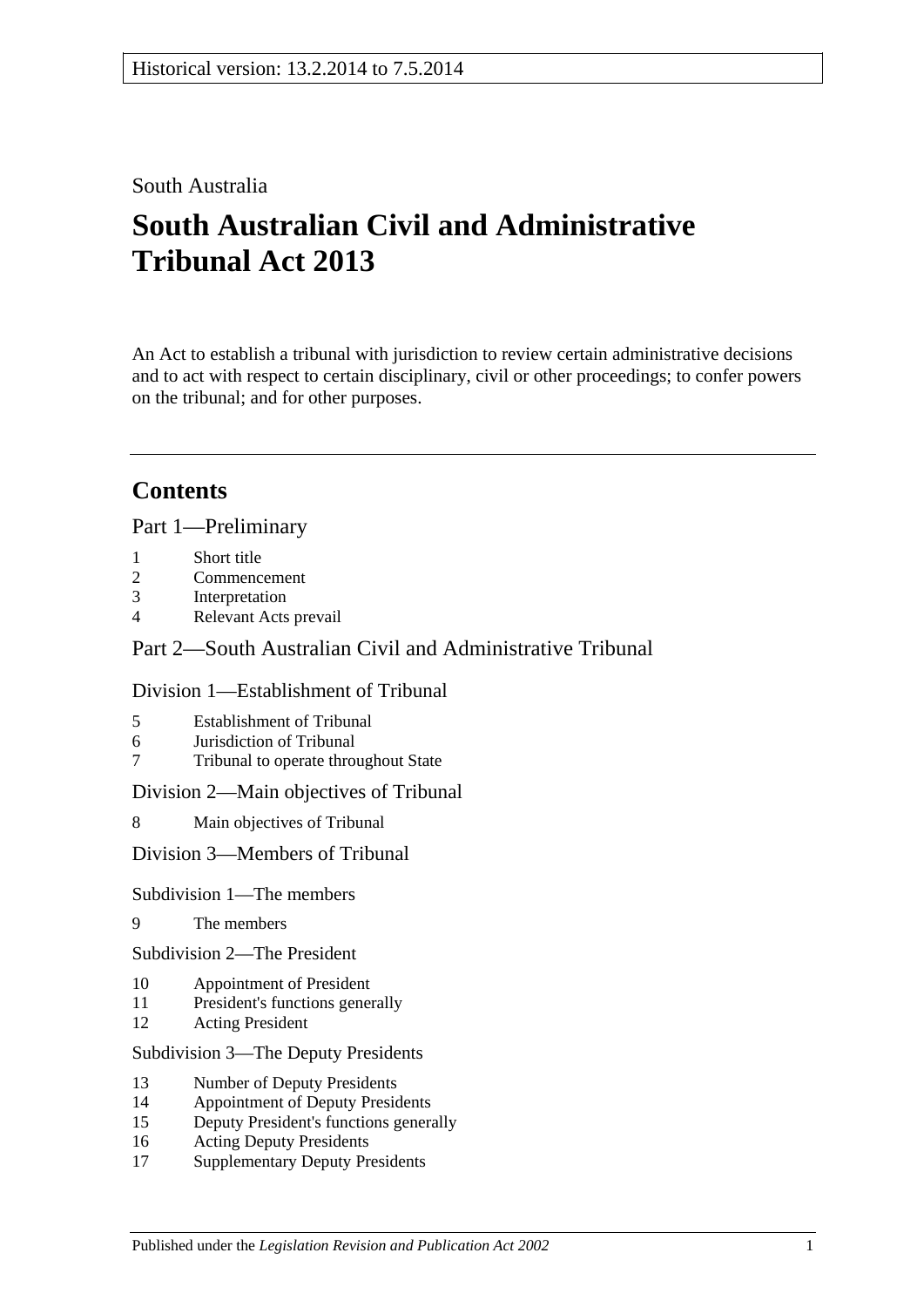Subdivision [4—Magistrates](#page-13-0)

[Magistrates](#page-13-1)

Subdivision [5—Senior members and ordinary members](#page-14-0)

- [Appointment of senior members and ordinary members](#page-14-1)
- [Member ceasing to hold office and suspension](#page-15-0)
- [Supplementary members](#page-16-0)

Subdivision [6—Assessors](#page-16-1)

[Assessors](#page-16-2)

Division [4—Constitution of Tribunal and its decision-making processes](#page-17-0)

- [Constitution of Tribunal](#page-17-1)
- [Who presides at proceedings of Tribunal](#page-18-0)
- [Decision if 2 or more members constitute Tribunal](#page-19-0)
- [Determination of questions of law](#page-19-1)

Division [5—Related matters](#page-19-2)

- [Streams](#page-19-3)
- [Validity of acts of Tribunal](#page-19-4)
- [Disclosure of interest by members of Tribunal](#page-19-5)
- [Delegation](#page-20-0)

## Part [3—Jurisdiction](#page-20-1)

#### Division [1—Preliminary](#page-20-2)

- [Sources of jurisdiction](#page-20-3)
- [Kinds of jurisdiction](#page-20-4)

#### Division [2—Original jurisdiction](#page-21-0)

[Original jurisdiction](#page-21-1)

#### Division [3—Review jurisdiction](#page-21-2)

- [Decisions within review jurisdiction](#page-21-3)<br>35 Decision-maker must assist Tribunal
- [Decision-maker must assist Tribunal](#page-22-0)
- [Effect of review proceedings on decision being reviewed](#page-22-1)
- [Decision on review](#page-23-0)
- [Tribunal may invite decision-maker to reconsider decision](#page-23-1)
- Part [4—Principles, powers and procedures](#page-24-0)

## Division [1—Principles governing hearings](#page-24-1)

[Principles governing hearings](#page-24-2)

#### Division [2—Evidentiary powers](#page-24-3)

- [Power to require person to give evidence or to produce evidentiary material](#page-24-4)
- [Entry and inspection of property](#page-25-0)
- [Expert reports](#page-26-0)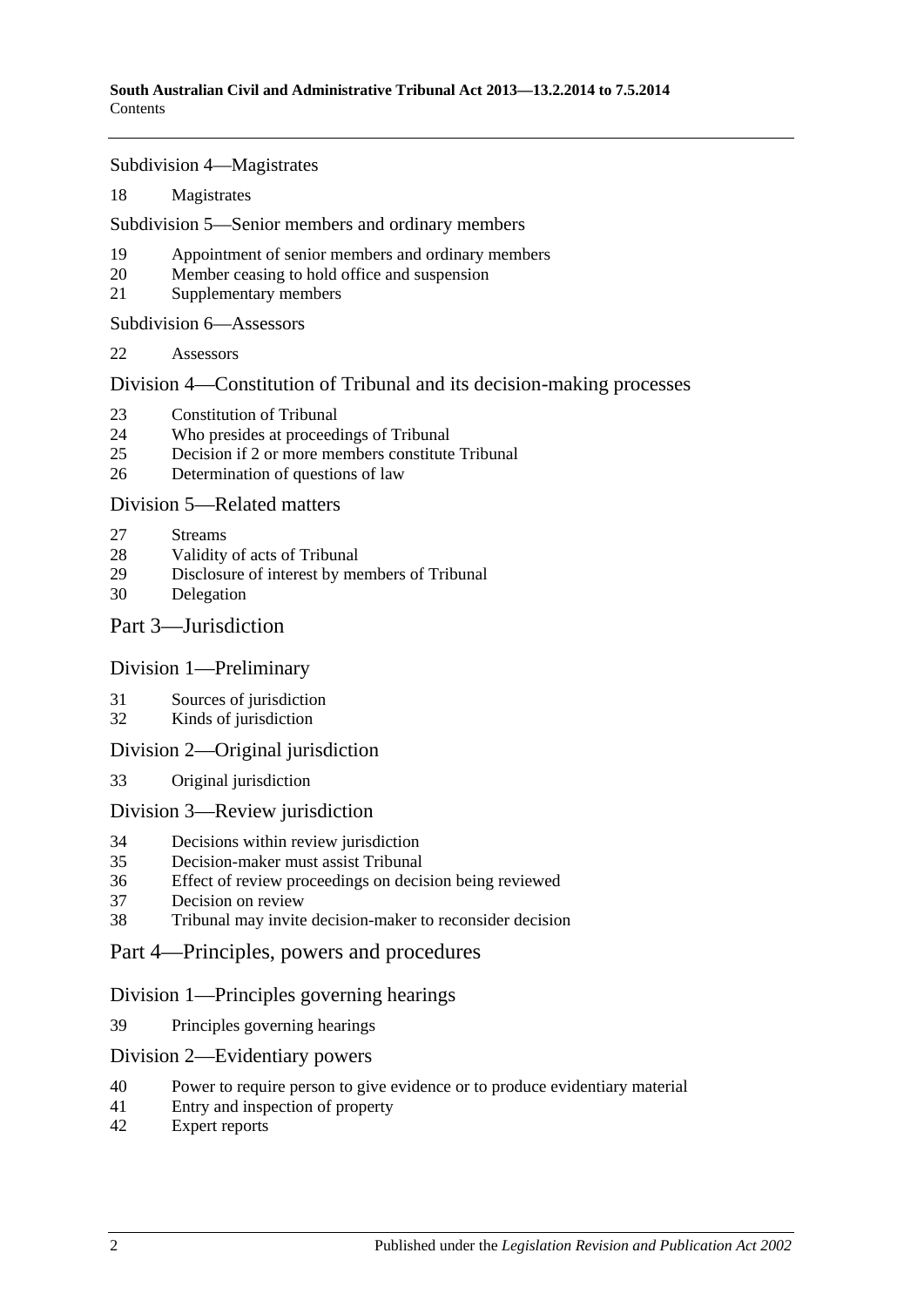# Division [3—Procedures](#page-26-1)

- [Practice and procedure generally](#page-26-2)<br>44 Directions for conduct of proceed
- [Directions for conduct of proceedings](#page-27-0)
- [Consolidating and splitting proceedings](#page-27-1)
- [More appropriate forum](#page-27-2)
- [Dismissing proceedings on withdrawal or for want of prosecution](#page-27-3)
- [Frivolous, vexatious or improper proceedings](#page-28-0)
- [Proceedings being conducted to cause disadvantage](#page-28-1)

#### Division [4—Conferences, mediation and settlement](#page-29-0)

- [Conferences](#page-29-1)
- [Mediation](#page-30-0)
- [Settling proceedings](#page-31-0)

#### Division [5—Parties](#page-31-1)

- [Parties](#page-31-2)
- [Person may be joined as party](#page-32-0)
- [Intervening](#page-32-1)

#### Division [6—Representation](#page-32-2)

[Representation](#page-32-3)

#### Division [7—Costs](#page-33-0)

- [Costs](#page-33-1)
- [Costs—related matters](#page-33-2)

#### Division [8—Other procedural and related provisions](#page-34-0)

- [Sittings](#page-34-1)
- [Hearings in public](#page-34-2)
- [Preserving subject matter of proceedings](#page-35-0)
- [Security as to costs etc](#page-35-1)
- [Interlocutory orders](#page-36-0)
- [Conditional, alternative and ancillary orders and directions](#page-36-1)
- [Special referees](#page-36-2)
- [Relief from time limits](#page-36-3)
- [Electronic hearings and proceedings without hearings](#page-37-0)
- [Completion of part-heard matters](#page-37-1)
- [Other claims of privilege](#page-37-2)

#### Part [5—Reviews and appeals](#page-37-3)

#### Division [1—Internal reviews](#page-37-4)

[Internal reviews](#page-37-5)

#### Division [2—Appeals](#page-38-0)

[Appeals](#page-38-1)

#### Division [3—Related matters](#page-39-0)

- [Reservation of questions of law](#page-39-1)
- [Effect of review or appeal on decision](#page-39-2)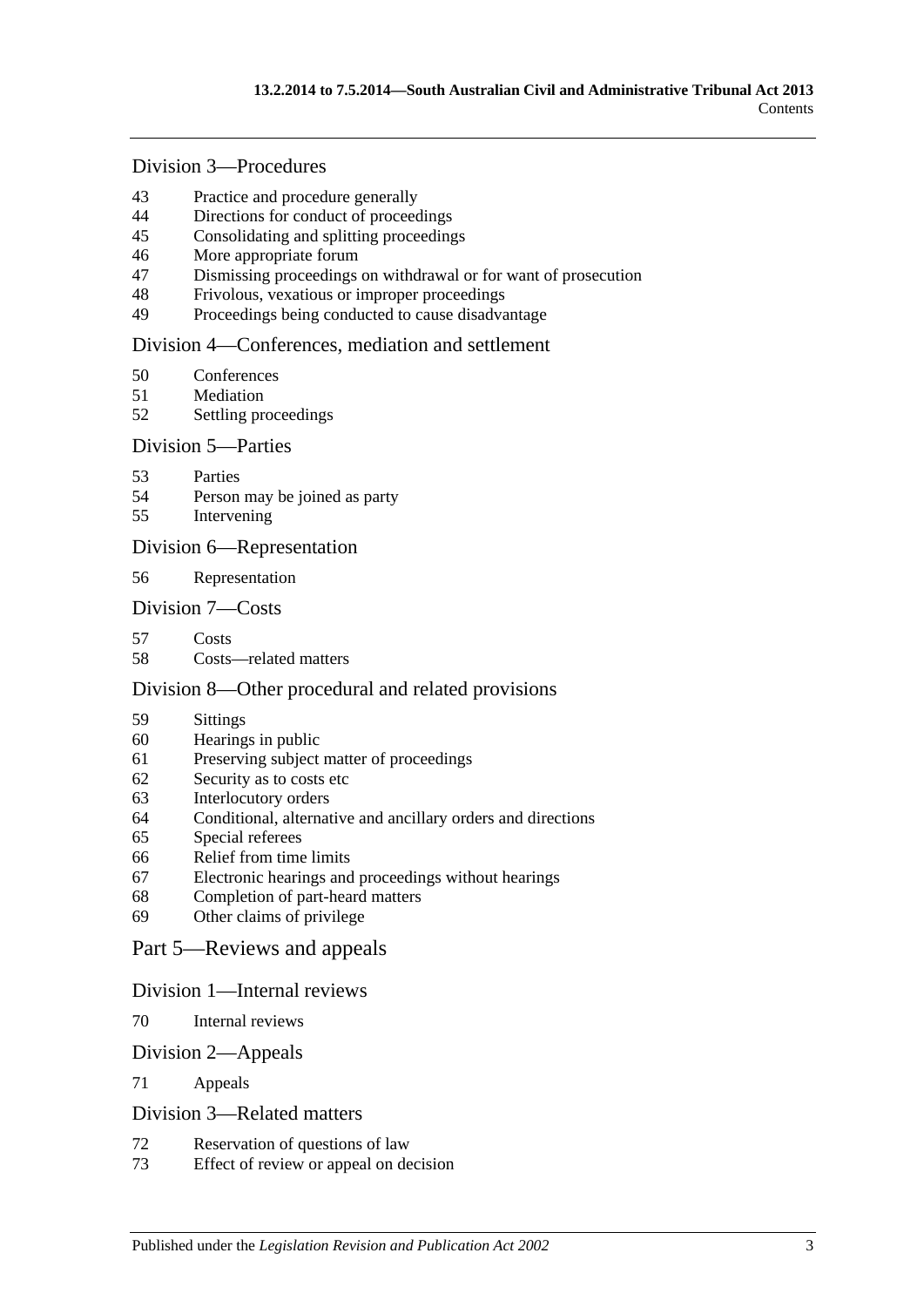# Part [6—Staff](#page-39-3)

#### Division [1—Registrars](#page-39-4)

- [Registrars](#page-39-5)
- [Functions of registrars](#page-40-0)
- [Delegation](#page-40-1)

Division [2—Other staff of Tribunal](#page-41-0)

[Other staff of Tribunal](#page-41-1)

### Division [3—Use of services or staff](#page-41-2)

[Use of services or staff](#page-41-3)

### Part [7—Miscellaneous](#page-41-4)

- [Immunities](#page-41-5)
- [Protection from liability for torts](#page-41-6)
- [Protection for compliance with Act](#page-42-0)
- [Alternative orders and relief](#page-42-1)
- [Power to cure irregularities](#page-42-2)
- [Correcting mistakes](#page-42-3)
- [Tribunal may review its decision if person was absent](#page-43-0)
- [Tribunal may authorise person to take evidence](#page-43-1)
- [Miscellaneous provisions relating to legal process and service](#page-44-0)
- [Proof of decisions and orders of Tribunal](#page-44-1)
- [Enforcement of decisions and orders of Tribunal](#page-44-2)
- [Accessibility of evidence](#page-44-3)
- [Costs of proceedings](#page-45-0)
- [Annual report](#page-45-1)
- [Additional reports](#page-45-2)
- [Rules](#page-46-0)
- [Regulations](#page-46-1)
- [Review](#page-47-0)

[Legislative history](#page-48-0)

# <span id="page-3-0"></span>**The Parliament of South Australia enacts as follows:**

# **Part 1—Preliminary**

## <span id="page-3-1"></span>**1—Short title**

This Act may be cited as the *South Australian Civil and Administrative Tribunal Act 2013*.

## <span id="page-3-2"></span>**2—Commencement**

This Act will come into operation on a day to be fixed by proclamation.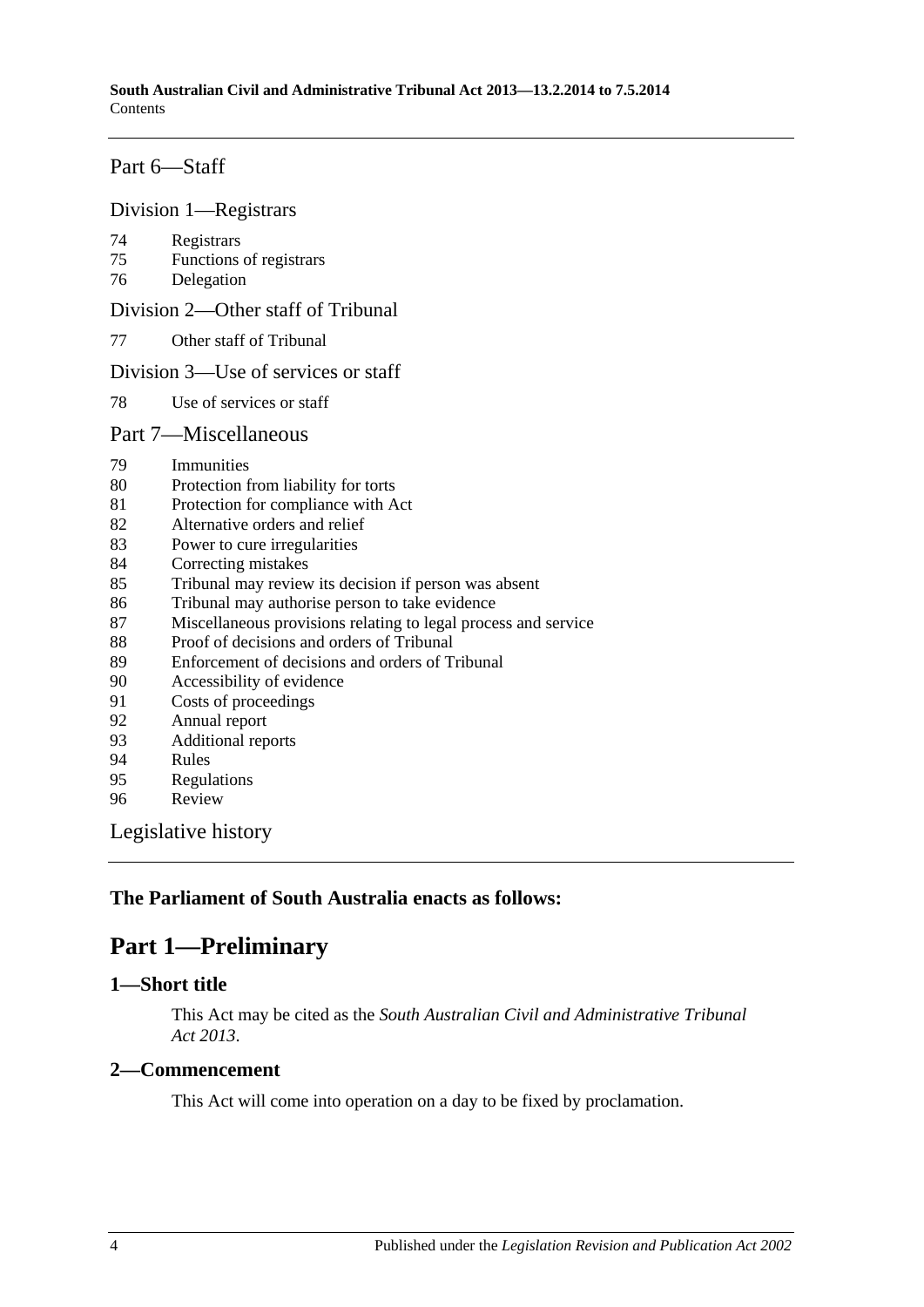# <span id="page-4-0"></span>**3—Interpretation**

(1) In this Act, unless the contrary intention appears—

*appear*, at a hearing, means to appear in person or participate in a way allowed under this Act or a relevant Act;

#### *applicant* means—

- (a) in the context of the Tribunal's review jurisdiction, the person who—
	- (i) applies to the Tribunal for a review; or
	- (ii) otherwise brings a matter before the Tribunal; or
	- (iii) requests, requires, or otherwise seeks that a matter be referred to, or otherwise be brought before, the Tribunal; and
- (b) in any other context, the person who—
	- (i) brings a matter before the Tribunal; or
	- (ii) requests, requires, or otherwise seeks that a matter be referred to, or otherwise brought before, the Tribunal,

except that, unless and to the extent that the rules otherwise provide, it does not include a person who is required by this Act or a relevant Act to refer a matter to the Tribunal, or otherwise bring a matter before the Tribunal, as sought by another person;

*decision*, of the Tribunal, includes a direction, determination or order of the Tribunal but, in prescribed circumstances, does not include an interlocutory direction, determination or order;

*decision-maker*—see [section](#page-21-4) 34(2);

*Department* means the administrative unit of the Public Service that is, under the Minister, responsible for the administration of this Act;

*Deputy President* means a Deputy President of the Tribunal;

*District Court* means the District Court of South Australia:

*evidentiary material* includes any document, object or substance of evidentiary value in proceedings before the Tribunal and includes any other document, object or substance that should, in the opinion of the Tribunal, be produced for the purpose of enabling the Tribunal to determine whether or not it has evidentiary value;

#### *legally qualified member* means—

- (a) a Presidential member; or
- (b) a magistrate who is a member of the Tribunal; or
- (c) another member of the Tribunal who is a legal practitioner of at least 5 years standing;

*Magistrates Court* means the Magistrates Court of South Australia;

*monetary order* means an order of the Tribunal requiring the payment of money and includes—

- (a) an order made for the payment of a fine or other pecuniary penalty; and
- (b) an order as to the payment of any costs; and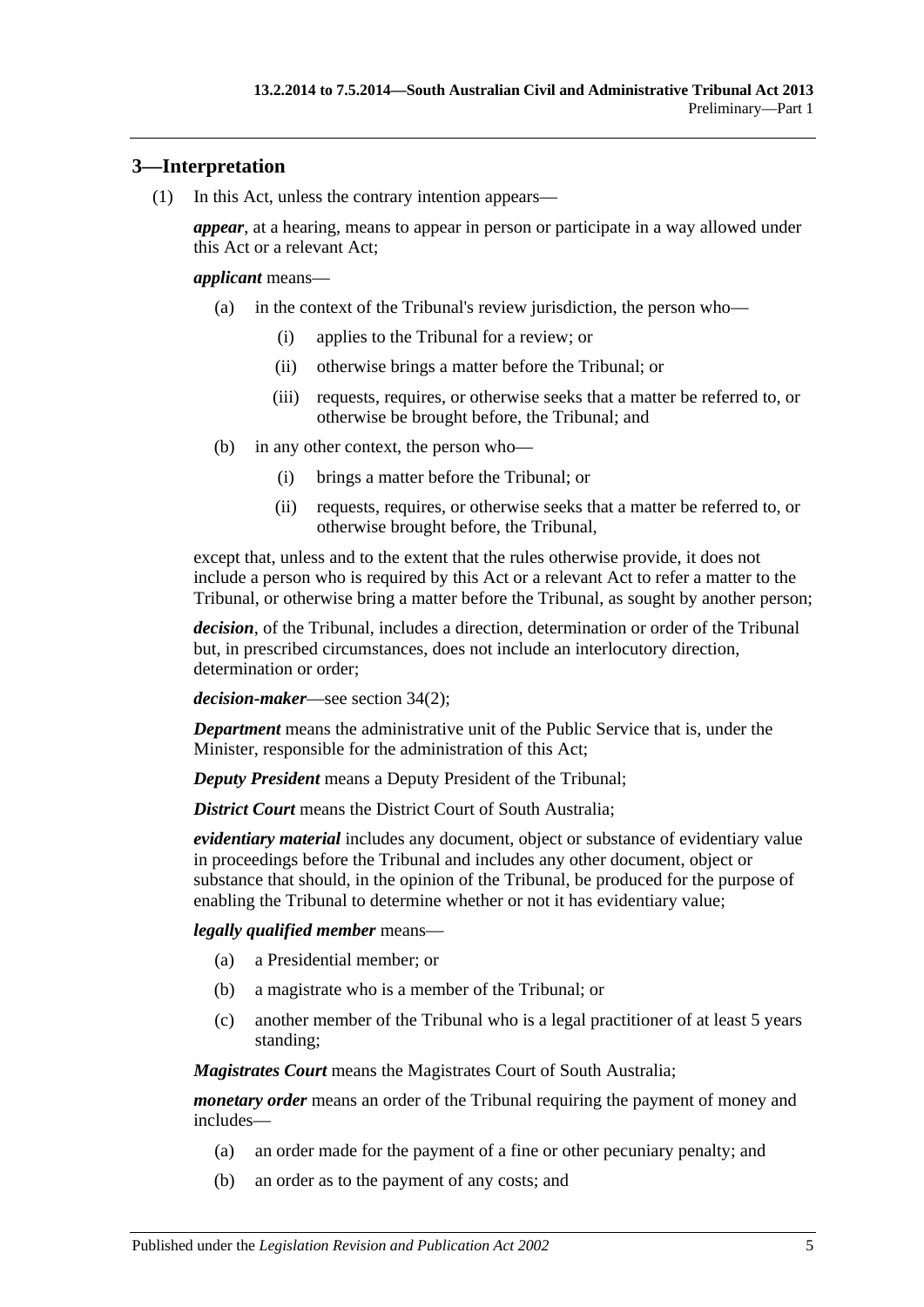(c) an order for the payment of compensation for breach of an Act;

*ordinary member* means a person holding office as an ordinary member of the Tribunal;

*original jurisdiction* of the Tribunal—see Part [3 Division](#page-21-0) 2;

*President* means the President of the Tribunal;

*Presidential member* means the President or a Deputy President of the Tribunal;

*registrar* means the Registrar or a Deputy Registrar of the Tribunal;

*relevant Act* means an Act which confers jurisdiction on the Tribunal;

*reviewable decision*—see [section](#page-21-4) 34(2);

*review jurisdiction* of the Tribunal—see Part [3 Division](#page-21-2) 3;

*rules* means the rules of the Tribunal in force under this Act;

*senior member* means a person holding office as a senior member of the Tribunal;

*Tribunal* means the South Australian Civil and Administrative Tribunal established by this Act.

#### (2) If under a relevant Act a person's failure or omission to do something is reviewable under this Act as a decision—

- (a) this Act applies as if that person had made that decision; and
- (b) any provision of the relevant Act as to when the decision is taken to have been made has effect.
- (3) The members of the staff of the Tribunal are—
	- (a) the registrars; and
	- (b) the other members of staff appointed or made available for the purposes of the Tribunal under this Act.
- (4) The officers of the Tribunal are—
	- (a) the registrars; and
	- (b) members of the staff of the Tribunal who are designated as officers of the Tribunal by the Registrar of the Tribunal; and
	- (c) other persons who are designated as officers of the Tribunal under this Act.

#### <span id="page-5-0"></span>**4—Relevant Acts prevail**

If there is an inconsistency between this Act and a relevant Act, the relevant Act prevails to the extent of the inconsistency.

# <span id="page-5-2"></span><span id="page-5-1"></span>**Part 2—South Australian Civil and Administrative Tribunal**

# **Division 1—Establishment of Tribunal**

## <span id="page-5-3"></span>*5—Establishment of Tribunal*

*The South Australian Civil and Administrative Tribunal is established.*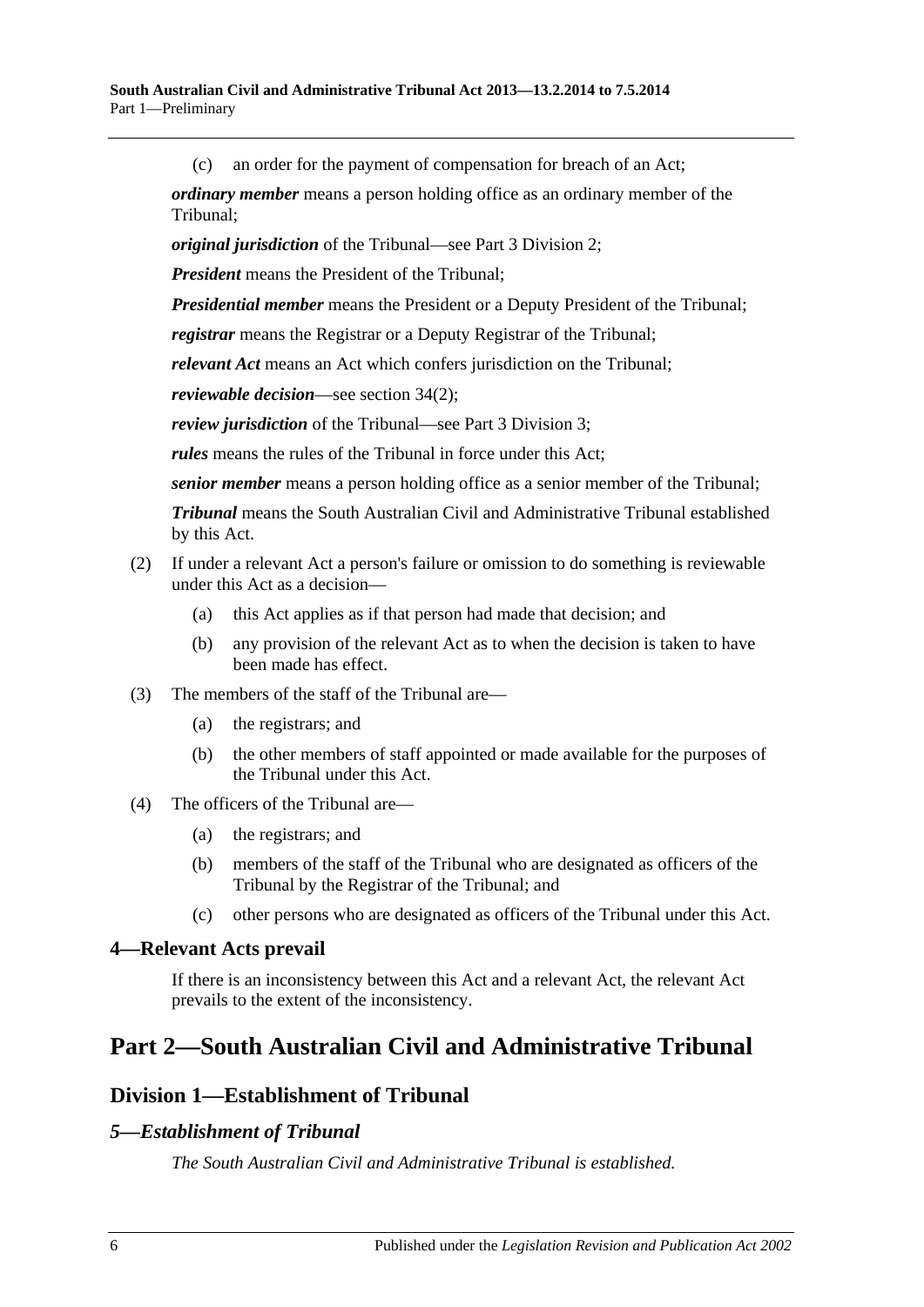# <span id="page-6-0"></span>*6—Jurisdiction of Tribunal*

*The Tribunal has the jurisdiction described in [Part](#page-20-1) 3.*

## <span id="page-6-1"></span>*7—Tribunal to operate throughout State*

- *(1) The Tribunal is to facilitate access to its services throughout the State and may sit at any place (either within or outside the State).*
- *(2) Registries of the Tribunal will be at the places determined by the President after consultation with the Minister.*

# <span id="page-6-2"></span>**Division 2—Main objectives of Tribunal**

## <span id="page-6-3"></span>*8—Main objectives of Tribunal*

*The main objectives of the Tribunal in dealing with matters within its jurisdiction are—*

- *(a) in the exercise of its jurisdiction, to promote the best principles of public administration, including—*
	- *(i) independence in decision-making; and*
	- *(ii) natural justice and procedural fairness; and*
	- *(iii) high-quality, consistent decision-making; and*
	- *(iv) transparency and accountability in the exercise of statutory functions, powers and duties; and*
- *(b) to be accessible by being easy to find and easy to access, and to be responsive to parties, especially people with special needs; and*
- *(c) to ensure that applications are processed and resolved as quickly as possible while achieving a just outcome, including by resolving disputes through high-quality processes and the use of mediation and alternative dispute resolution procedures wherever appropriate; and*
- *(d) to keep costs to parties involved in proceedings before the Tribunal to a minimum insofar as is just and appropriate; and*
- *(e) to use straightforward language and procedures (including, insofar as is reasonably practicable and appropriate, by using simple and standardised forms); and*
- *(f) to act with as little formality and technicality as possible, including by informing itself in such manner as the Tribunal thinks fit; and*
- *(g) to be flexible in the way in which the Tribunal conducts its business and to adjust its procedures to best fit the circumstances of a particular case or a particular jurisdiction.*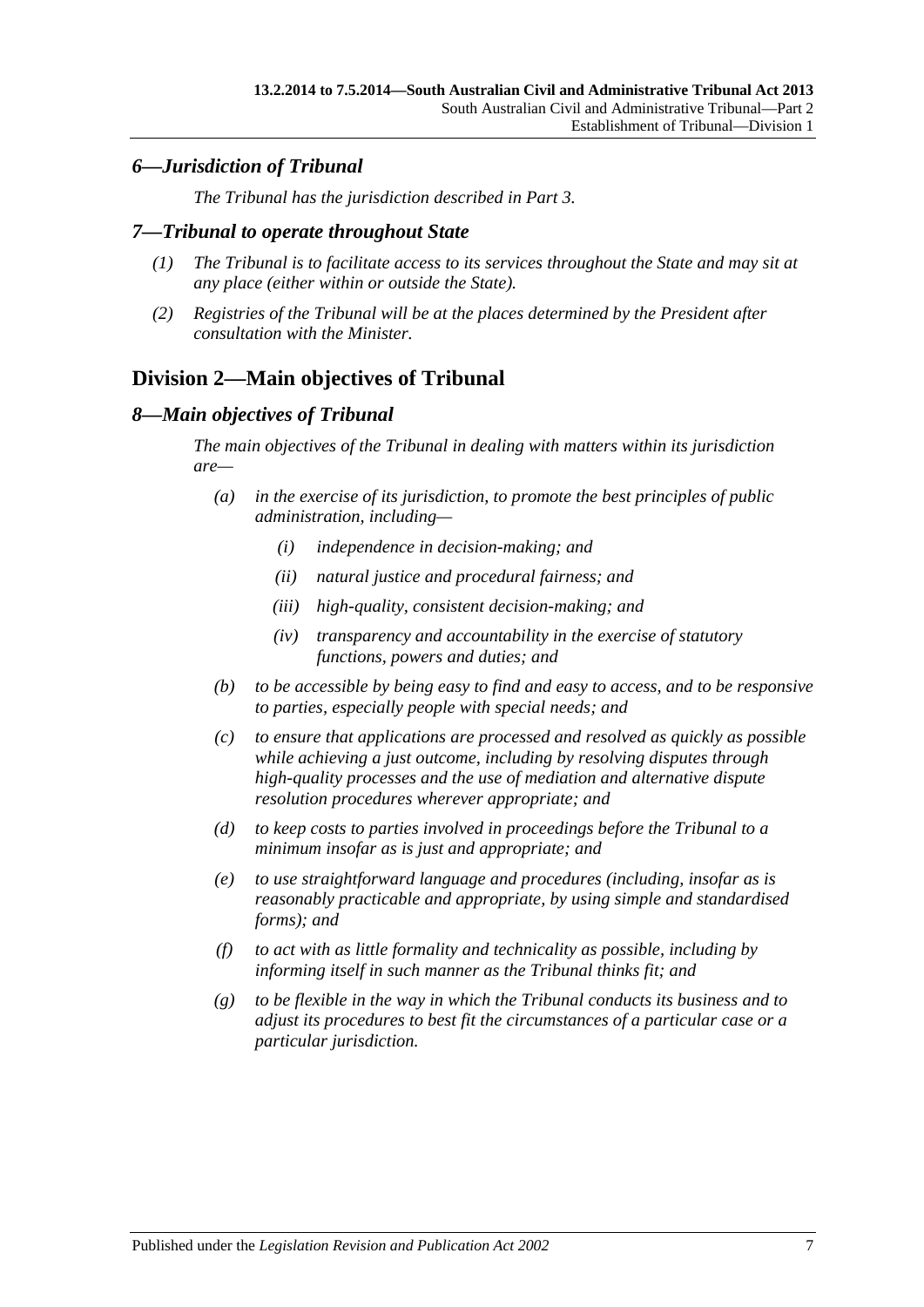# <span id="page-7-1"></span><span id="page-7-0"></span>**Division 3—Members of Tribunal**

## **Subdivision 1—The members**

### <span id="page-7-2"></span>*9—The members*

*The members of the Tribunal are—*

- *(a) the President; and*
- *(b) the Deputy President or Deputy Presidents; and*
- *(c) the magistrates who are designated as members of the Tribunal under this Act; and*
- *(d) the senior members; and*
- *(e) the ordinary members; and*
- *(f) assessors.*

### <span id="page-7-3"></span>**Subdivision 2—The President**

#### <span id="page-7-4"></span>**10—Appointment of President**

- (1) The President of the Tribunal will be a judge of the Supreme Court appointed by the Governor, by proclamation, to be the President of the Tribunal.
- <span id="page-7-6"></span>(2) The appointment of a judge of the Supreme Court as President of the Tribunal does not affect—
	- (a) the judge's tenure of office or status as a judge; or
	- (b) the payment of the judge's salary or allowances as a judge (subject to the operation of [subsection](#page-7-5) (6)); or
	- (c) the ability of the person to do anything in the person's capacity as a judge (including as to the exercise of the jurisdiction of the Supreme Court); or
	- (d) any other right or privilege that the judge has as a judge.
- <span id="page-7-7"></span>(3) Service in the office of President of the Tribunal is taken, for all purposes, to constitute service as a judge of the Supreme Court.
- (4) The appointment of a judge as the President of the Tribunal will be for a term of 5 years (and the person is eligible for reappointment at the expiration of a term of office).
- <span id="page-7-8"></span>(5) Subject to [subsections](#page-7-6) (2) and [\(3\),](#page-7-7) an appointment may be subject to conditions determined by the Governor.
- <span id="page-7-5"></span>(6) Without limiting [subsection](#page-7-8) (5), the Remuneration Tribunal may determine that the President's salary or allowances as a judge will have an additional component on account of holding office under this Act (and the jurisdiction to make such a determination is conferred on the Remuneration Tribunal by this Act).
- (7) Any salary or allowances payable as an additional component of remuneration under [subsection](#page-7-5) (6) cannot be reduced during the person's term of office as President.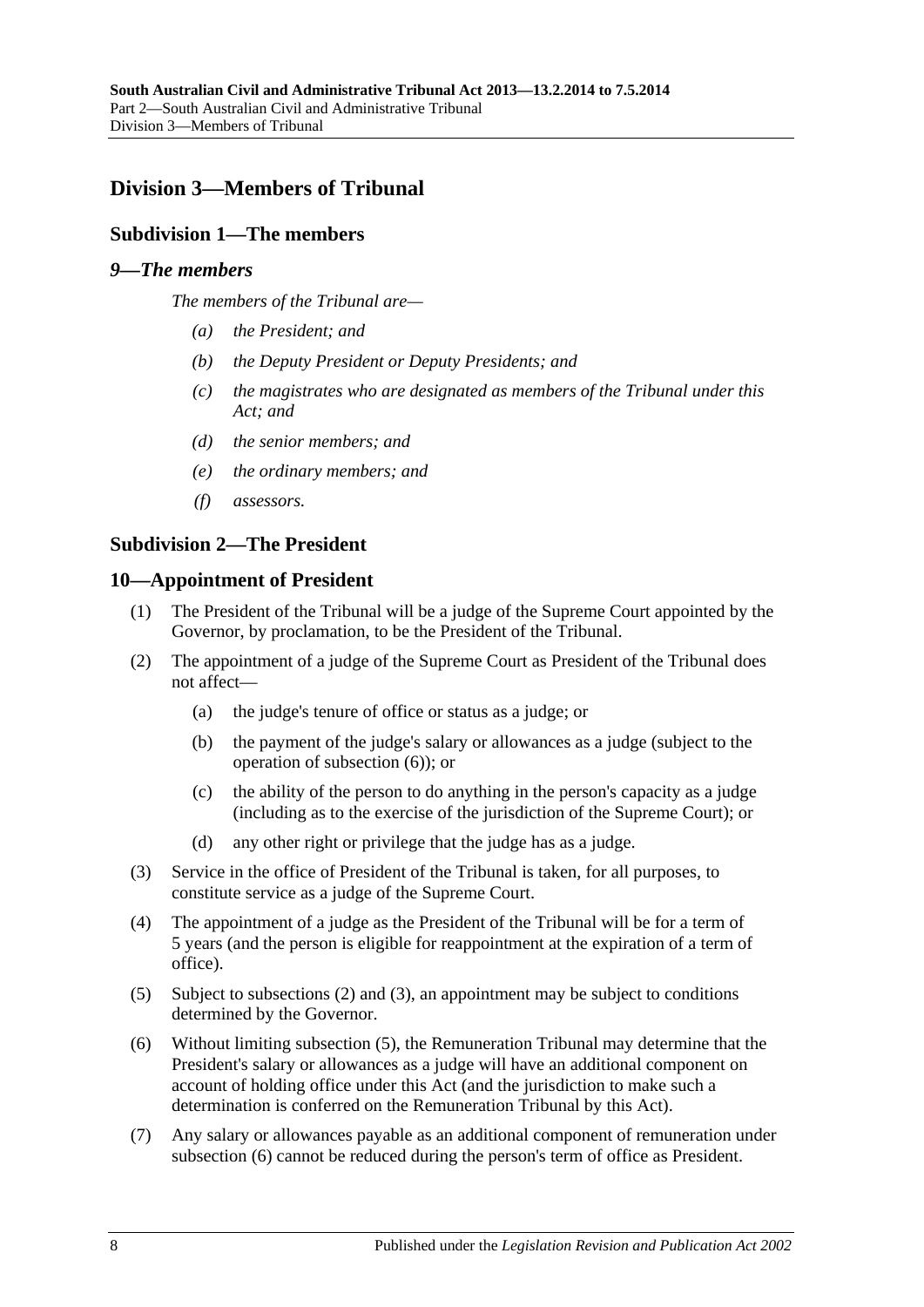- <span id="page-8-3"></span><span id="page-8-2"></span><span id="page-8-1"></span>(8) A person ceases to be the President of the Tribunal if—
	- (a) the person ceases to be a judge of the Supreme Court; or
	- (b) the person, with the approval of the Governor, resigns as President by written notice to the Attorney-General; or
	- (c) the person completes a term of office and is not reappointed; or
	- (d) the appointment is revoked by the Governor, on the recommendation of the Attorney-General, for—
		- (i) mental or physical incapacity to carry out duties satisfactorily; or
		- (ii) neglect of duty; or
		- (iii) dishonourable conduct; or
	- (e) the person dies.
- (9) Nothing under [subsection](#page-8-1)  $(8)(b)$ , [\(c\)](#page-8-2) or [\(d\)](#page-8-3) affects the person's tenure or status as a judge.
- (10) Before the Governor makes a proclamation under this section, the Attorney-General must consult with the Chief Justice.

### <span id="page-8-0"></span>**11—President's functions generally**

- (1) The President of the Tribunal has the functions conferred on the President under this Act or any other Act.
- (2) The functions of the President include—
	- (a) participating as a member of the Tribunal; and
	- (b) having primary responsibility for the administration of the Tribunal; and
	- (c) managing the business of the Tribunal, including by ensuring that the Tribunal operates efficiently and effectively and continually improves the way in which it carries out its functions; and
	- (d) providing leadership and guidance to the Tribunal and engendering cohesiveness and collaboration amongst the members and staff of the Tribunal; and
	- (e) giving directions about the practices and procedures to be followed by the Tribunal; and
	- (f) developing and implementing performance standards and setting benchmarks for the Tribunal; and
	- (g) being responsible for promoting the training, education and professional development of members of the Tribunal; and
	- (h) overseeing the proper use of the resources of the Tribunal; and
	- (i) providing advice about—
		- (i) the membership of the Tribunal; and
		- (ii) the operations and activities of the Tribunal.
- (3) The President may do all things necessary or convenient to be done in the performance of the President's functions.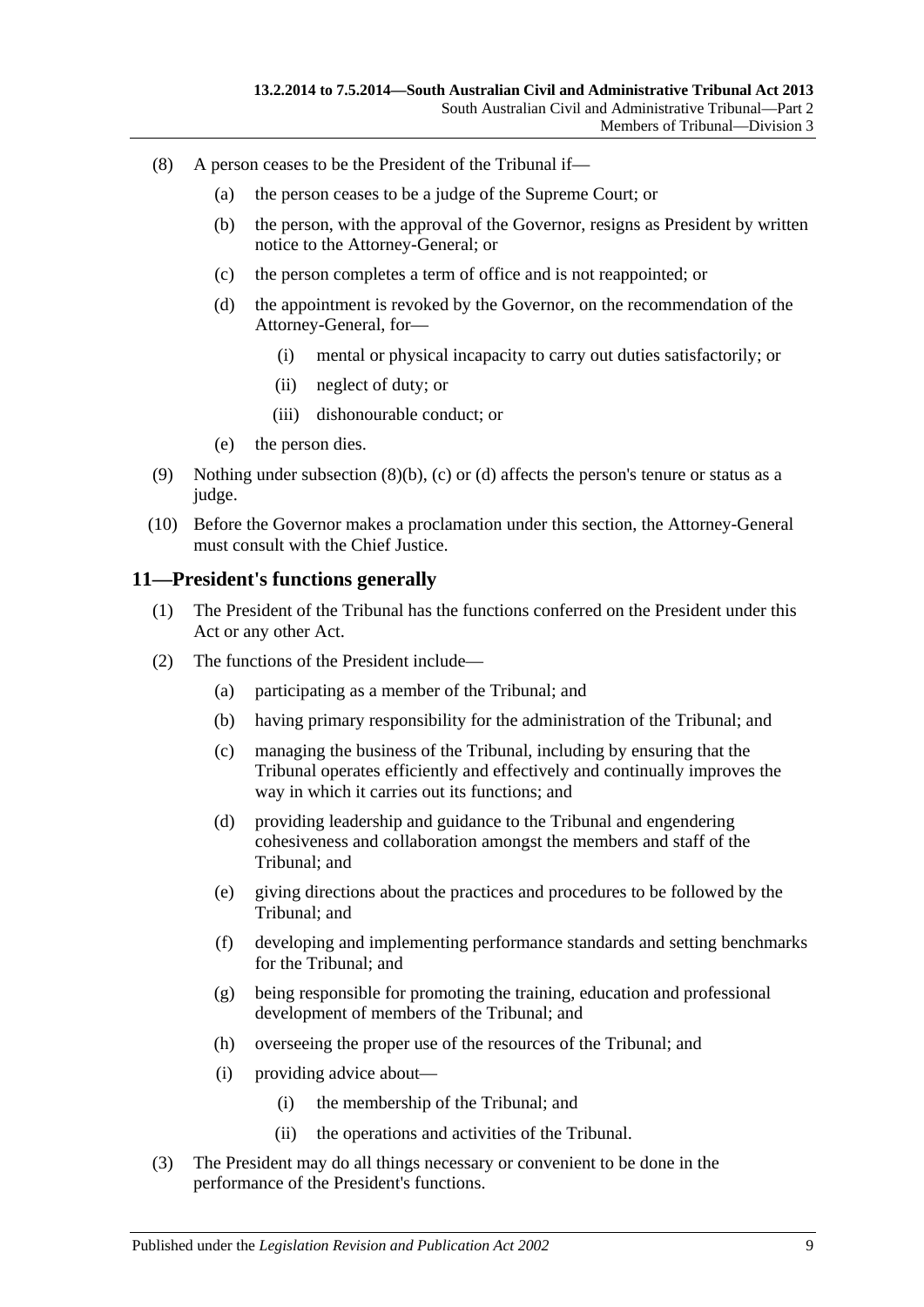(4) In the performance of the President's functions, the President is not subject to direction or control by the Minister.

# <span id="page-9-0"></span>*12—Acting President*

- *(1) If there is a vacancy in the office of President or the President is absent or for any other reason is unable to perform the functions of office, the Governor may, by proclamation, appoint a person to act as President of the Tribunal for a period not exceeding 6 months.*
- *(2) The Governor may only appoint—*
	- *(a) a Deputy President; or*
	- *(b) a judge of the Supreme Court or the District Court,*

*to act as President.*

- *(3) However, the Governor may not appoint a person acting as a Deputy President to act as President unless the person is a judge of the District Court.*
- *(4) A person appointed to act as a President—*
	- *(a) has all the functions of the President; and*
	- *(b) is taken to be the President for all purposes related to this Act or a relevant Act.*
- *(5) A person appointed to act as President is, for the period of his or her appointment, entitled to be paid additional salary and allowances to ensure that his or her salary and allowances equal the salary and allowances payable to a President of the Tribunal.*
- *(6) The Governor may, by further proclamation—*
	- *(a) extend or renew an appointment under this section; or*
	- *(b) revoke an appointment under this section.*
- *(7) Before the Governor makes a proclamation under this section, the Attorney-General must consult with—*
	- *(a) the Chief Justice; and*
	- *(b) if the proclamation relates to a judge of the District Court—the Chief Judge.*

# <span id="page-9-1"></span>**Subdivision 3—The Deputy Presidents**

## <span id="page-9-2"></span>**13—Number of Deputy Presidents**

There will be at least 1 Deputy President of the Tribunal.

## <span id="page-9-3"></span>**14—Appointment of Deputy Presidents**

- <span id="page-9-5"></span><span id="page-9-4"></span>(1) A Deputy President will be—
	- (a) a judge of the District Court appointed by the Governor, by proclamation, to be a Deputy President of the Tribunal; or
	- (b) a person who is eligible for appointment as a judge of the District Court appointed by the Governor to be a Deputy President of the Tribunal.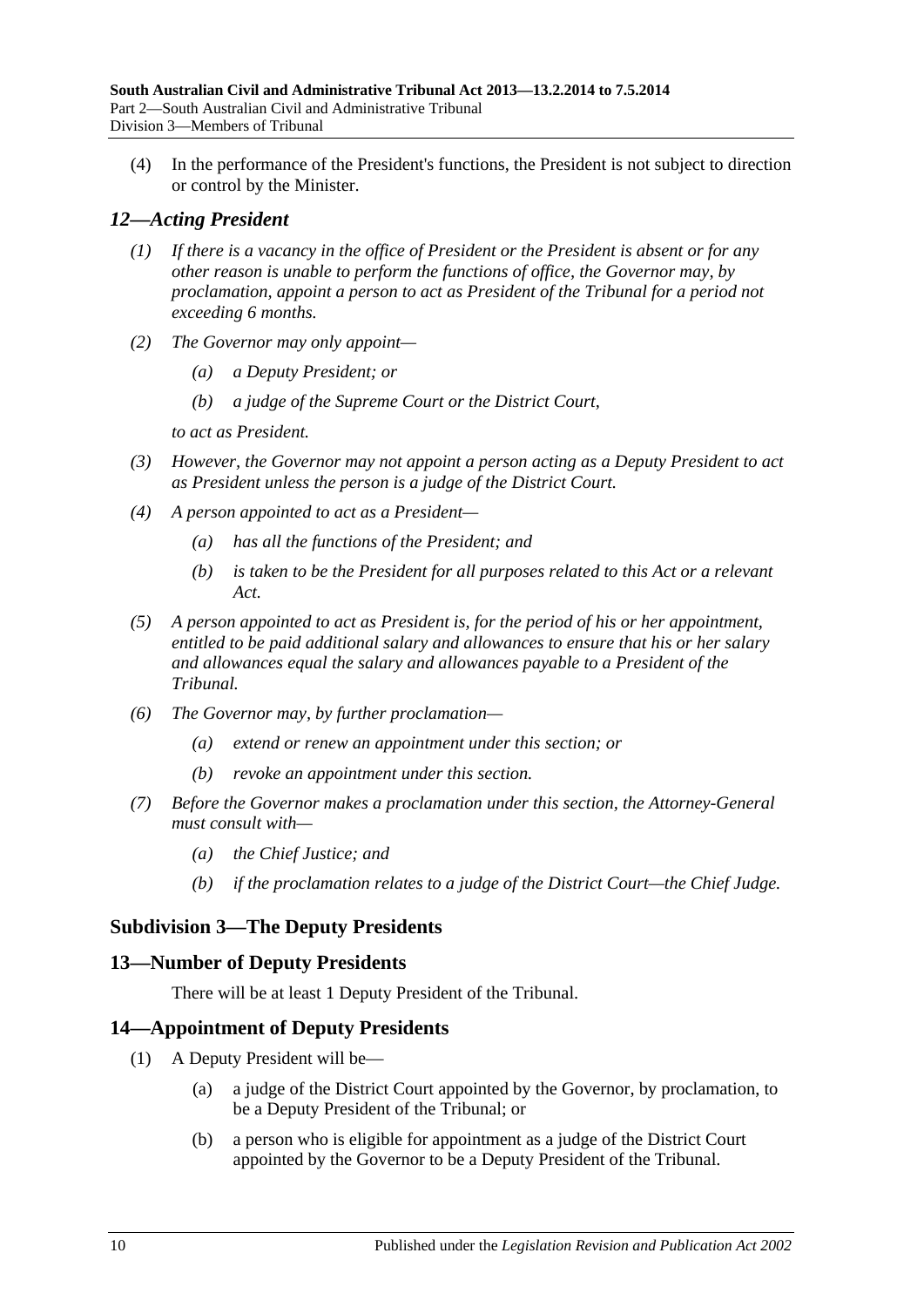- <span id="page-10-1"></span>(2) The appointment of a judge of the District Court as a Deputy President of the Tribunal under [subsection](#page-9-4)  $(1)(a)$  does not affect—
	- (a) the judge's tenure of office or status as a judge; or
	- (b) the payment of the judge's salary or allowances as a judge (subject to the operation of [subsection](#page-10-0) (6)); or
	- (c) the ability of the person to do anything in the person's capacity as a judge (including as to the exercise of the jurisdiction of the District Court); or
	- (d) any other right or privilege that the judge has as a judge of the District Court.
- <span id="page-10-2"></span>(3) Service in the office of Deputy President of the Tribunal by a judge of the District Court is taken, for all purposes, to constitute service as a judge of that Court.
- (4) The appointment of a judge as a Deputy President of the Tribunal will be for a period of 5 years (and the person is eligible for reappointment at the expiration of a term of office).
- <span id="page-10-3"></span>(5) Subject to [subsections \(2\)](#page-10-1) and [\(3\),](#page-10-2) an appointment under [subsection](#page-9-4) (1)(a) may be subject to conditions determined by the Governor.
- <span id="page-10-0"></span>(6) Without limiting [subsection](#page-9-4) (5), in the case of an appointment under subsection (1)(a), the Remuneration Tribunal may determine that a Deputy President's salary or allowance as a judge will have an additional component on account of holding office under this Act (and the jurisdiction to make such a determination is conferred on the Remuneration Tribunal by this Act).
- (7) Any salary or allowances payable as an additional component of remuneration under [subsection](#page-10-0) (6) cannot be reduced during the person's term of office as a Deputy President of the Tribunal.
- (8) The appointment of a person as a Deputy President of the Tribunal under [subsection](#page-9-5)  $(1)(b)$ —
	- (a) will be for a term of 5 years (and the person is eligible for reappointment at the expiration of a term of office); and
	- (b) will be on a full-time or part-time basis (and this may be altered from time to time with the agreement of the Attorney-General and the President of the Tribunal).
- <span id="page-10-5"></span><span id="page-10-4"></span>(9) An appointment under [subsection](#page-9-5) (1)(b) may be subject to conditions determined by the Governor.
- (10) Without limiting [subsection](#page-10-4) (9), in the case of an appointment under [subsection](#page-9-5) (1)(b), the Remuneration Tribunal will determine the salary or allowances to be paid to the person on account of holding office under this Act (and the jurisdiction to make such a determination is conferred on the Remuneration Tribunal by this Act).
- (11) The remuneration of a Deputy President of the Tribunal appointed under [subsection](#page-9-5) (1)(b) (including any salary or allowances) cannot be reduced during the person's term of office as a Deputy President of the Tribunal (unless the reduction is related to a reduction in the person's hours of service over a particular period under an agreement entered into under [subsection](#page-10-5) (8)(b)).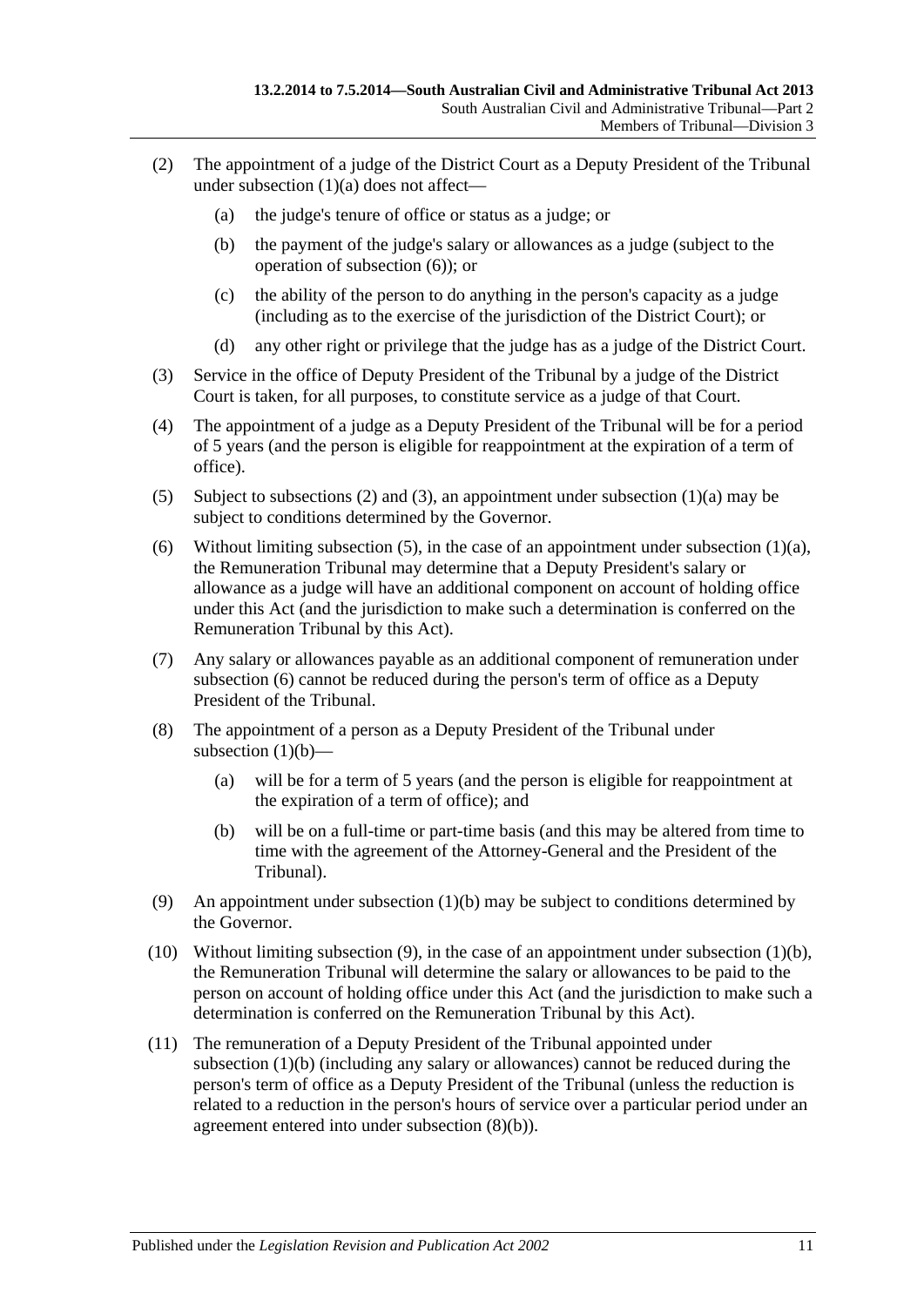- <span id="page-11-4"></span><span id="page-11-3"></span><span id="page-11-2"></span>(12) A person ceases to be a Deputy President of the Tribunal if
	- (a) in the case of an appointment under [subsection](#page-9-4)  $(1)(a)$ —the person ceases to be a judge of the District Court; or
	- (b) the person resigns as Deputy President by written notice to the Attorney-General; or
	- (c) the person completes a term of office and is not reappointed; or
	- (d) the appointment is revoked by the Governor, on the recommendation of the Attorney-General, for—
		- (i) mental or physical incapacity to carry out duties satisfactorily; or
		- (ii) neglect of duty; or
		- (iii) dishonourable conduct; or
	- (e) the person dies.
- (13) Nothing in [subsection](#page-11-2) (12)(b), [\(c\)](#page-11-3) or [\(d\)](#page-11-4) affects a person's tenure or status as a judge (in the case of an appointment under [subsection](#page-9-4)  $(1)(a)$ ).
- (14) A judge of the District Court may only act under [subsection](#page-11-2) (12)(b) with the approval of the Governor.
- (15) The Attorney-General must consult with the President of the Tribunal before making a recommendation under [subsection](#page-11-4) (12)(d).
- (16) Before the Governor makes a proclamation under this section, the Attorney-General must consult with the Chief Justice and the Chief Judge.

## <span id="page-11-0"></span>**15—Deputy President's functions generally**

- (1) A Deputy President of the Tribunal has the functions conferred on the Deputy President under this Act or any other Act.
- (2) The functions of a Deputy President include—
	- (a) participating as a member of the Tribunal; and
	- (b) assisting the President in the management of the business of the Tribunal; and
	- (c) assisting the President in managing the members of the Tribunal, including in connection with the training, education and professional development of members of the Tribunal; and
	- (d) other functions assigned by the President.
- (3) A Deputy President may do all things necessary or convenient to be done in the performance of the Deputy President's functions.
- (4) A Deputy President is subject to the direction of the President in performing the Deputy President's functions, other than adjudicating in the Tribunal.

## <span id="page-11-1"></span>**16—Acting Deputy Presidents**

(1) If there is a vacancy in an office of Deputy President or a Deputy President is absent or for any other reason is unable to perform the duties of office, the Attorney-General may appoint a person to act as a Deputy President for a period not exceeding 6 months.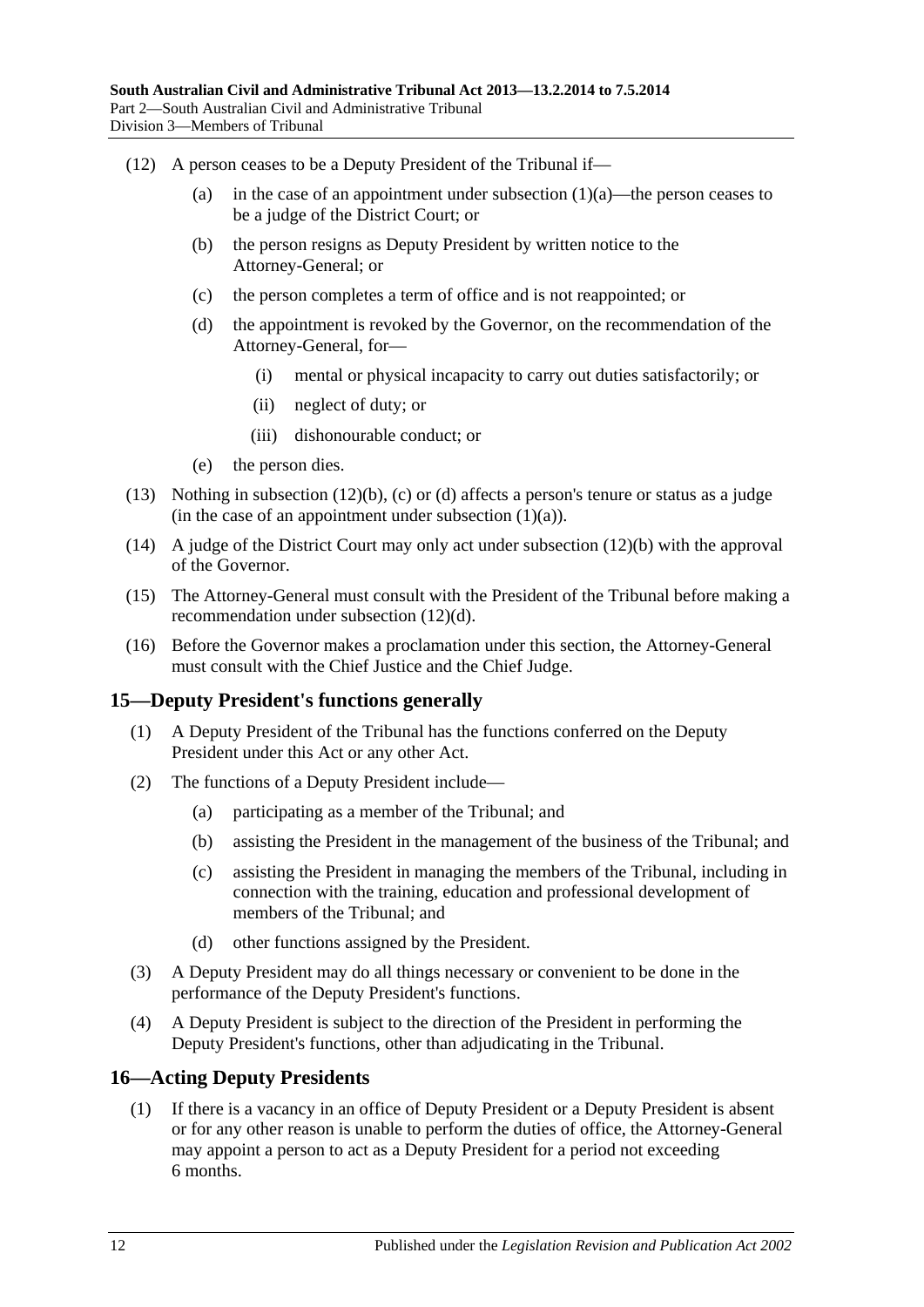- (2) An appointment under this section must be made in writing.
- <span id="page-12-2"></span><span id="page-12-1"></span>(3) The Attorney-General may only appoint—
	- (a) a judge of the District Court; or
	- (b) a person who is eligible for appointment as a judge of the District Court (who may already be a member of the Tribunal on some other basis),

to act as a Deputy President.

- (4) The Attorney-General must consult with the President of the Tribunal before making an appointment under [subsection](#page-12-1) (3) and with the Chief Judge before making an appointment under [subsection](#page-12-2) (3)(a).
- (5) A person appointed to act as a Deputy President—
	- (a) has all the functions of a Deputy President; and
	- (b) is taken to be a Deputy President for all purposes related to this Act or a relevant Act (and the other provisions of this subdivision apply with any necessary modifications in relation to a person appointed under this section).
- (6) However, if the person appointed to act as a Deputy President is not a judge of the District Court, the person is, for the period of appointment, entitled to be paid any salary or allowances determined by the Attorney-General after consultation with the President of the Tribunal (with a judge of the District Court being paid any salary and allowances of a Deputy President).
- (7) A person appointed to act as a Deputy President may be appointed to act as a Deputy President for a further period—
	- (a) by the Attorney-General, if the appointment is continuous on 1 or more of the person's previous appointments as an acting Deputy President and the total period of continuous appointments does not exceed 6 months; or
	- (b) by the Governor in other circumstances.
- <span id="page-12-3"></span>(8) The Governor may at any time, on the recommendation of the Attorney-General, cancel the appointment of a person to act as a Deputy President.
- (9) Before the Governor acts under [subsection](#page-12-3) (8), the Attorney-General must consult with—
	- (a) the President of the Tribunal (unless the Attorney-General is acting at the request of the President); and
	- (b) if the relevant person is a judge of the District Court—the Chief Judge.

## <span id="page-12-0"></span>**17—Supplementary Deputy Presidents**

- (1) Even though there is no vacancy in an office of Deputy President (and any Deputy President is performing the duties of office), the Attorney-General may, on the request of the President of the Tribunal, temporarily appoint a person to act as a supplementary Deputy President of the Tribunal in relation to a particular matter or matters or for a specified period.
- <span id="page-12-4"></span>(2) The Attorney-General may only appoint—
	- (a) a judge of the District Court; or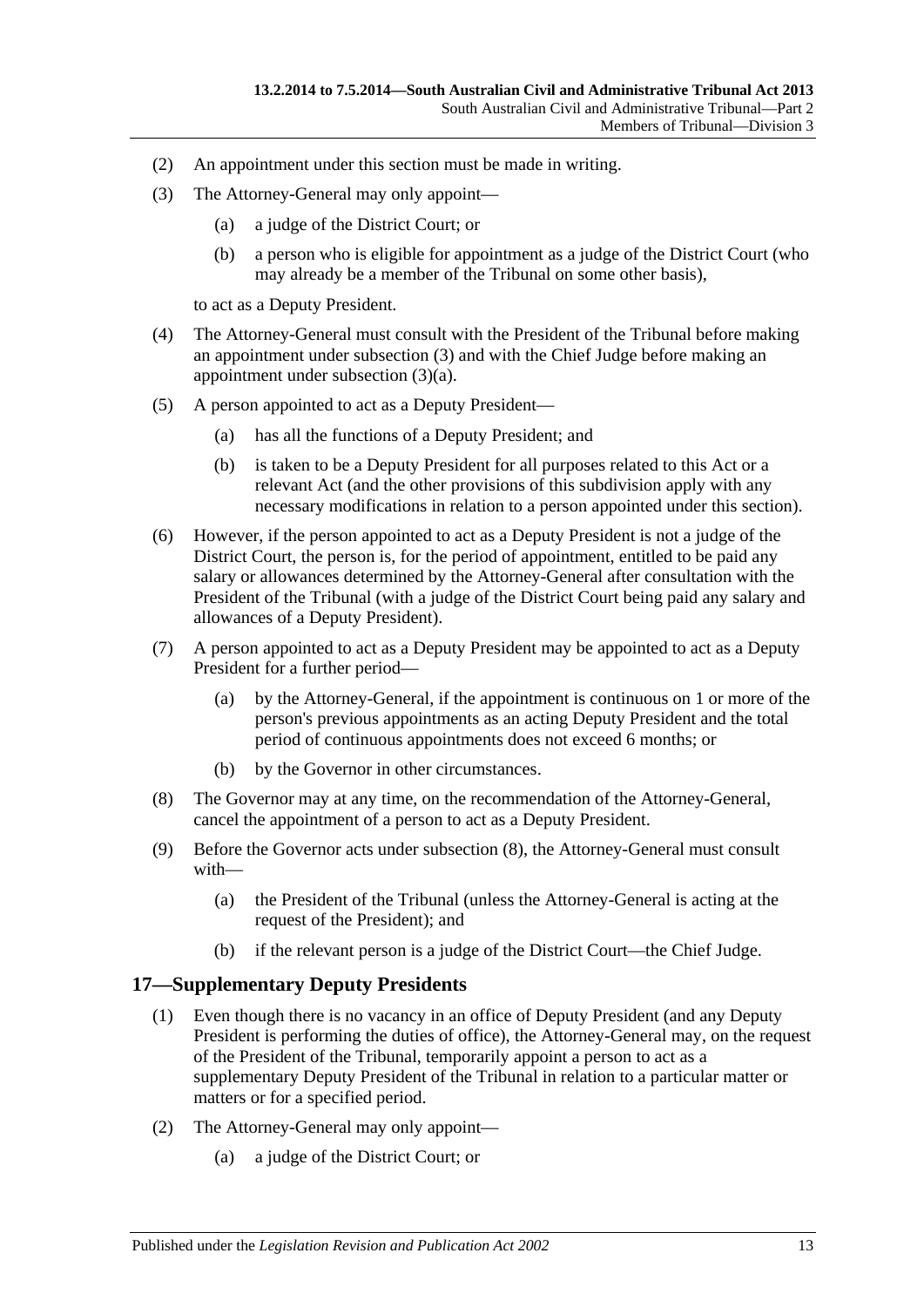- (b) a person who is eligible to act in a judicial office on an auxiliary basis under section 3(2) of the *[Judicial Administration \(Auxiliary Appointments and](http://www.legislation.sa.gov.au/index.aspx?action=legref&type=act&legtitle=Judicial%20Administration%20(Auxiliary%20Appointments%20and%20Powers)%20Act%201988)  [Powers\) Act](http://www.legislation.sa.gov.au/index.aspx?action=legref&type=act&legtitle=Judicial%20Administration%20(Auxiliary%20Appointments%20and%20Powers)%20Act%201988) 1988* (even though office under this Act is not a judicial office under that Act).
- (3) The Attorney-General must consult with the Chief Judge before making an appointment under [subsection](#page-12-4) (2)(a).
- (4) An appointment under this section must be made in writing.
- (5) The person may act as a Deputy President in relation to a matter, or for the period, for which the person is appointed, and when acting under the appointment the person is to be regarded as a Deputy President of the Tribunal for the purposes of this Act and any relevant Act (and the other provisions of this subdivision apply with any necessary modifications in relation to a person appointed under this section).
- (6) However, if a person appointed under this section is not a judge of the District Court, the person is, for the period of appointment, entitled to be paid any salary or allowances determined by the Attorney-General after consultation with the President of the Tribunal (with a judge of the District Court being paid any salary or allowances of a Deputy President).
- (7) A person appointed under this section for a particular period may be appointed to act for a further period by the Attorney-General after consultation with, or at the request of, the President of the Tribunal.
- <span id="page-13-2"></span>(8) The Governor may at any time, on the recommendation of the Attorney-General, cancel the appointment of a person under this section.
- (9) Before the Governor acts under [subsection](#page-13-2) (8), the Attorney-General must consult with—
	- (a) the President of the Tribunal (unless the Attorney-General is acting at the request of the President); and
	- (b) if the relevant person is a judge of the District Court—the Chief Judge.

## <span id="page-13-0"></span>**Subdivision 4—Magistrates**

#### <span id="page-13-3"></span><span id="page-13-1"></span>*18—Magistrates*

- *(1) Any magistrate holding office under the [Magistrates Act](http://www.legislation.sa.gov.au/index.aspx?action=legref&type=act&legtitle=Magistrates%20Act%201983) 1983 who is designated by the Governor, by proclamation, as a member of the Tribunal on a recommendation of the Attorney-General will (while he or she continues to hold office as a magistrate) be a member of the Tribunal.*
- *(2) The Attorney-General must consult with the President of the Tribunal and the Chief Magistrate before making a recommendation under [subsection](#page-13-3) (1).*
- *(3) A magistrate appointed under this section will act as a full-time, part-time or sessional member of the Tribunal under an arrangement established by the President and the Chief Magistrate (being an arrangement that may be varied from time to time).*
- *(4) The designation of a magistrate under this section does not affect—*
	- *(a) the magistrate's tenure of office or status as a magistrate; or*
	- *(b) the payment of the magistrate's salary or allowances as a magistrate; or*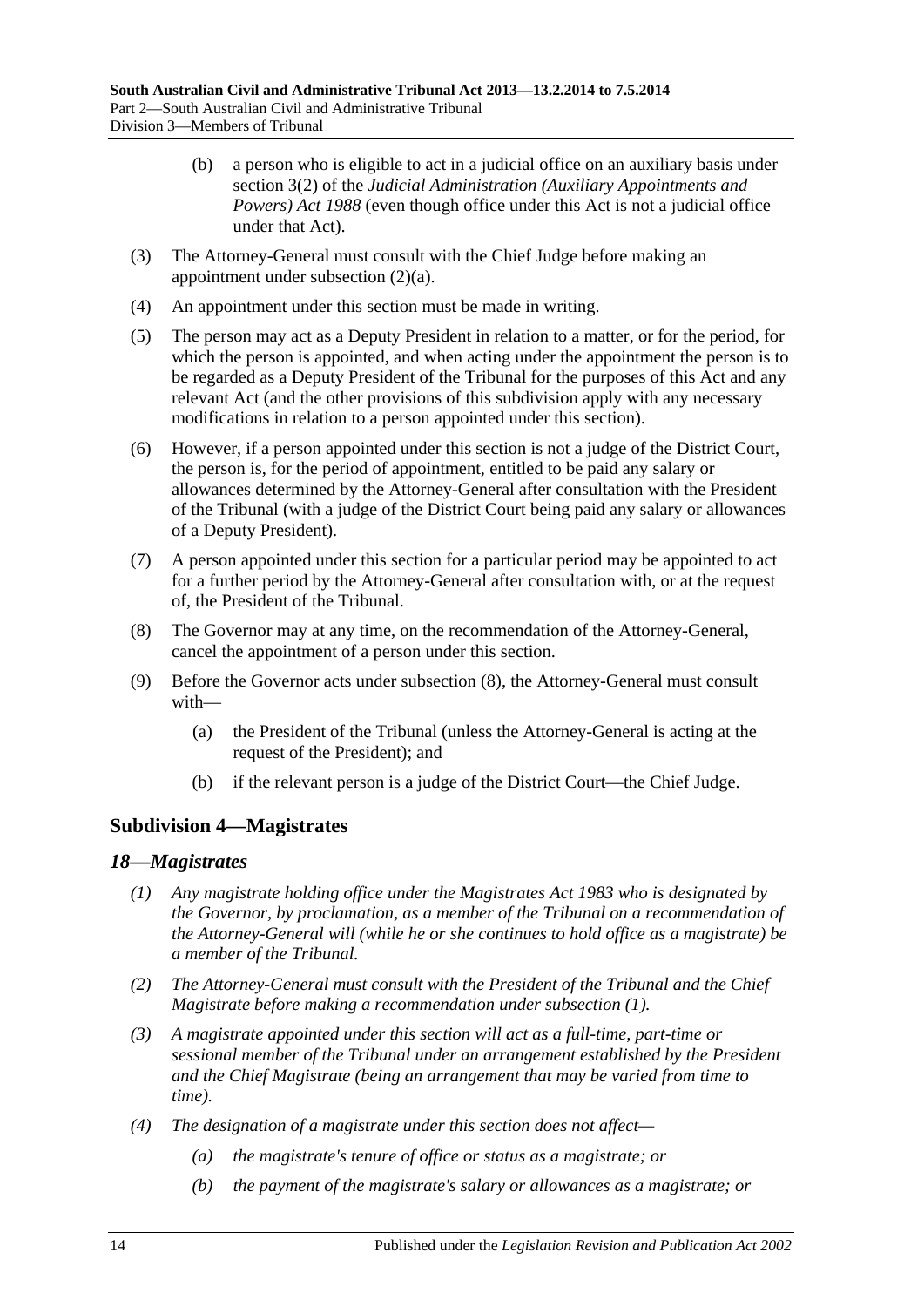- *(c) the ability of the person from doing anything in the person's capacity as a magistrate; or*
- *(d) any other right or privilege that the magistrate has as a magistrate.*

## <span id="page-14-0"></span>**Subdivision 5—Senior members and ordinary members**

#### <span id="page-14-2"></span><span id="page-14-1"></span>*19—Appointment of senior members and ordinary members*

- *(1) The Governor may, on the recommendation of the Minister, appoint a person as—*
	- *(a) a senior member of the Tribunal; or*
	- *(b) an ordinary member of the Tribunal.*
- <span id="page-14-5"></span><span id="page-14-3"></span>*(2) The Minister may from time to time appoint a panel of persons who will, at the request of the Minister—*
	- *(a) after consultation with the President, recommend the selection criteria for the senior members and ordinary members of the Tribunal;*
	- *(b) assess a candidate or candidates for appointment as a senior member or ordinary member of the Tribunal (and, as appropriate, to provide advice to the Minister for the purposes of [subsection](#page-14-2) (1)).*
- <span id="page-14-4"></span>*(3) A person is eligible for appointment as a senior member or ordinary member of the Tribunal only if the person—*
	- *(a) is a legal practitioner of at least 5 years standing (taking into account, for that purpose, periods of legal practice and judicial service within and outside the State); or*
	- *(b) has, in the Minister's opinion, extensive knowledge, expertise or experience relating to a class of matter for which functions may be exercised by the Tribunal.*
- *(4) In recommending persons for appointment as members, the Minister must have regard to—*
	- *(a) any criteria applying under [subsection](#page-14-3) (2)(a); and*
	- *(b) any advice provided under [subsection](#page-14-4) (2)(b); and*
	- *(c) the following:*
		- *(i) the need for balanced gender representation in the membership of the Tribunal;*
		- *(ii) the need for the membership of the Tribunal to reflect social and cultural diversity;*
		- *(iii) the range of knowledge, expertise and experience required within the membership of the Tribunal.*
- *(5) The Minister must consult with the President of the Tribunal before making a recommendation under [subsection](#page-14-2) (1).*
- *(6) A senior member or ordinary member of the Tribunal will be appointed for a term of office, of between 3 and 5 years, specified in the instrument of appointment.*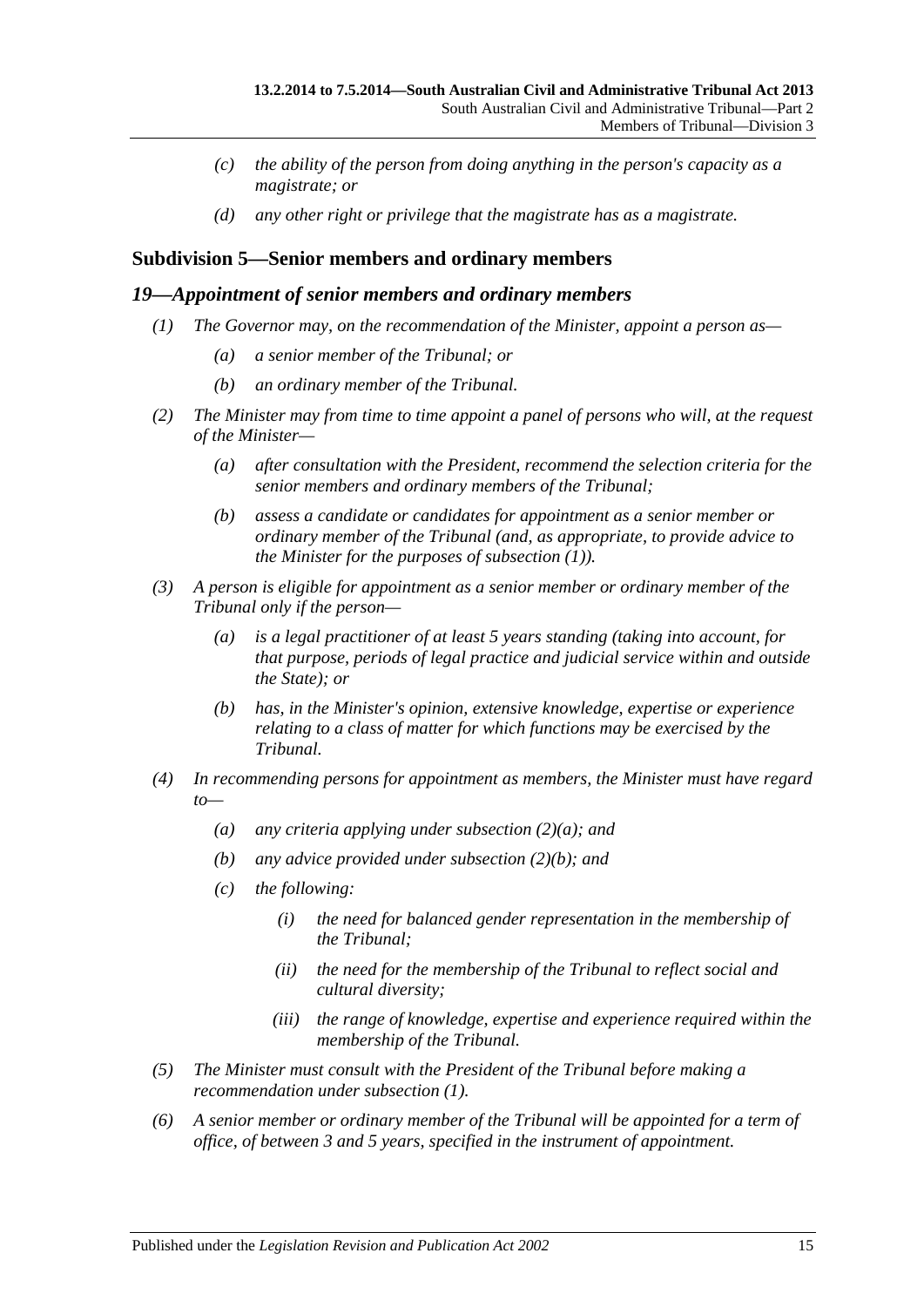- *(7) A person appointed as a senior member or ordinary member of the Tribunal is eligible for reappointment at the expiration of a term of office (and without the need for seeking advice from a panel established under [subsection](#page-14-5) (2)).*
- <span id="page-15-1"></span>*(8) A senior member or ordinary member of the Tribunal is appointed on conditions specified in the instrument of appointment.*
- <span id="page-15-2"></span>*(9) A senior member or ordinary member of the Tribunal may be appointed on a full-time, part-time or sessional basis (and this may be altered from time to time with the agreement of the Minister).*
- *(10) A senior member or ordinary member of the Tribunal—*
	- *(a) must advise the President of the Tribunal of the nature of any paid employment or professional work undertaken outside his or her duties as a member of the Tribunal; and*
	- *(b) must not engage in any such employment or work if the President informs the member that, in the President's opinion, to do so would or may conflict with the proper performance of the member's duties of office.*
- *(11) The Minister must consult with the President about—*
	- *(a) the conditions of an appointment under [subsection](#page-15-1) (8); and*
	- *(b) the basis of an appointment under [subsection](#page-15-2) (9).*

#### <span id="page-15-3"></span><span id="page-15-0"></span>*20—Member ceasing to hold office and suspension*

- *(1) The Governor may, on the recommendation of the Minister, remove a senior member or ordinary member of the Tribunal from office for—*
	- *(a) mental or physical incapacity to carry out official duties satisfactorily; or*
	- *(b) neglect of duty; or*
	- *(c) dishonourable conduct.*
- *(2) A person ceases to be a senior member or an ordinary member of the Tribunal if the person—*
	- *(a) dies; or*
	- *(b) completes a term of office and is not reappointed; or*
	- *(c) resigns by written notice to the Minister; or*
	- *(d) ceases to satisfy any qualification by virtue of which the person was eligible for appointment to the Tribunal; or*
	- *(e) is removed from office under [subsection](#page-15-3) (1).*
- *(3) The Minister must consult with the President before making a recommendation under [subsection](#page-15-3) (1).*
- <span id="page-15-4"></span>*(4) The President may, on his or her own initiative or at the request of the Minister, suspend a senior member or ordinary member of the Tribunal from office if it appears that there may be grounds for the removal of the member from the member's office.*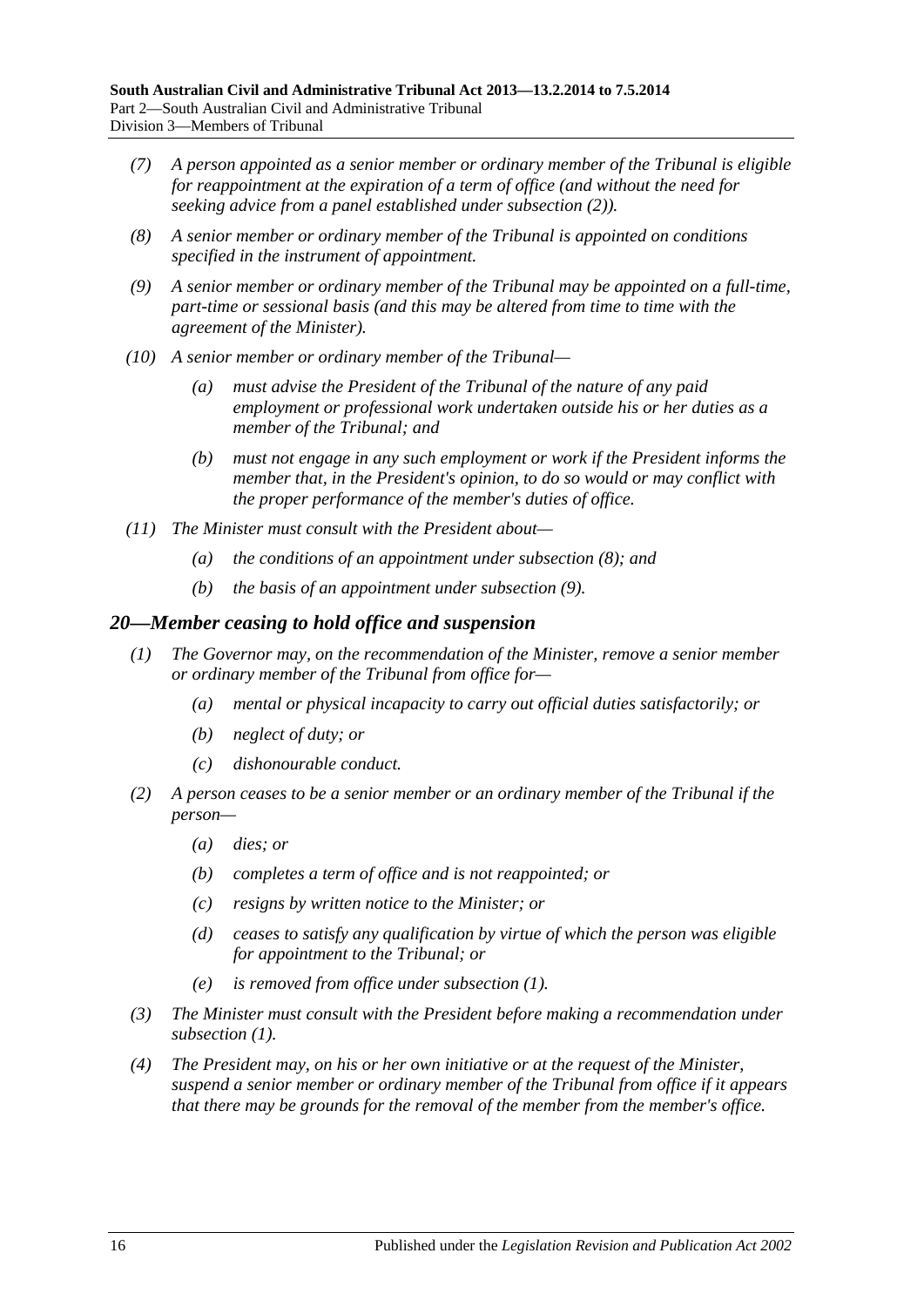*(5) If a senior member or ordinary member of the Tribunal who is appointed on a full-time or part-time basis is suspended under [subsection](#page-15-4) (4), the member remains entitled to the member's usual remuneration and allowances during the period of suspension.*

# <span id="page-16-0"></span>*21—Supplementary members*

- *(1) The Attorney-General may, at the request or with the agreement of the President of the Tribunal, temporarily appoint a person to act as a supplementary senior member or a supplementary ordinary member of the Tribunal in relation to a particular matter or matters or for a specified period.*
- *(2) The Attorney-General may only appoint a person under this section if he or she is eligible for appointment as a senior member or an ordinary member of the Tribunal.*
- *(3) An appointment under this section must be made in writing.*
- *(4) The person may act as a member of the Tribunal in relation to a matter, or for the period, for which the person is appointed, and when acting under the appointment the person is to be regarded as a senior member or an ordinary member of the Tribunal (according to the basis on which the appointment was made) for the purposes of this Act and any relevant Act (and the other provisions of this subdivision apply with any necessary modifications in relation to a person appointed under this section).*
- *(5) A person appointed under this section is, for the period of appointment, entitled to be paid any salary or allowances determined by the Attorney-General after consultation with the President of the Tribunal.*
- *(6) A person appointed under this section for a particular period may be appointed to act for a further period by the Attorney-General after consultation with the President of the Tribunal.*
- <span id="page-16-3"></span>*(7) The Governor may at any time, on the recommendation of the Attorney-General, cancel the appointment of a person under this section.*
- *(8) Before the Governor acts under [subsection](#page-16-3) (7), the Attorney-General must consult with the President of the Tribunal (unless the Attorney-General is acting at the request of the President).*

# <span id="page-16-1"></span>**Subdivision 6—Assessors**

## <span id="page-16-2"></span>*22—Assessors*

- *(1) There will be such panels of assessors as may be necessary for the purposes of any relevant Act.*
- <span id="page-16-4"></span>*(2) An assessor will be appointed by the Governor on the recommendation of the Minister.*
- *(3) An assessor must be a person who, in the opinion of the Minister, is qualified, by reason of his or her knowledge, expertise and experience, to provide specialist knowledge in a field or fields in which the Tribunal exercises jurisdiction (after taking into account the provisions of any relevant Act).*
- *(4) The Minister must consult with the President of the Tribunal before making a recommendation under [subsection](#page-16-4) (2).*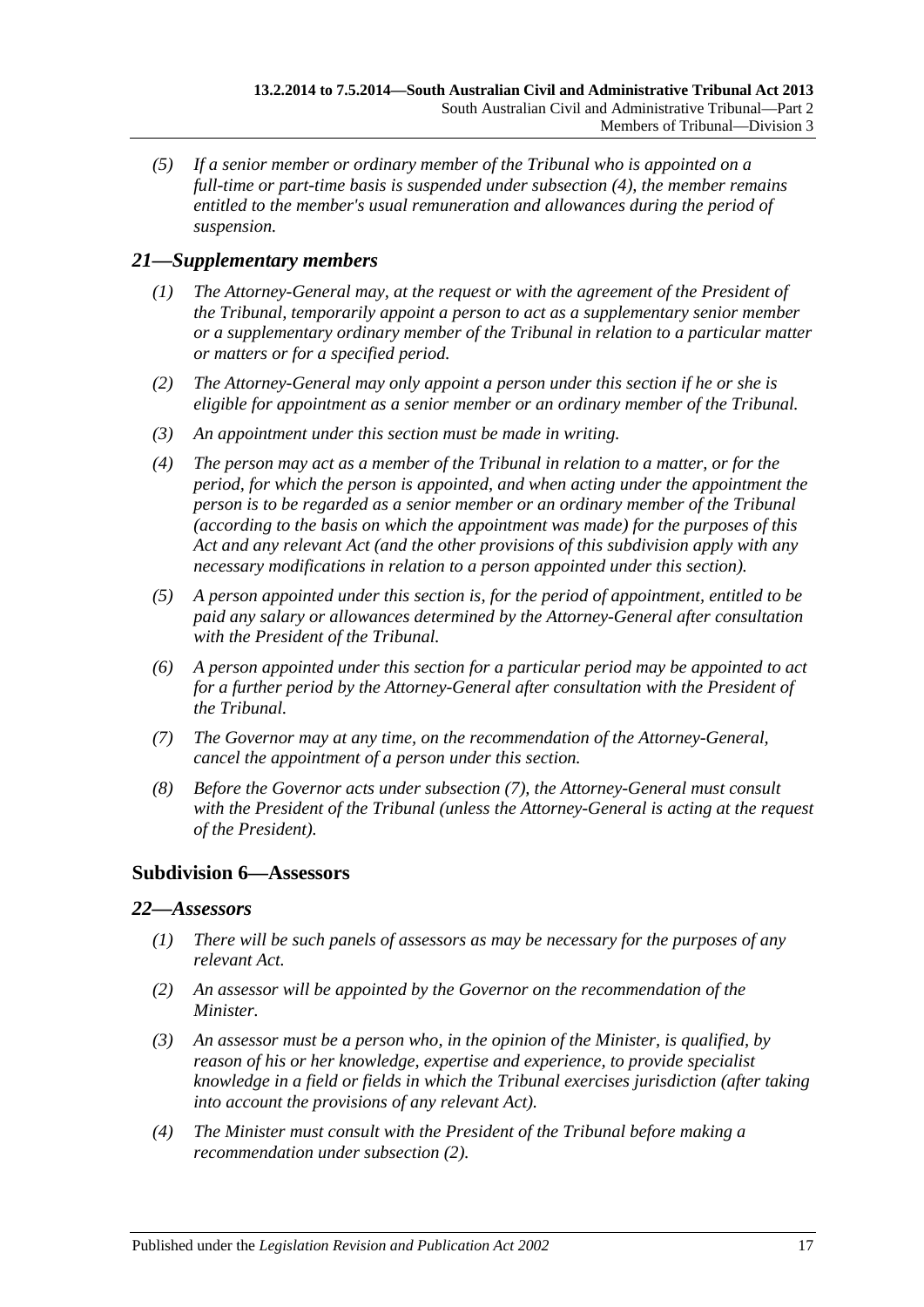- *(5) An assessor will be appointed for a term of office, not exceeding 5 years, specified in the instrument of appointment and is eligible for reappointment at the expiration of a term of office.*
- *(6) An assessor is appointed on conditions specified in the instrument of appointment.*
- *(7) An assessor will sit on a sessional basis.*
- *(8) Subject to the conditions of appointment, an assessor may perform work outside the Tribunal.*
- <span id="page-17-2"></span>*(9) The Governor may, on the recommendation of the Minister, remove an assessor from office for—*
	- *(a) mental or physical incapacity to carry out official duties satisfactorily; or*
	- *(b) neglect of duty; or*
	- *(c) dishonourable conduct.*
- *(10) A person ceases to be an assessor if the person—*
	- *(a) dies; or*
	- *(b) completes a term of office and is not reappointed; or*
	- *(c) resigns by written notice to the Minister; or*
	- *(d) ceases to satisfy any qualification by virtue of which the person was eligible for appointment to the Tribunal; or*
	- *(e) is removed from office under [subsection](#page-17-2) (9).*
- *(11) The Minister must consult with the President of the Tribunal before making a recommendation under [subsection](#page-17-2) (9).*
- *(12) The Governor may make appointments from time to time for the purpose of maintaining or increasing the membership of panels established under this section.*

# <span id="page-17-0"></span>**Division 4—Constitution of Tribunal and its decision-making processes**

#### <span id="page-17-1"></span>*23—Constitution of Tribunal*

- *(1) Subject to this section, the President may determine, in relation to a particular matter or matters, or particular classes of matters, which member or members of the Tribunal will constitute the Tribunal.*
- *(2) The Tribunal is not to be constituted by more than 3 members.*
- *(3) A person is not allowed to be a sitting member of the Tribunal, or perform any function as a member of the Tribunal, in relation to a matter in the review jurisdiction of the Tribunal if the person was—*
	- *(a) the decision-maker in relation to that matter; or*
	- *(b) a member of a body that was the decision-maker in relation to that matter.*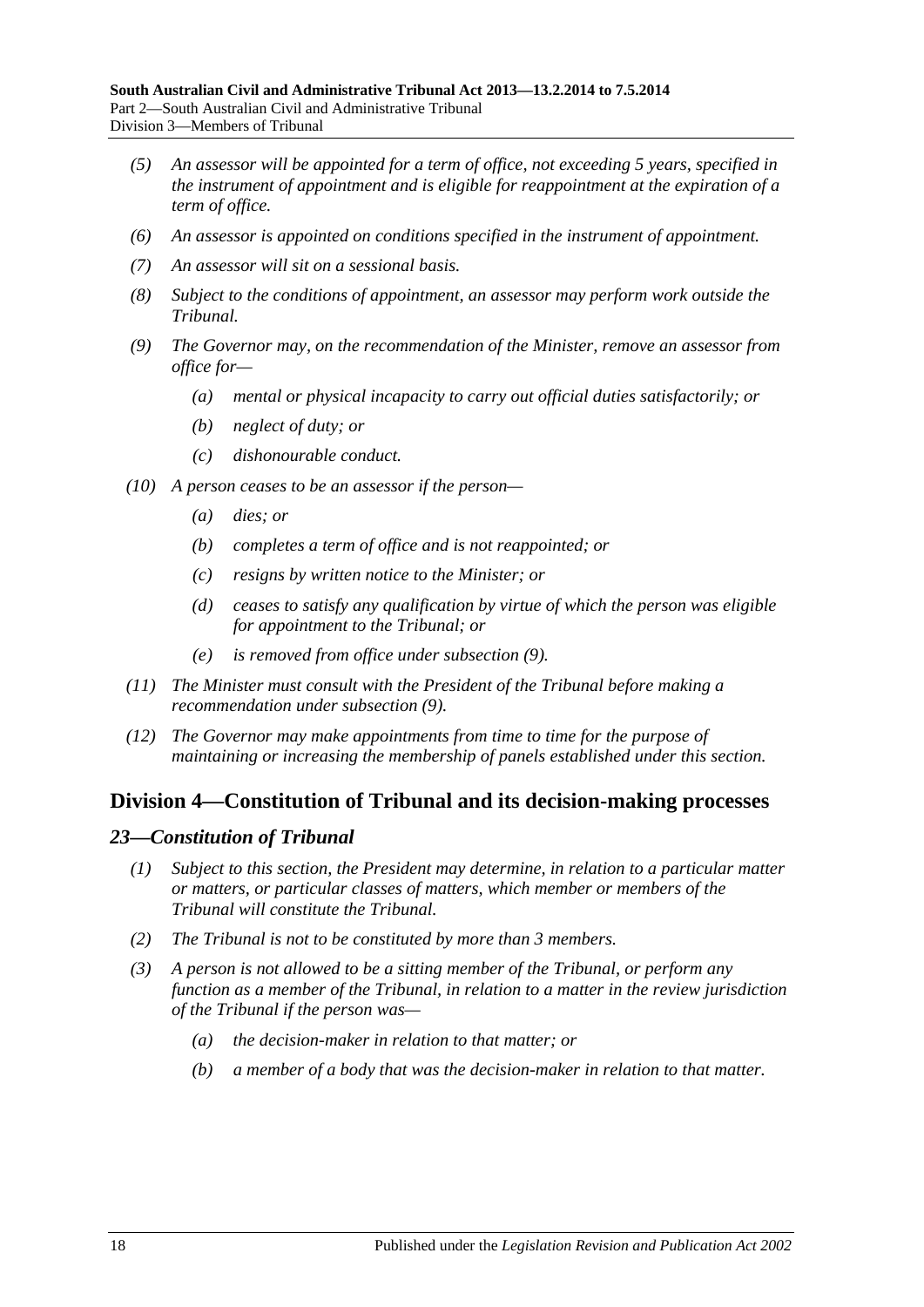- *(4) The President may, as he or she thinks fit—*
	- *(a) alter who is to constitute the Tribunal for the purpose of dealing with a matter, or anything relating to a matter, and the Tribunal as constituted after the alteration can have regard to any record of the proceedings of the Tribunal in relation to the matter before the alteration or any evidence taken in the proceedings before the alteration;*
	- *(b) provide that different aspects of the same matter may be dealt with by different members of the Tribunal, and the members of the Tribunal may then come together and have regard to any evidence taken by the respective members of the Tribunal for the purposes of the proceedings of the Tribunal.*
- *(5) In addition, the Tribunal may be constituted of—*
	- *(a) a registrar for the purpose of adjourning proceedings; or*
	- *(b) a registrar or other member of the staff of the Tribunal for any other purpose specified by this Act or a relevant Act, prescribed by the rules of the Tribunal, or determined by the President.*
- *(6) The Tribunal may, at any one time, be separately constituted in accordance with this section for the hearing and determination of any number of separate matters.*
- *(7) The Tribunal may, if it considers it appropriate to do so, organise its business and regulate proceedings before the Tribunal in such a way that 2 or more proceedings in respect of the same matter are heard together.*
- *(8) Where a registrar or other member of the staff of the Tribunal exercises the jurisdiction of the Tribunal, the registrar or other member of the staff may, and must if the Tribunal or the President of the Tribunal so directs, refer the matter to the Tribunal for determination by the Tribunal.*
- *(9) If a provision of this Act and the provisions of a relevant Act deal with the manner in which the Tribunal is to be constituted for the purposes of proceedings or any other business under a relevant Act, this section applies subject to those provisions of the relevant Act.*

## <span id="page-18-0"></span>*24—Who presides at proceedings of Tribunal*

- *(1) If, for dealing with a particular matter, the Tribunal is constituted by 2 or more members, the most senior of them is to preside at the proceedings of the Tribunal.*
- *(2) The seniority of members of the Tribunal depends on which of the offices held takes precedence and, if that does not determine a member's seniority, the matter is to be resolved by the President of the Tribunal.*
- *(3) The order of precedence of offices is as follows:*
	- *(a) President;*
	- *(b) Deputy President;*
	- *(c) magistrate;*
	- *(d) senior member;*
	- *(e) ordinary member;*
	- *(f) assessor.*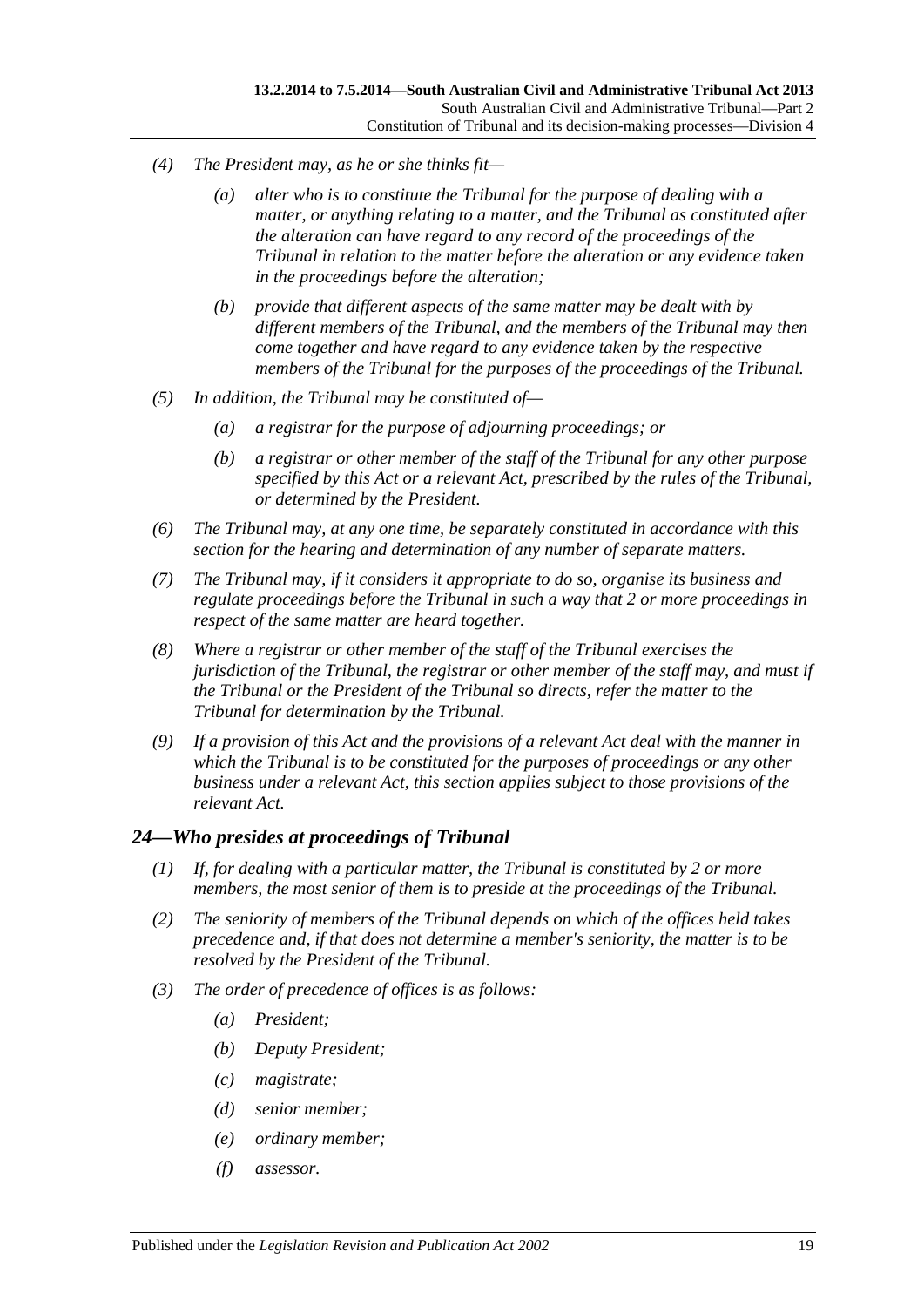## <span id="page-19-0"></span>*25—Decision if 2 or more members constitute Tribunal*

*If the Tribunal is constituted by 2 or more members, a question they are required to decide is resolved, unless [section](#page-19-1) 26 applies, according to the opinion of the majority of them but, if their opinions on the question are equally divided, the question is to be resolved according to the opinion of the presiding member.*

## <span id="page-19-1"></span>*26—Determination of questions of law*

- *(1) The member of the Tribunal constituting the Tribunal or, if the Tribunal is constituted by 2 or more members, the presiding member, may refer a question of law to a Presidential member of the Tribunal.*
- <span id="page-19-6"></span>*(2) If a question of law is referred under this section—*
	- *(a) the question is decided by the Tribunal according to the opinion of the Presidential member of the Tribunal; or*
	- *(b) the Presidential member may refer the question to the Supreme Court for decision by the Full Court of the Supreme Court.*
- *(3) If a Presidential member of the Tribunal decides a question of law under [subsection](#page-19-6) (2), the Presidential member may, in addition—*
	- *(a) decide any other questions remaining between the parties; and*
	- *(b) make such orders that are necessary to dispose of the matter.*

# <span id="page-19-2"></span>**Division 5—Related matters**

#### <span id="page-19-3"></span>*27—Streams*

*Without limiting any other provisions, the President of the Tribunal may, in order to facilitate the expeditious conduct of its proceedings, and the proper and effective resolution of matters before the Tribunal, establish various streams or lists that reflect the areas of jurisdiction of the Tribunal.*

#### <span id="page-19-4"></span>**28—Validity of acts of Tribunal**

An act or proceeding of the Tribunal is not invalid by reason only of a vacancy in the membership of, or a defect in the appointment of a person to, the Tribunal or a panel from which members of the Tribunal are drawn, or a defect in the appointment of any other person to act on behalf of the Tribunal.

## <span id="page-19-5"></span>**29—Disclosure of interest by members of Tribunal**

If the Tribunal is constituted of, or includes, a member who has a pecuniary or other interest that could conflict with the proper performance of the member's functions in proceedings before the Tribunal, the member—

- (a) must disclose the interest to the parties to the proceedings and to the President of the Tribunal; and
- (b) must not take part in the proceedings or exercise powers affecting the proceedings—
	- (i) if the President directs the member to withdraw from the proceedings; or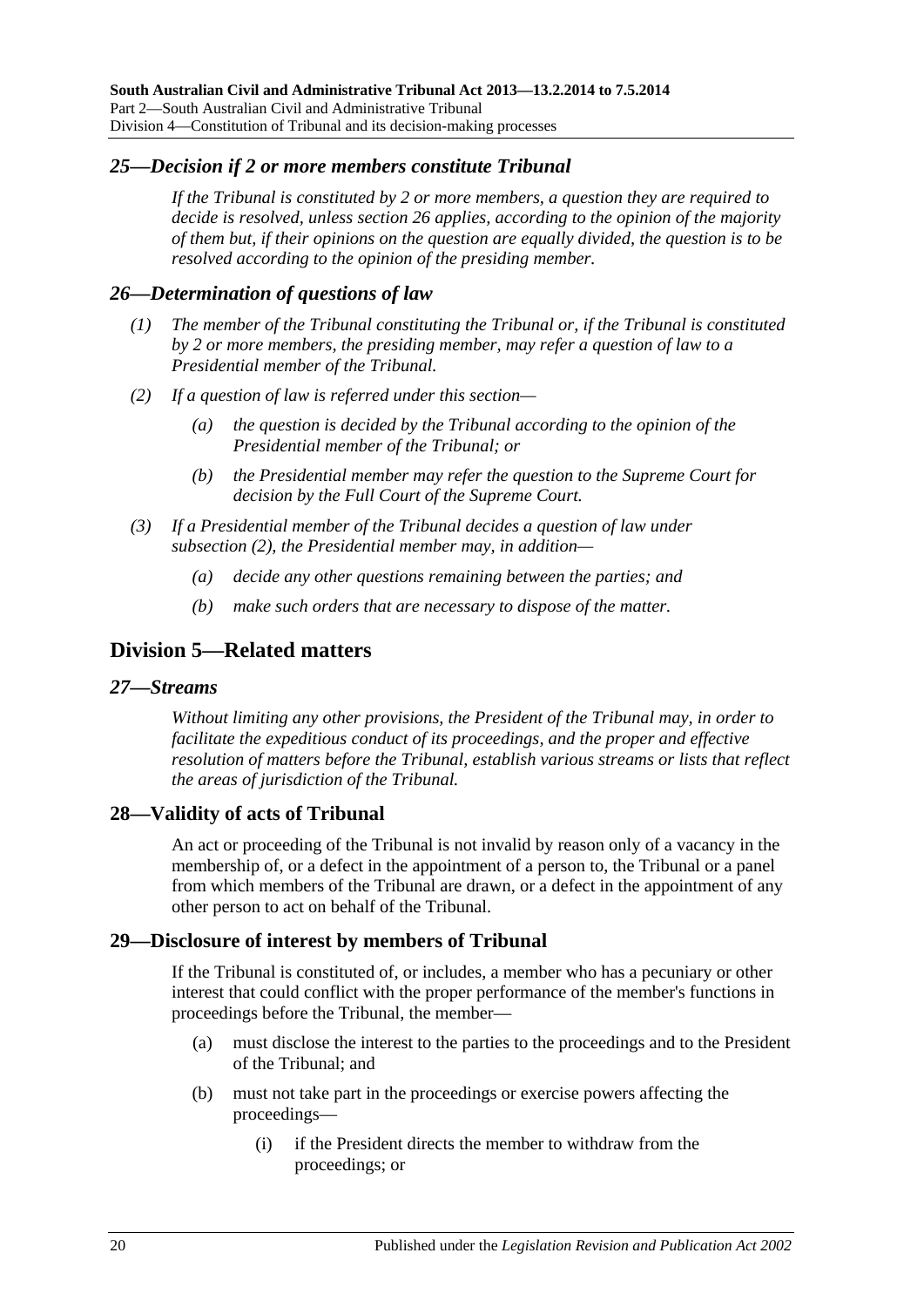(ii) if a party to the proceedings does not consent to the member hearing and determining, or participating in the hearing and determination of, the proceedings.

# <span id="page-20-5"></span><span id="page-20-0"></span>**30—Delegation**

- (1) The President of the Tribunal may delegate a function or power of the President under this or any other Act—
	- (a) to another member of the Tribunal; or
	- (b) to a member of the staff of the Tribunal; or
	- (c) to the person (being either a member of the Tribunal or a member of the staff of the Tribunal) for the time being performing particular duties or holding or acting in a particular position.
- (2) A delegation under [subsection](#page-20-5) (1)—
	- (a) must be made by instrument in writing; and
	- (b) may be conditional; and
	- (c) does not derogate from the ability of the President to act in any matter; and
	- (d) is revocable at will by the President.

# <span id="page-20-1"></span>*Part 3—Jurisdiction*

# <span id="page-20-2"></span>*Division 1—Preliminary*

## <span id="page-20-6"></span><span id="page-20-3"></span>*31—Sources of jurisdiction*

- *(1) The Tribunal will have the jurisdiction conferred on it by or under this or any other Act.*
- *(2) Without limiting [subsection](#page-20-6) (1), if a provision of an Act enables an application, referral or appeal to be made to the Tribunal, or a claim to be brought before the Tribunal, the Act will be taken to confer jurisdiction on the Tribunal to deal with the matter concerned.*

## <span id="page-20-4"></span>*32—Kinds of jurisdiction*

- *(1) Subject to [subsection](#page-20-7) (2), a matter in which the Tribunal has jurisdiction comes within—*
	- *(a) its original jurisdiction; or*
	- *(b) its review jurisdiction.*
- <span id="page-20-8"></span><span id="page-20-7"></span>*(2) [Subsection](#page-20-8) (1)(b) does not encompass the internal review jurisdiction that is exercised under Part [5 Division](#page-37-4) 1.*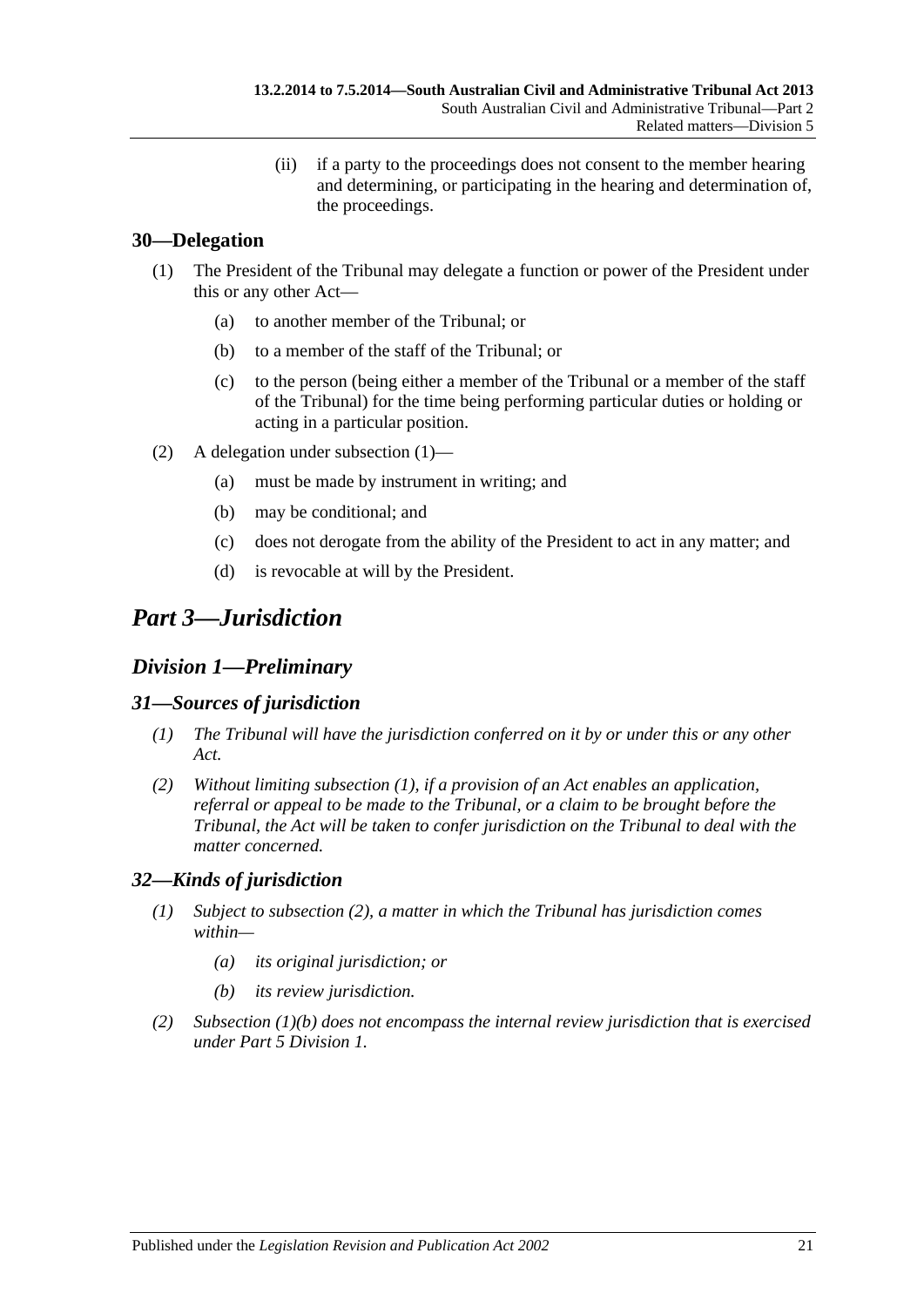# <span id="page-21-0"></span>*Division 2—Original jurisdiction*

# <span id="page-21-1"></span>*33—Original jurisdiction*

- *(1) Subject to [subsection](#page-21-5) (2), if the matter that a relevant Act gives the Tribunal to deal with does not involve a review of a decision, the matter comes within the Tribunal's original jurisdiction.*
- <span id="page-21-5"></span>*(2) Subject to [subsections](#page-21-6) (3) and [\(4\),](#page-21-7) the Tribunal will, in its original jurisdiction, act as the original decision-maker in the matter (and accordingly apply those principles which, according to law, are to be applied to bodies that make such decisions pursuant to statute).*
- <span id="page-21-6"></span>*(3) In exercising its original jurisdiction, the Tribunal is to deal with a matter in accordance with this Act and the relevant Act.*
- <span id="page-21-7"></span>*(4) Furthermore, the relevant Act may modify the operation of this Act in relation to a matter that comes within the Tribunal's original jurisdiction.*

# <span id="page-21-2"></span>*Division 3—Review jurisdiction*

### <span id="page-21-8"></span><span id="page-21-3"></span>*34—Decisions within review jurisdiction*

- *(1) If the matter that a relevant Act gives the Tribunal jurisdiction to deal with is a matter that expressly or necessarily involves a review of a decision, the matter comes within the Tribunal's review jurisdiction.*
- <span id="page-21-4"></span>*(2) For the purposes of this Act, a decision mentioned in [subsection](#page-21-8) (1) is a reviewable decision and the person or body that made or is taken to have made the decision is the decision-maker for the reviewable decision.*
- *(3) Subject to [subsections \(4\),](#page-21-9) [\(5\)](#page-21-10) and [\(6\),](#page-21-11) the Tribunal will, in exercising its review jurisdiction, examine the decision of the decision-maker by way of rehearing.*
- <span id="page-21-9"></span>*(4) On a rehearing, the Tribunal must reach the correct or preferable decision but in doing so must have regard to, and give appropriate weight to, the decision of the original decision-maker.*
- <span id="page-21-10"></span>*(5) A procedure on a rehearing will include—*
	- *(a) an examination of the evidence or material before the decision-maker (unless any such evidence or material is to be excluded under another provision of this Act or under any other law); and*
	- *(b) a consideration of any further evidence or material that the Tribunal decides, in the circumstances of the particular case, to admit for the purposes of rehearing the matter.*
- <span id="page-21-11"></span>*(6) In exercising its review jurisdiction, the Tribunal is to deal with a matter in accordance with this Act and the relevant Act.*
- *(7) Furthermore, the relevant Act may modify the operation of this Act in relation to a matter that comes within the Tribunal's review jurisdiction.*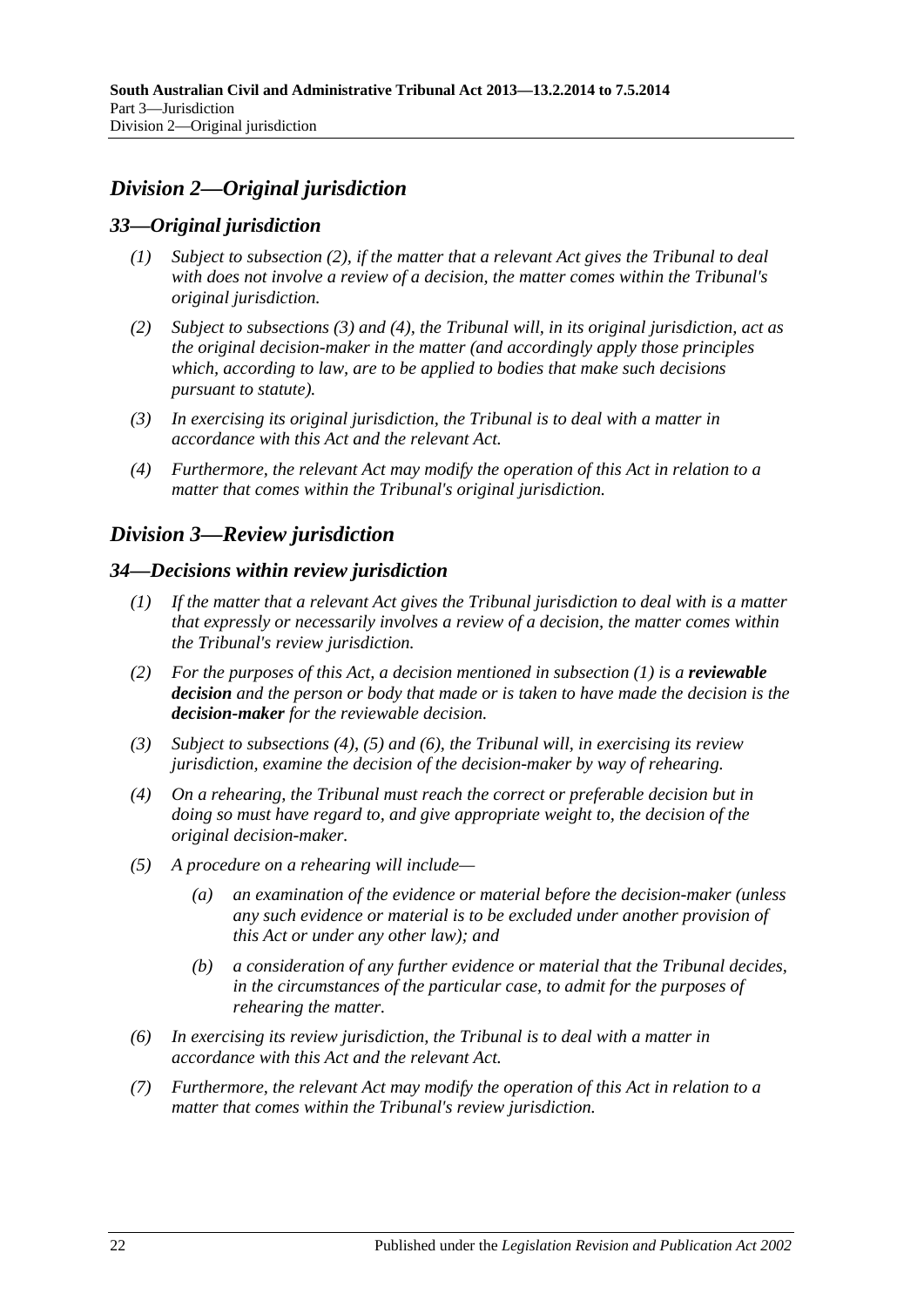## <span id="page-22-2"></span><span id="page-22-0"></span>*35—Decision-maker must assist Tribunal*

- *(1) In proceedings for the review of a reviewable decision, the decision-maker for the reviewable decision must use his or her best endeavours to help the Tribunal so that it can make its decision on the review.*
- <span id="page-22-4"></span><span id="page-22-3"></span>*(2) Without limiting [subsection](#page-22-2) (1), the decision-maker must provide the following to the Tribunal within a reasonable period and in any event within the time prescribed by the regulations:*
	- *(a) a written statement of the reasons for the decision;*
	- *(b) any document or thing in the decision-maker's possession or control that may be relevant to the Tribunal's review of the decision.*
- *(3) The decision-maker must, in providing any document or thing under [subsection](#page-22-3) (2), take reasonable steps to identify the documents or things that were taken into account in making the relevant decision.*
- <span id="page-22-5"></span>*(4) If the Tribunal considers that there are additional documents or things in the decision-maker's possession or control that may be relevant to the Tribunal's review of the reviewable decision, the Tribunal may, by written notice, require the decision-maker to provide the documents or things.*
- <span id="page-22-6"></span>*(5) If the Tribunal considers the statement of reasons given under [subsection](#page-22-4) (2)(a) is not adequate, the Tribunal may, by written notice, require the decision-maker to give the Tribunal an additional statement containing stated further particulars.*
- *(6) The decision-maker must comply with a notice given under [subsection](#page-22-5) (4) or [\(5\)](#page-22-6) within the period stated in the notice.*
- *(7) A requirement under this section that the decision-maker give the Tribunal information or a document or thing applies despite any provision in another Act prohibiting or restricting the disclosure of the information or the information contained in the document or thing.*
- *(8) The Tribunal may examine any document or thing provided under this section and draw any conclusions of fact it considers proper.*

## <span id="page-22-1"></span>*36—Effect of review proceedings on decision being reviewed*

- *(1) The commencement of proceedings for the review of a decision does not affect the operation of the decision or prevent the taking of action to implement the decision unless—*
	- *(a) the relevant Act states otherwise; or*
	- *(b) an order is made under [subsection](#page-22-7) (2).*
- <span id="page-22-7"></span>*(2) On or after the commencement of proceedings for the review of a decision, the Tribunal or the decision-maker may, on application or on its own initiative, make an order staying or varying the operation or the implementation of the whole or a part of the reviewable decision pending the determination of the matter, or until such time (whether before or after the determination of the matter) as the Tribunal or the*  decision-maker may specify, if the Tribunal, or the decision-maker, is satisfied that it *is just and reasonable in the circumstances to make the order.*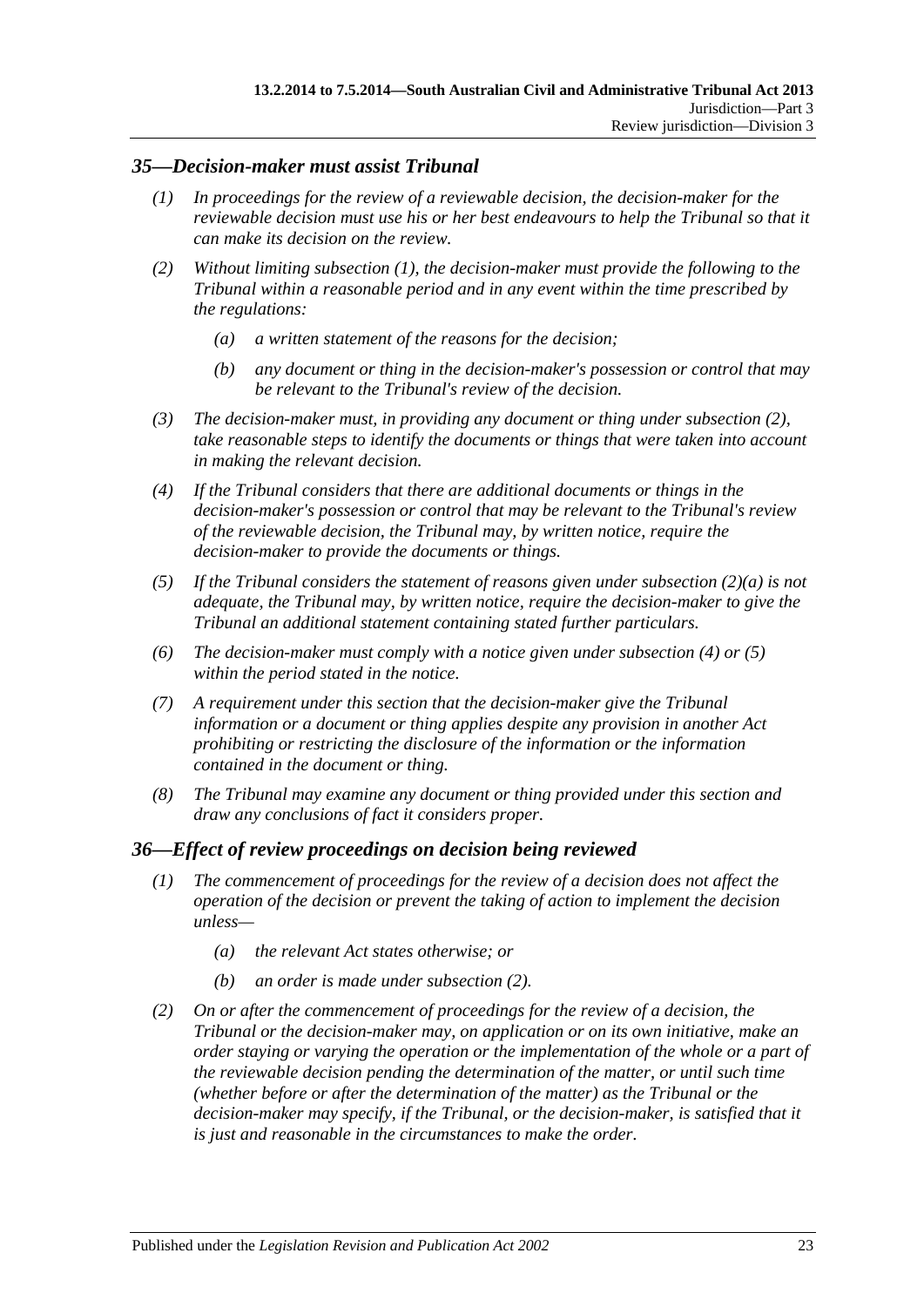- *(3) An order by the Tribunal or the decision-maker under this section—*
	- *(a) is subject to such conditions as are specified in the order; and*
	- *(b) may be varied or revoked—*
		- *(i) in any case—by further order of the Tribunal; or*
		- *(ii) if the order was made by the decision-maker—by further order by the decision-maker or the Tribunal.*

#### <span id="page-23-0"></span>*37—Decision on review*

- *(1) The Tribunal may, on a review under this Division—*
	- *(a) affirm the decision that is being reviewed; or*
	- *(b) vary the decision that is being reviewed; or*
	- *(c) set aside the decision being reviewed and—*
		- *(i) substitute its own decision; or*
		- *(ii) send the matter back to the decision-maker for reconsideration in accordance with any directions or recommendations that the Tribunal considers appropriate,*

<span id="page-23-2"></span>*and, in any case, may make any order the Tribunal considers appropriate (including any interim order pending the reconsideration and determination of the matter by the decision-maker, or any ancillary or consequential order, that the Tribunal considers appropriate).*

- *(2) The fact that a decision is made on reconsideration under [subsection](#page-23-2) (1)(c)(ii) does not prevent the decision from being open to review by the Tribunal.*
- <span id="page-23-3"></span>*(3) The decision-maker's decision as affirmed or varied by the Tribunal or a decision that the Tribunal substitutes for the decision-maker's decision—*
	- *(a) is to be regarded as, and given effect as, a decision of the decision-maker; and*
	- *(b) unless the relevant Act states otherwise or the Tribunal orders otherwise, is to be regarded as having effect, from the time when the decision reviewed would have, or would have had, effect.*
- *(4) Without limiting [subsection](#page-23-3) (3)(a), the decision-maker has power to do anything necessary to implement the Tribunal's decision.*
- *(5) Despite [subsection](#page-23-3) (3)(a), the decision as affirmed, varied or substituted is not again open to review before the Tribunal as a decision of the decision-maker (but may be subject to appeal under this Act).*

#### <span id="page-23-1"></span>*38—Tribunal may invite decision-maker to reconsider decision*

- *(1) At any stage of proceedings for the review of a reviewable decision, the Tribunal may invite the decision-maker to reconsider the decision.*
- *(2) On being invited by the Tribunal to reconsider the reviewable decision, the decision-maker may—*
	- *(a) affirm the decision; or*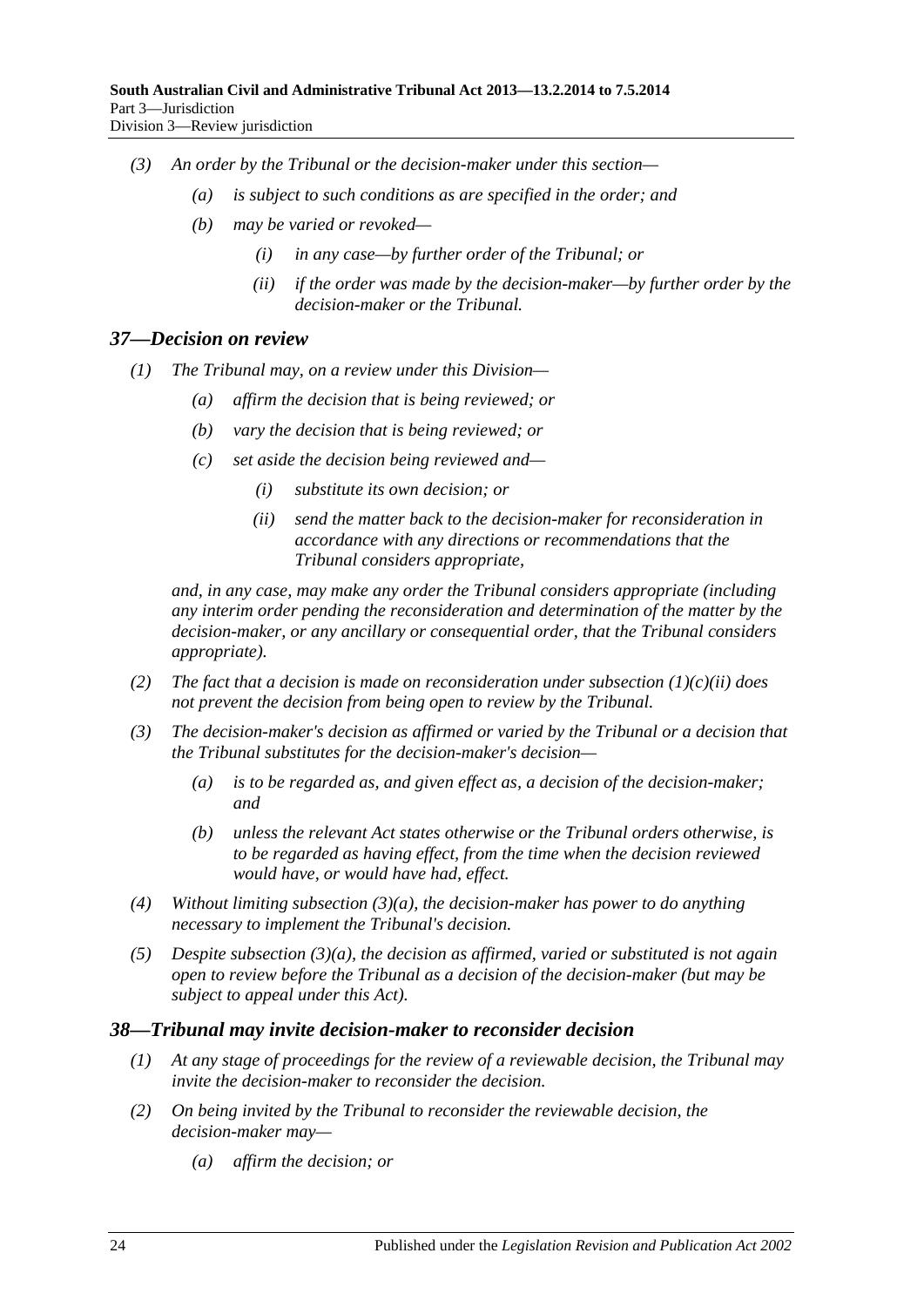- *(b) vary the decision; or*
- *(c) set aside the decision and substitute a new decision.*
- *(3) If the decision-maker varies the decision or sets it aside and substitutes a new decision, unless the proceedings for a review are withdrawn, the proceedings will then be taken to be for—*
	- *(a) the review of the decision as varied; or*
	- *(b) the review of the substituted decision.*
- *(4) The Tribunal may specify a period within which the decision-maker should act under this section (and if the decision-maker does not take action within that period then the Tribunal may resume its proceedings under this Division in such manner as it thinks fit).*

# <span id="page-24-0"></span>*Part 4—Principles, powers and procedures*

# <span id="page-24-1"></span>*Division 1—Principles governing hearings*

# <span id="page-24-2"></span>*39—Principles governing hearings*

- *(1) On the hearing of any proceedings, but subject to the provisions of a relevant Act—*
	- *(a) the procedure of the Tribunal will, subject to this Act, be conducted with the minimum of formality; and*
	- *(b) the Tribunal is not bound by the rules of evidence and may inform itself as it thinks fit; and*
	- *(c) the Tribunal must act according to equity, good conscience and the substantial merits of the case and without regard to legal technicalities and forms.*
- *(2) Nothing in this Act affects any rule or principle of law relating to—*
	- *(a) legal professional privilege; or*
	- *(b) "without prejudice" privilege; or*
	- *(c) public interest immunity.*
- *(3) This section does not limit the operation of [section](#page-37-2) 69.*

# <span id="page-24-3"></span>*Division 2—Evidentiary powers*

## <span id="page-24-4"></span>*40—Power to require person to give evidence or to produce evidentiary material*

- *(1) The Tribunal may, on the application of a party to proceedings or on its own initiative, issue a summons requiring a person to appear before the Tribunal at a specified time and place to give evidence or to produce evidentiary material (or both).*
- *(2) A summons to produce evidentiary material may, instead of providing for production of the material before the Tribunal, provide for production of the material to an officer of the Tribunal, or to any person nominated in the summons.*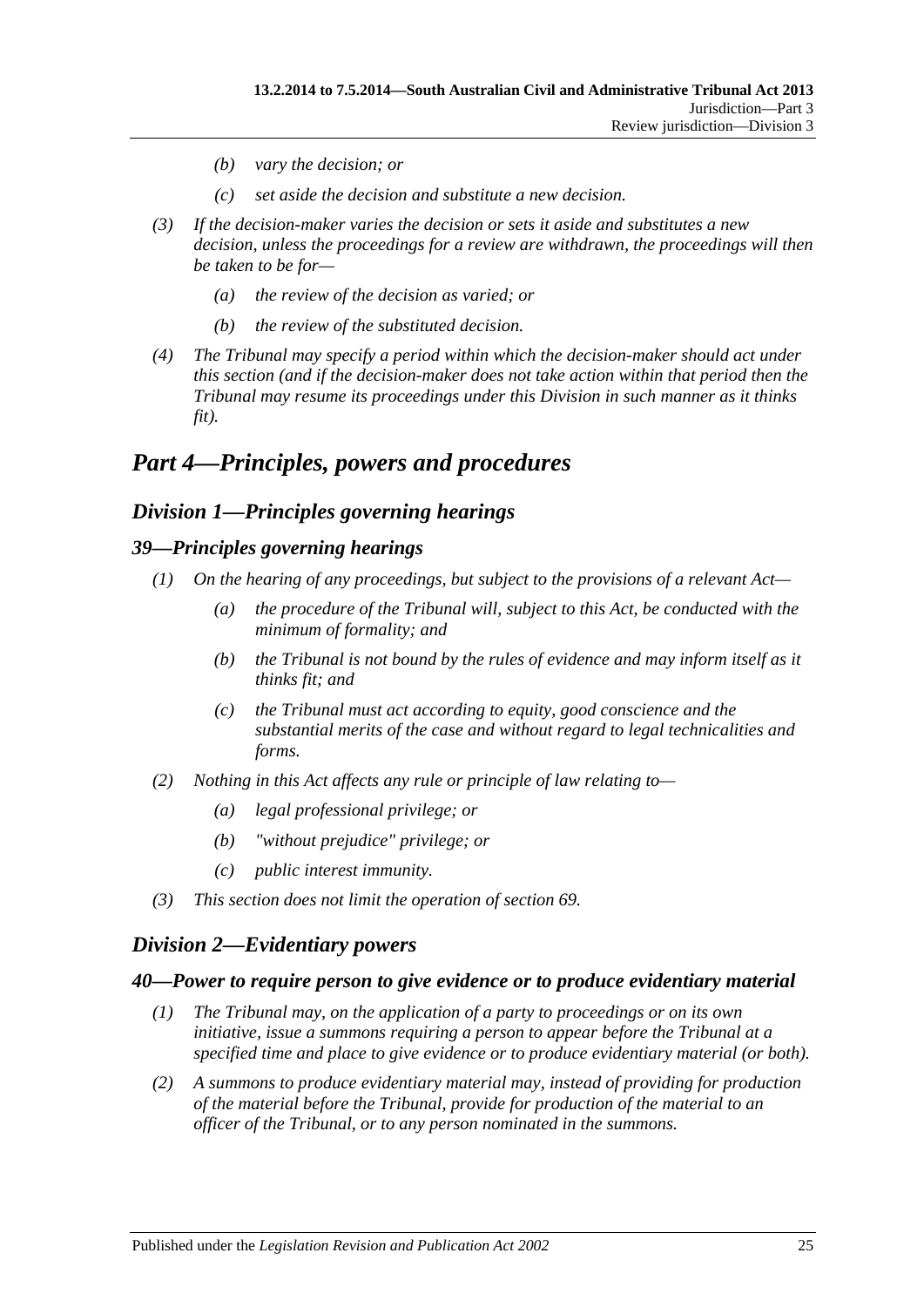- *(3) The Tribunal may—*
	- *(a) retain any document, object or substance produced before it for such reasonable period as it thinks fit, and make copies of any document; and*
	- *(b) require a person to make an oath or affirmation (which may be administered by any member or officer of the Tribunal) to answer truthfully questions put by any member of the Tribunal or any person appearing before the Tribunal; and*
	- *(c) require any person to answer any questions put by any member of the Tribunal or any person appearing before the Tribunal that are determined by the Tribunal to be relevant to the proceedings before the Tribunal.*
- *(4) A person who is called to give evidence or to produce evidentiary material before the Tribunal and—*
	- *(a) refuses or fails to make an oath or affirmation when required to do so under this section; or*
	- *(b) refuses or fails without reasonable excuse to produce evidentiary material that the person is required by the Tribunal to produce; or*
	- *(c) refuses or fails without reasonable excuse to appear before the Tribunal in response to a summons; or*
	- *(d) refuses or fails without reasonable excuse to give evidence before the Tribunal or otherwise refuses or fails without reasonable excuse to answer any question put in proceedings before the Tribunal or otherwise required under this Act; or*
	- *(e) gives false or misleading evidence to the Tribunal; or*
	- *(f) misbehaves before the Tribunal, wilfully insults the Tribunal or 1 or more members or officers of the Tribunal in the exercise of official duties, or wilfully interrupts the proceedings of the Tribunal,*

*is guilty of an offence.*

*Maximum penalty: \$25 000 or imprisonment for 1 year.*

- *(5) A summons under this section may be issued on behalf of the Tribunal by—*
	- *(a) any member of the Tribunal; or*
	- *(b) a registrar; or*
	- *(c) any other officer authorised under the rules or by the President of the Tribunal to issue such summonses.*

## <span id="page-25-0"></span>*41—Entry and inspection of property*

- *(1) A member of the Tribunal may enter any land or building and carry out any inspection that the Tribunal considers relevant to any proceedings before the Tribunal.*
- *(2) A member of the Tribunal may authorise an officer of the Tribunal to enter any land or building and carry out an inspection that the member considers relevant to any proceedings before the Tribunal.*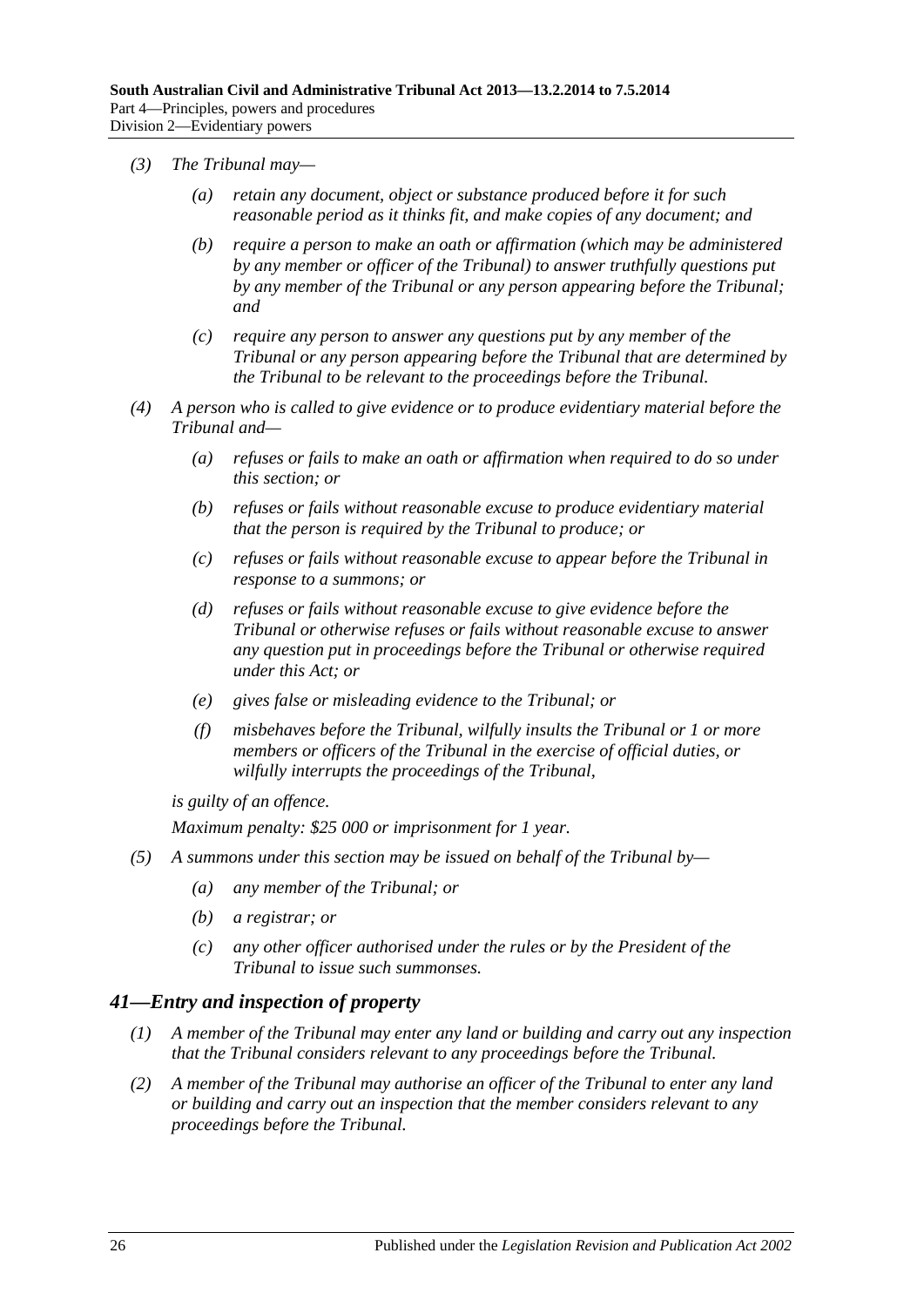*(3) A person who obstructs a member of the Tribunal, or a person authorised by the Tribunal, in the exercise of a power of entry or inspection under this section is guilty of an offence.*

*Maximum penalty: \$10 000 or imprisonment for 6 months.*

# <span id="page-26-0"></span>*42—Expert reports*

- *(1) The Tribunal may refer any question arising in any proceedings for investigation and report by an expert in the relevant field.*
- *(2) The Tribunal must seek submissions from the parties to the proceedings before making a reference under this section.*
- *(3) A person to whom a question is referred under this section becomes an officer of the Tribunal and may exercise such powers of the Tribunal as the Tribunal delegates.*
- <span id="page-26-3"></span>*(4) The Tribunal may adopt a report obtained under this section in whole or in part (or may reject it).*
- *(5) Any action taken under [subsection](#page-26-3) (4) does not prevent the Tribunal from making a further reference to an expert.*
- *(6) The Tribunal may order a party to pay or contribute to the costs of an expert's investigation and report under this section.*

# <span id="page-26-1"></span>*Division 3—Procedures*

## <span id="page-26-2"></span>*43—Practice and procedure generally*

- *(1) The Tribunal is to take measures that are reasonably practicable—*
	- *(a) to ensure that the parties to any proceedings have a reasonable opportunity to understand the nature of the matter under consideration; and*
	- *(b) to ensure that the parties to any proceedings understand the nature of any assertions made in the proceedings and the legal implications of those assertions; and*
	- *(c) to explain to the parties, if requested to do so, any aspect of the procedure of the Tribunal, or any decision or ruling made by the Tribunal; and*
	- *(d) to ensure that the parties have the opportunity in any proceedings to be heard or otherwise have their submissions received.*
- *(2) The Tribunal—*
	- *(a) is to take all practicable steps to ensure that all relevant material is disclosed to the Tribunal so as to enable it to determine all the relevant facts in issue in any proceedings; and*
	- *(b) may require evidence or argument to be presented in writing and decide on the matters on which it will hear oral evidence or argument; and*
	- *(c) may limit the time available for presenting the respective cases of parties before it at a hearing to an extent that it considers would not impede the fair and adequate presentation of the cases; and*
	- *(d) may require a document to be served outside the State; and*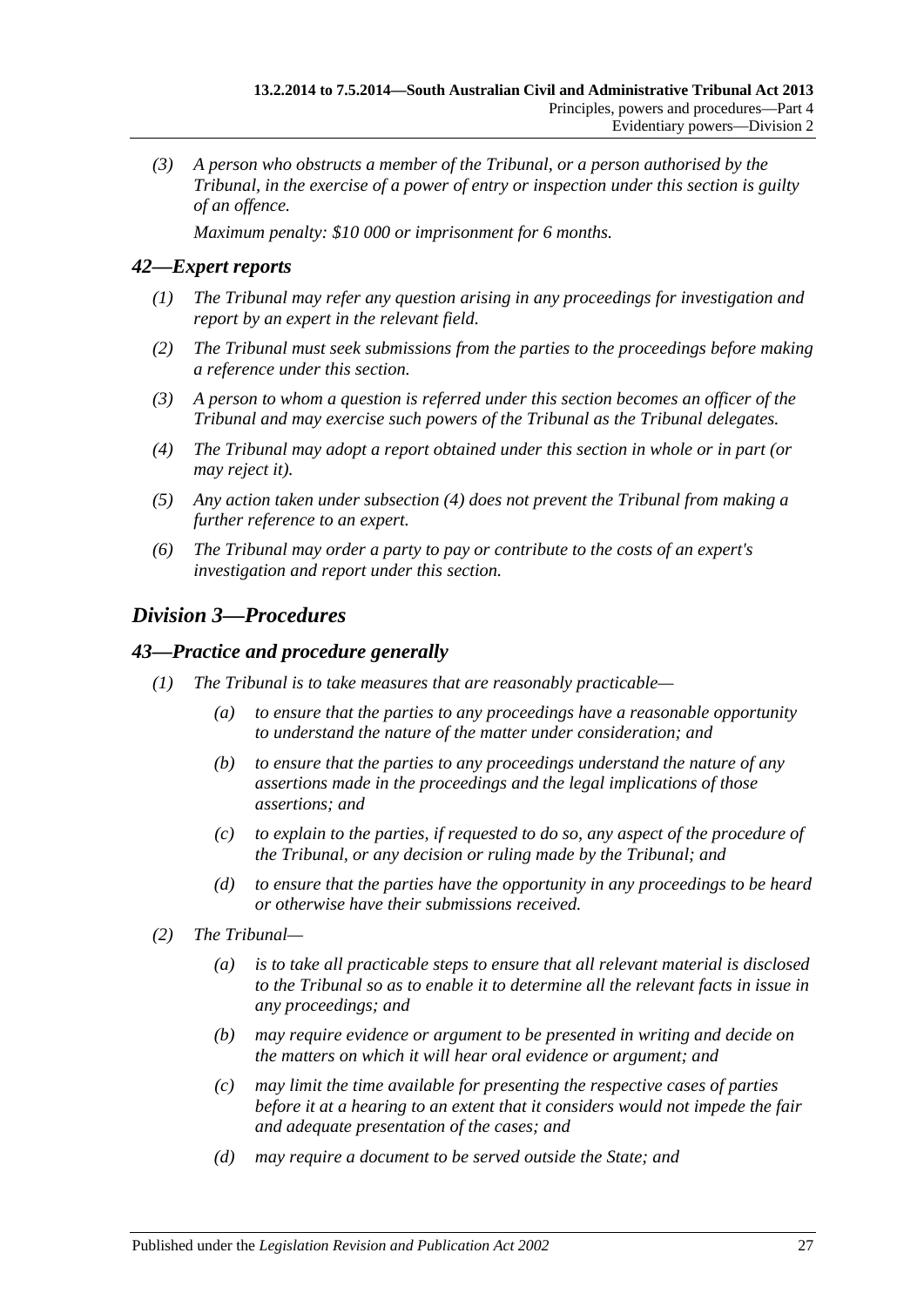- *(e) may adjourn any proceedings at any time and to any place (including for the purpose of enabling the parties to negotiate a settlement or for the purpose of reconsideration of a decision by the decision-maker).*
- *(3) To the extent that the practice or procedure of the Tribunal is not prescribed by or under this Act or a relevant Act, it is to be as the Tribunal determines.*

# <span id="page-27-0"></span>*44—Directions for conduct of proceedings*

- *(1) The Tribunal may give directions at any time in any proceedings and do whatever is necessary for the speedy and fair conduct of the proceedings.*
- *(2) The Tribunal may give directions on its own initiative or at the request of a party.*
- *(3) A directions hearing may be held for the purposes of this section before any other hearing in any proceedings.*
- *(4) The Tribunal may give a direction requiring a party to produce a document or other material, or to provide information, to the Tribunal or another party.*

# <span id="page-27-1"></span>*45—Consolidating and splitting proceedings*

- *(1) The Tribunal may direct that 2 or more proceedings that concern the same or related facts or circumstances—*
	- *(a) be consolidated into 1 proceeding; or*
	- *(b) remain as separate proceedings but be heard and determined together.*
- *(2) If proceedings are consolidated, evidence given in the consolidated proceedings is admissible in relation to matters involved in either of the proceedings that were consolidated.*
- *(3) The Tribunal may direct—*
	- *(a) that any aspect of any proceedings be heard and determined separately;*
	- *(b) that proceedings commenced by 2 or more persons jointly be split into separate proceedings.*

## <span id="page-27-2"></span>*46—More appropriate forum*

*The Tribunal may, at any time, make an order striking out all, or any part, of any proceedings if it considers that the matter, or any aspect of it, would be more appropriately dealt with by another tribunal, a court, or any other person.*

## <span id="page-27-4"></span><span id="page-27-3"></span>*47—Dismissing proceedings on withdrawal or for want of prosecution*

- *(1) The applicant in any proceedings may withdraw or agree to the withdrawal of the proceedings or a part of the proceedings.*
- *(2) Unless otherwise provided by the rules, an applicant can only act under [subsection](#page-27-4) (1) with the leave of the Tribunal.*
- *(3) The Tribunal may make an order dismissing or striking out all, or any part, of any proceedings if the applicant withdraws or agrees to the withdrawal of the proceedings or that part of it.*
- <span id="page-27-5"></span>*(4) At any time, the Tribunal may make an order dismissing or striking out all, or any part, of any proceedings for want of prosecution.*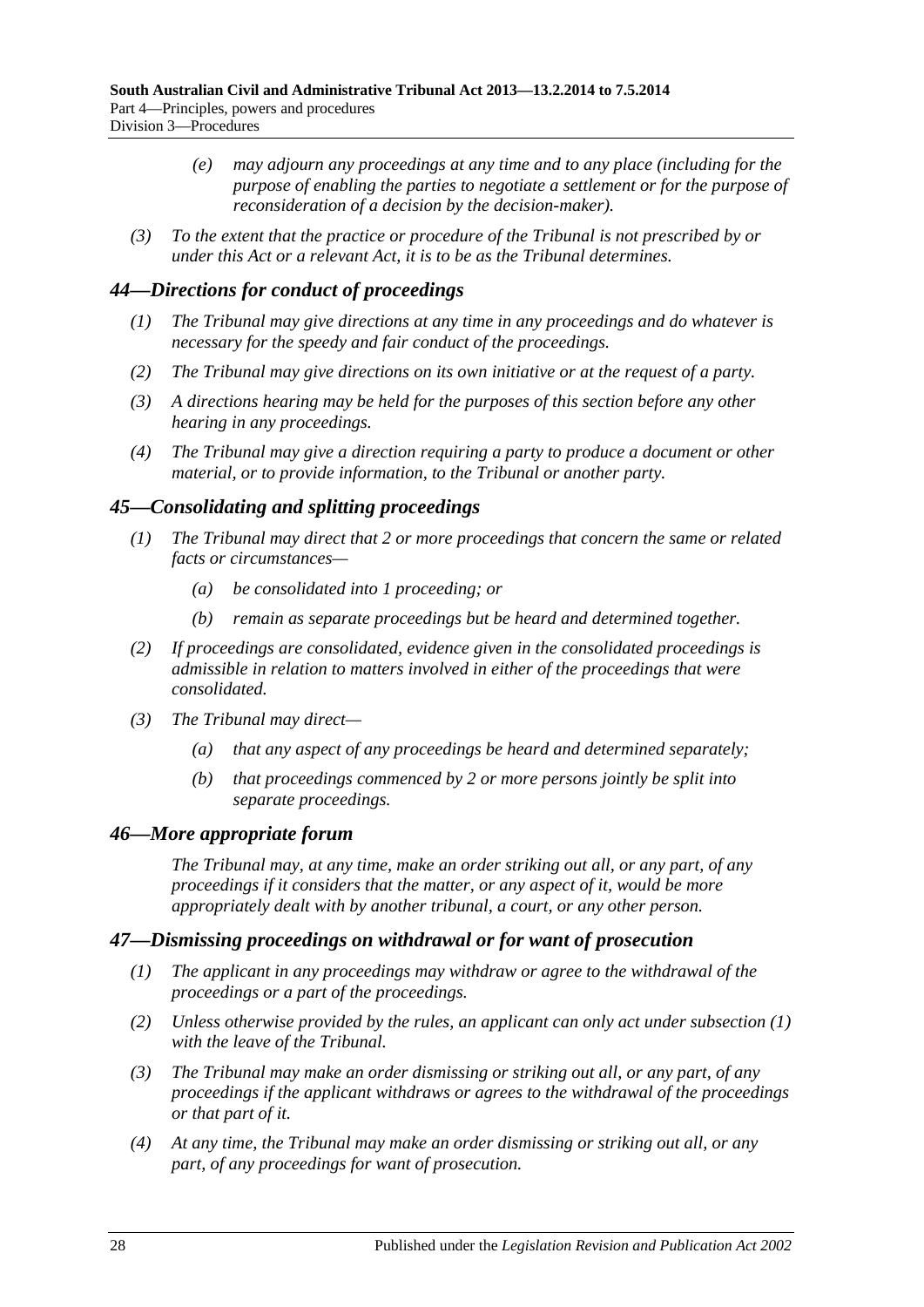- *(5) The Tribunal's power to make an order under [subsection](#page-27-5) (4) is exercisable only by a legally qualified member of the Tribunal.*
- *(6) The Tribunal may make an order under this section on the application of a party or on its own initiative.*

## <span id="page-28-0"></span>*48—Frivolous, vexatious or improper proceedings*

- *(1) This section applies if the Tribunal believes that a proceeding—*
	- *(a) is frivolous, vexatious, misconceived or lacking in substance or involves a trivial matter or amount; or*
	- *(b) is being used for an improper purpose; or*
	- *(c) is otherwise an abuse of process.*
- <span id="page-28-2"></span>*(2) If this section applies, the Tribunal may order that the proceeding be dismissed or struck out and may make any related or ancillary order.*
- *(3) The Tribunal may act under [subsection](#page-28-2) (2) on the application of a party or on its own initiative.*
- *(4) If a proceeding is dismissed or struck out under this section, another proceeding of the same kind in relation to the same matter cannot be commenced before the Tribunal without the leave of a Presidential member.*

#### <span id="page-28-1"></span>*49—Proceedings being conducted to cause disadvantage*

- <span id="page-28-4"></span><span id="page-28-3"></span>*(1) This section applies if the Tribunal believes that a party to any proceedings is conducting the proceedings in a way that unnecessarily disadvantages another party to the proceedings by conduct such as—*
	- *(a) failing to comply with an order or direction of the Tribunal without reasonable cause; or*
	- *(b) failing to comply with this Act or a relevant Act; or*
	- *(c) asking for an adjournment the need for which is attributable to a failure described in [paragraph](#page-28-3) (a) or [\(b\);](#page-28-4) or*
	- *(d) attempting to deceive another party or the Tribunal; or*
	- *(e) vexatiously conducting the proceedings; or*
	- *(f) failing to attend any hearing in the proceedings.*
- <span id="page-28-5"></span>*(2) If this section applies, the Tribunal may—*
	- *(a) if the party causing the disadvantage is the applicant, order that the proceedings be dismissed or struck out; and*
	- *(b) if the party causing the disadvantage is not the applicant—*
		- *(i) determine the proceedings in favour of the applicant and make any appropriate orders; or*
		- *(ii) order that the party causing the disadvantage be struck out of the proceedings.*
- *(3) The Tribunal may act under [subsection](#page-28-5) (2) on the application of a party or on its own initiative.*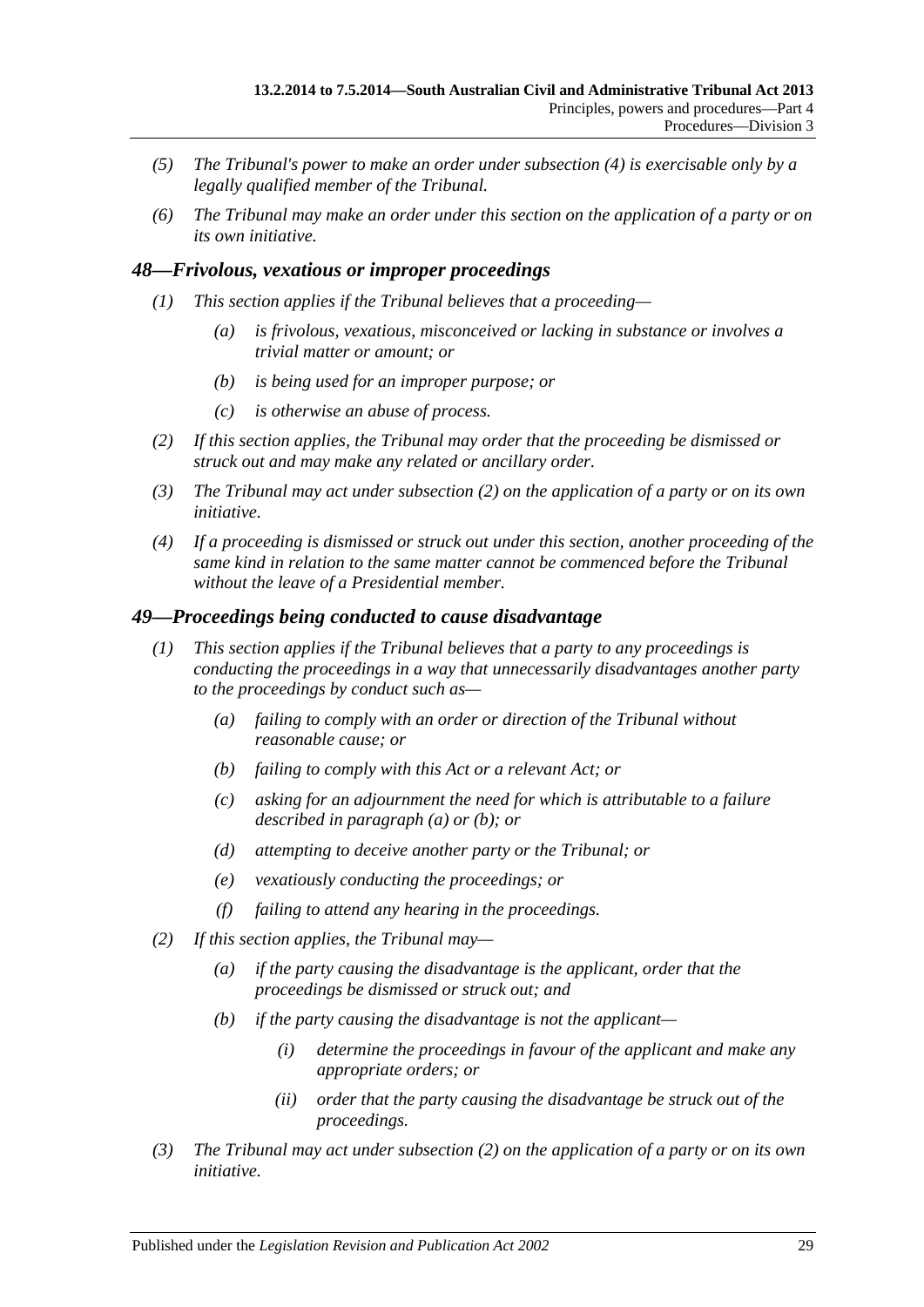*(4) If any proceedings are dismissed or struck out under this section, another proceeding of the same kind in relation to the same matter cannot be commenced before the Tribunal without the leave of a Presidential member.*

# <span id="page-29-0"></span>*Division 4—Conferences, mediation and settlement*

#### <span id="page-29-1"></span>*50—Conferences*

- *(1) The Tribunal may, at an initial directions hearing or at any other time, require parties to any proceedings to attend a compulsory conference.*
- <span id="page-29-2"></span>*(2) The Tribunal must, if so required by the rules or a relevant Act, require parties to attend a compulsory conference.*
- *(3) Despite [subsection](#page-29-2) (2) (and [section](#page-5-0) 4), the Tribunal may dispense with a conference if it is of the opinion that—*
	- *(a) no useful purpose would be served by a conference between the parties; or*
	- *(b) there is some other reason that justifies dispensing with the conference.*
- *(4) The purpose of a compulsory conference is to identify and clarify the issues in the proceedings and to promote the resolution of the matters by a settlement between the parties.*
- *(5) A compulsory conference may, at the discretion of the member of the Tribunal presiding at the conference, be adjourned or reconvened from time to time.*
- *(6) Unless the member of the Tribunal presiding at the conference directs otherwise, a compulsory conference is to be held in private.*
- *(7) Subject to this section and except to the extent to which the rules may specify the procedure for a compulsory conference, the member of the Tribunal presiding at a compulsory conference may determine the procedure for the conference.*
- <span id="page-29-3"></span>*(8) The member of the Tribunal presiding at a compulsory conference may—*
	- *(a) if that member is not a Presidential member—refer any question of law to a Presidential member of the Tribunal for determination;*
	- *(b) require a party to the proceedings to furnish particulars of his or her case;*
	- *(c) determine who, apart from the parties to the proceedings (and their representatives), may be present at the conference;*
	- *(d) subject to [subsection](#page-30-1) (11), record any settlement reached at a conference and make any determination or order (including an order under, or for the purposes of, a relevant Act) necessary to give effect to a settlement;*
	- *(e) on his or her own initiative, close the conference at any time if, in his or her opinion, settlement cannot be reached;*
	- *(f) advise the Tribunal if the conference does not reach a settlement within a reasonable time;*
	- *(g) permit a party to withdraw from the proceedings (and make any consequential order that is appropriate in the circumstances);*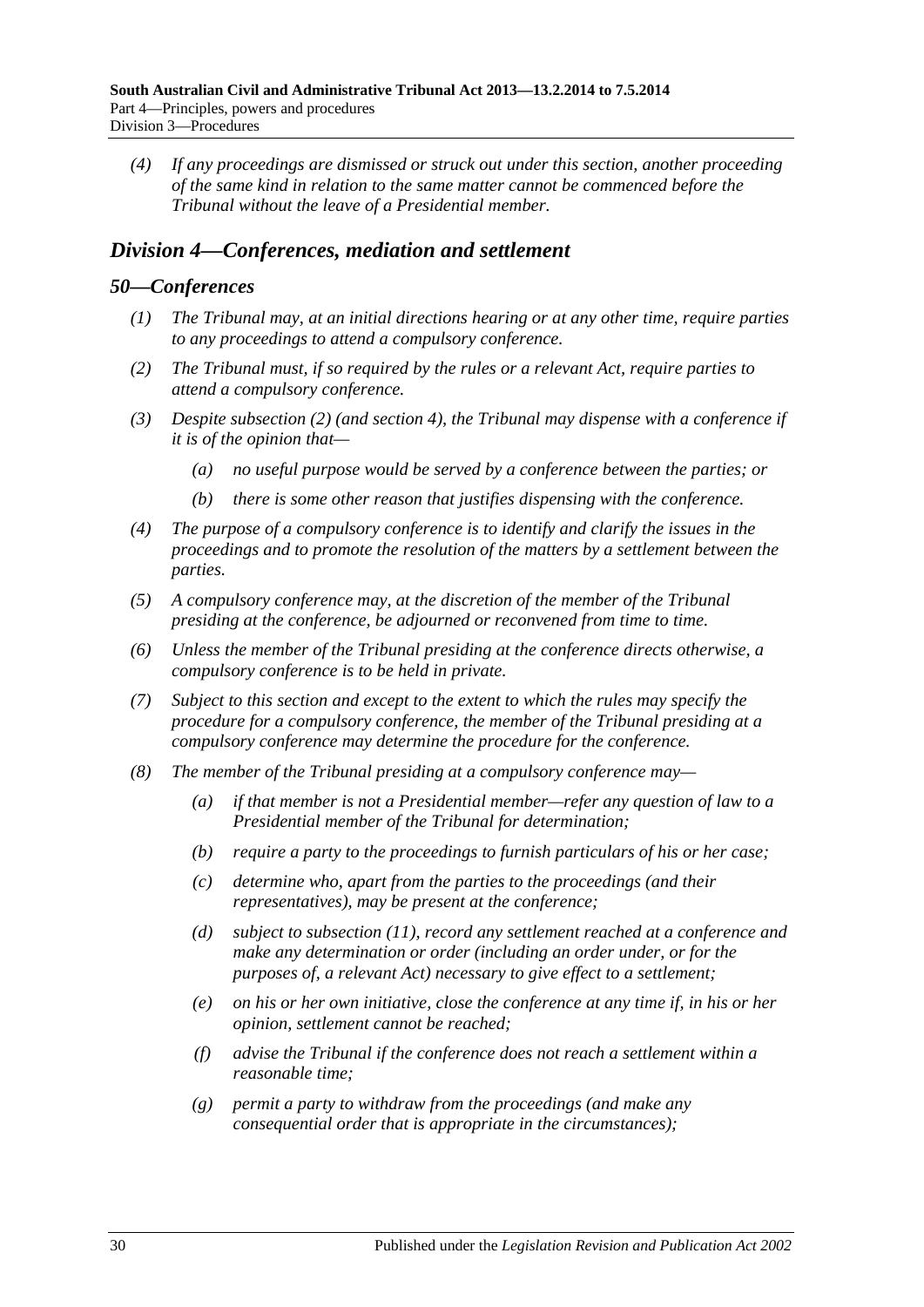- *(h) determine a matter against any party who obstructs or delays the conference, fails to attend the conference, or fails to comply with a rule or order of the Tribunal and, in so doing, make any order as the member of the Tribunal thinks fit (including an order as to costs);*
- *(i) do such other things as the rules of the Tribunal so provide.*
- *(9) If a question of law is referred to a Presidential member of the Tribunal under [subsection](#page-29-3) (8)(a), the Presidential member may refer the question to the Supreme Court for decision by the Full Court of the Supreme Court.*
- *(10) Evidence of anything said or done in the course of a compulsory conference under this section is inadmissible in proceedings before the Tribunal except by consent of all parties to the proceedings.*
- <span id="page-30-1"></span>*(11) The member of the Tribunal presiding at a compulsory conference—*
	- *(a) must not accept a settlement that appears to be inconsistent with a relevant Act (but he or she may adjourn the proceedings to enable the parties to explore the possibility of varying the settlement to comply with a relevant Act); and*
	- *(b) may decline to accept a settlement on the basis that the settlement may materially prejudice any person who was not represented at the conference but who has a direct or material interest in the matter.*
- *(12) If the member of the Tribunal presiding at a conference is unable to continue with the conference, another member of the Tribunal may be appointed to continue and complete the conference.*
- *(13) Unless all parties to the proceedings agree to his or her continued participation, the member of the Tribunal who presided at the conference is disqualified from sitting as a member of the Tribunal for the purpose of hearing and determining the matter.*
- *(14) A registrar is expressly authorised to constitute the Tribunal for the purposes of this section.*
- *(15) The rules may set out circumstances where the outcome of any proceedings under this section (including details of a settlement) are to be available to members of the public.*

# <span id="page-30-0"></span>*51—Mediation*

- *(1) The Tribunal may, at an initial directions hearing or at any other time, refer the matter, or any aspect of the matter, for mediation by a person specified as a mediator by the Tribunal.*
- *(2) The person specified as a mediator must be a person who has been approved by the President of the Tribunal to act as a mediator.*
- *(3) The referral may be made with or without the consent of the parties.*
- *(4) The purpose of a mediation is to achieve the resolution of the matters by a settlement between the parties.*
- *(5) The rules may specify how notice of the mediation is to be given, how the mediation is to be conducted, and the fees to be paid by a party to the mediation.*
- *(6) Unless the mediator directs otherwise, the mediation is to be held in private.*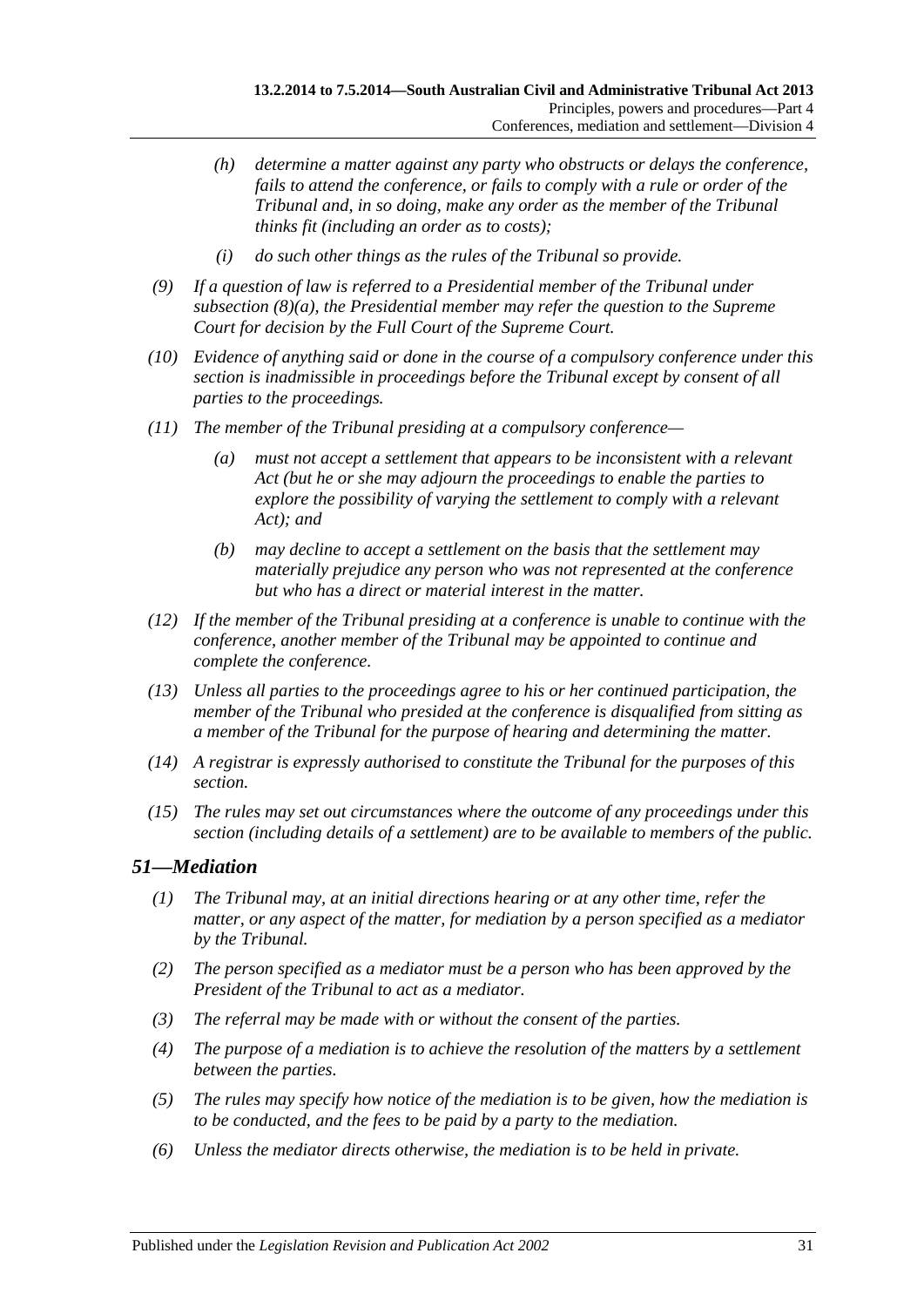- *(7) Subject to this section and except to the extent to which the rules may specify the procedure for a mediation, the mediator may determine the procedure for the mediation.*
- *(8) If the mediator is a member of the Tribunal and a settlement is reached at the mediation, the mediator may reduce the terms of the settlement to writing and make any determination or order (including an order under, or for the purposes of, a relevant Act) necessary to give effect to the settlement.*
- *(9) If a settlement is not reached at the mediation or the mediator is not a member of the Tribunal, the mediator is to report on the outcome of the mediation to the Tribunal as constituted when it made the referral.*
- *(10) Any settlement under this section—*
	- *(a) must not be inconsistent with a relevant Act; and*
	- *(b) may be rejected by the Tribunal on the basis that the settlement may materially prejudice any person who has not participated in the mediation but who has a direct or material interest in the matter.*
- *(11) Evidence of anything said or done in the course of a mediation under this section is inadmissible in proceedings before the Tribunal except by consent of all parties to the proceedings.*
- *(12) If the mediator is a member of the Tribunal, the member cannot take any further part in dealing with the proceedings after the mediation, unless all parties to the proceedings agree to his or her continued participation.*
- *(13) The rules may set out circumstances where the outcome of any proceedings under this section (including details of a settlement) are to be available to members of the public.*

# <span id="page-31-0"></span>*52—Settling proceedings*

- *(1) The Tribunal may itself endeavour to achieve a negotiated settlement of a matter before the Tribunal.*
- <span id="page-31-3"></span>*(2) If the parties agree in writing to settle a matter before the Tribunal, the Tribunal may make any determination or order (including an order under, or for the purposes of, a relevant Act) necessary to give effect to the settlement.*
- *(3) A settlement under this section must not be inconsistent with a relevant Act and the Tribunal may reject a settlement under [subsection](#page-31-3) (2) on the basis that the settlement may materially prejudice any person who is not a party to the settlement but who has a direct or material interest in the matter or that the terms of the settlement are inappropriate.*

# <span id="page-31-1"></span>*Division 5—Parties*

# <span id="page-31-4"></span><span id="page-31-2"></span>*53—Parties*

- *(1) A person is a party to proceedings before the Tribunal if the person is—*
	- *(a) the applicant; or*
	- *(b) in the case of any disciplinary proceedings or any proceedings constituted by any inquiry into a person—the person who is the subject of the proceedings; or*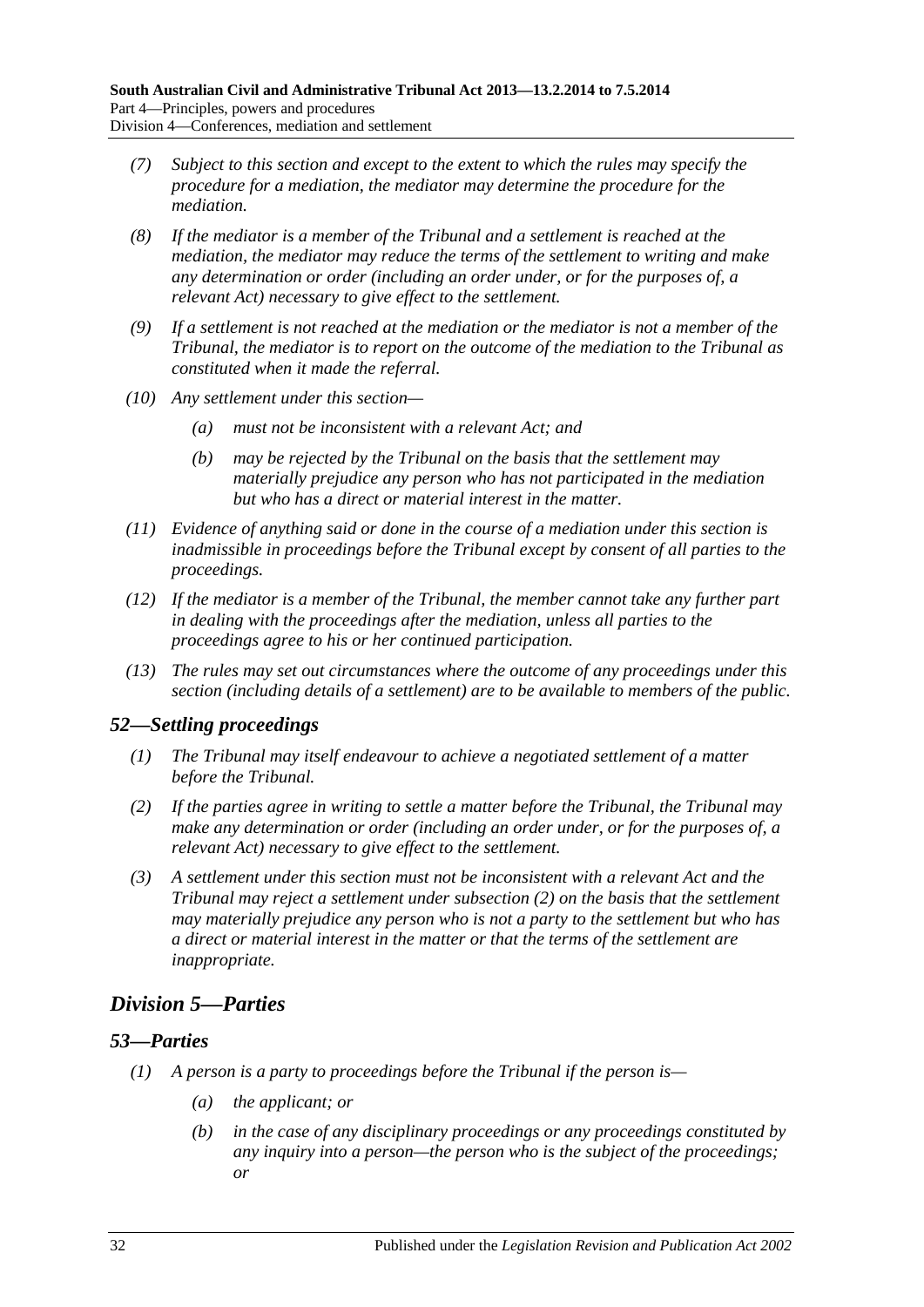- *(c) in the case of proceedings involving the review of a decision—the decision-maker; or*
- *(d) a person joined in the proceedings by order of the Tribunal; or*
- *(e) a person lawfully intervening in the proceedings; or*
- *(f) a person specified by another provision of this Act or a relevant Act to be a party to the proceedings.*
- *(2) [Subsection](#page-31-4) (1) applies subject to any provision or exclusion made by the rules of the Tribunal.*
- *(3) In any proceedings where a decision-maker is a party, the official description rather than the personal name of the decision-maker is to be used so far as is practicable.*

#### <span id="page-32-0"></span>*54—Person may be joined as party*

- *(1) The Tribunal may order that a person be joined as a party to proceedings before the Tribunal if the Tribunal considers that—*
	- *(a) the person should be bound by, or have the benefit of, a decision of the Tribunal in the proceedings; or*
	- *(b) the person's interests are affected by the proceedings; or*
	- *(c) for any other reason it is desirable that the person be joined as a party.*
- *(2) The Tribunal may make an order under this section—*
	- *(a) on the application of any person or on its own initiative; and*
	- *(b) without notice to the person to whom the order relates.*

#### <span id="page-32-1"></span>*55—Intervening*

- *(1) The Attorney-General may, on behalf of the State, intervene in any proceedings before the Tribunal at any time.*
- *(2) The Tribunal may give leave at any time for any other person to intervene in proceedings before the Tribunal on conditions, if any, that the Tribunal thinks fit.*

## <span id="page-32-2"></span>*Division 6—Representation*

#### <span id="page-32-3"></span>*56—Representation*

- *(1) A party to proceedings before the Tribunal is entitled to appear (subject to the provisions of a relevant Act)—*
	- *(a) personally; or*
	- *(b) by counsel; or*
	- *(c) with the leave of the Tribunal and subject to the rules—by other representative.*
- *(2) Unless otherwise determined by the Tribunal, a person appearing before the Tribunal may be assisted by another person as a friend.*
- *(3) Nothing in this section authorises a person who is not a legal practitioner to act for fee or reward in relation to proceedings before the Tribunal.*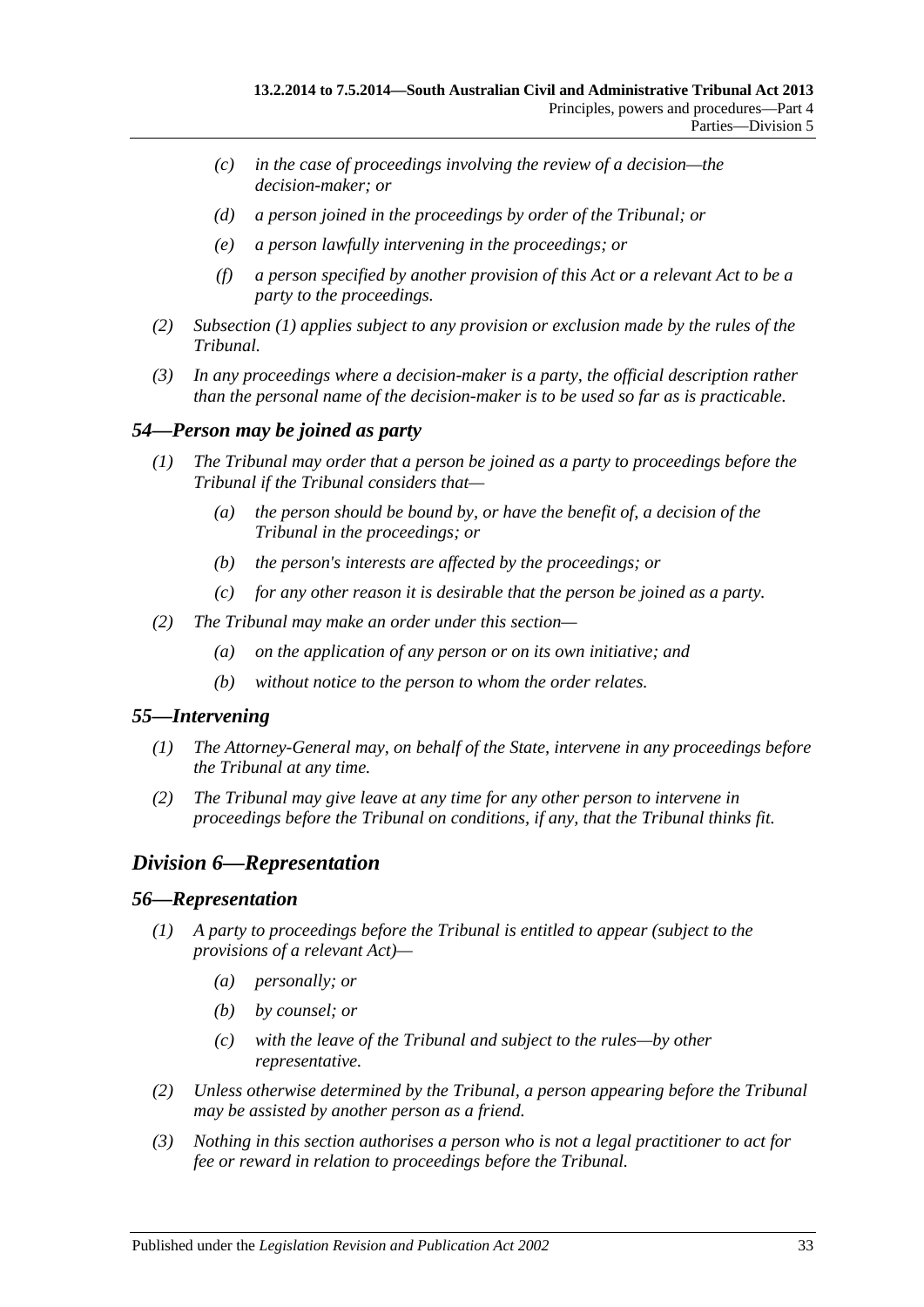- *(4) A person may not act as a representative in proceedings before the Tribunal if—*
	- *(a) the person is a legal practitioner whose practising certificate has been suspended; or*
	- *(b) the person's name has been struck off the roll of legal practitioners; or*
	- *(c) the person would be acting in any other manner that is inconsistent with disciplinary proceedings that have been taken under the [Legal Practitioners](http://www.legislation.sa.gov.au/index.aspx?action=legref&type=act&legtitle=Legal%20Practitioners%20Act%201981)  Act [1981.](http://www.legislation.sa.gov.au/index.aspx?action=legref&type=act&legtitle=Legal%20Practitioners%20Act%201981)*

# <span id="page-33-0"></span>*Division 7—Costs*

### <span id="page-33-1"></span>*57—Costs*

- *(1) Unless otherwise specified in this Act, a relevant Act, or an order of the Tribunal under this section, parties bear their own costs in any proceedings before the Tribunal.*
- <span id="page-33-3"></span>*(2) Unless otherwise specified in a relevant Act, the Tribunal may make an order for the payment by a party of all or any of the costs of another party, or of a person required to appear before the Tribunal or to produce evidential material, if the Tribunal thinks that it is appropriate to do so after taking into account—*
	- *(a) the main objectives of the Tribunal that are relevant to simplifying proceedings and issues before the Tribunal and to keeping costs to parties in proceedings before the Tribunal to a minimum insofar as is just and appropriate; and*
	- *(b) the need to ensure that proceedings are fair and that parties are not disadvantaged by proceedings that have little or no merit; and*
	- *(c) any provision made by the rules; and*
	- *(d) any other matter considered relevant by the Tribunal.*
- *(3) Without limiting [subsection](#page-33-3) (2), if the Tribunal dismisses or strikes out any proceedings in any prescribed circumstances, the Tribunal should also make an order for costs against the party against whom the action is directed unless the Tribunal is of the opinion that there is a good reason for not making an order in the circumstances of the particular case.*
- *(4) If the Tribunal makes an order for the payment of costs and does not fix the amount of costs, that amount is to be assessed and settled in accordance with the rules.*

#### <span id="page-33-2"></span>*58—Costs—related matters*

*(1) The power of the Tribunal to make an order for the payment by a party of the costs of another party includes the power to make an order for the payment of an amount to compensate the other party for any expenses or loss resulting from any proceedings or matter.*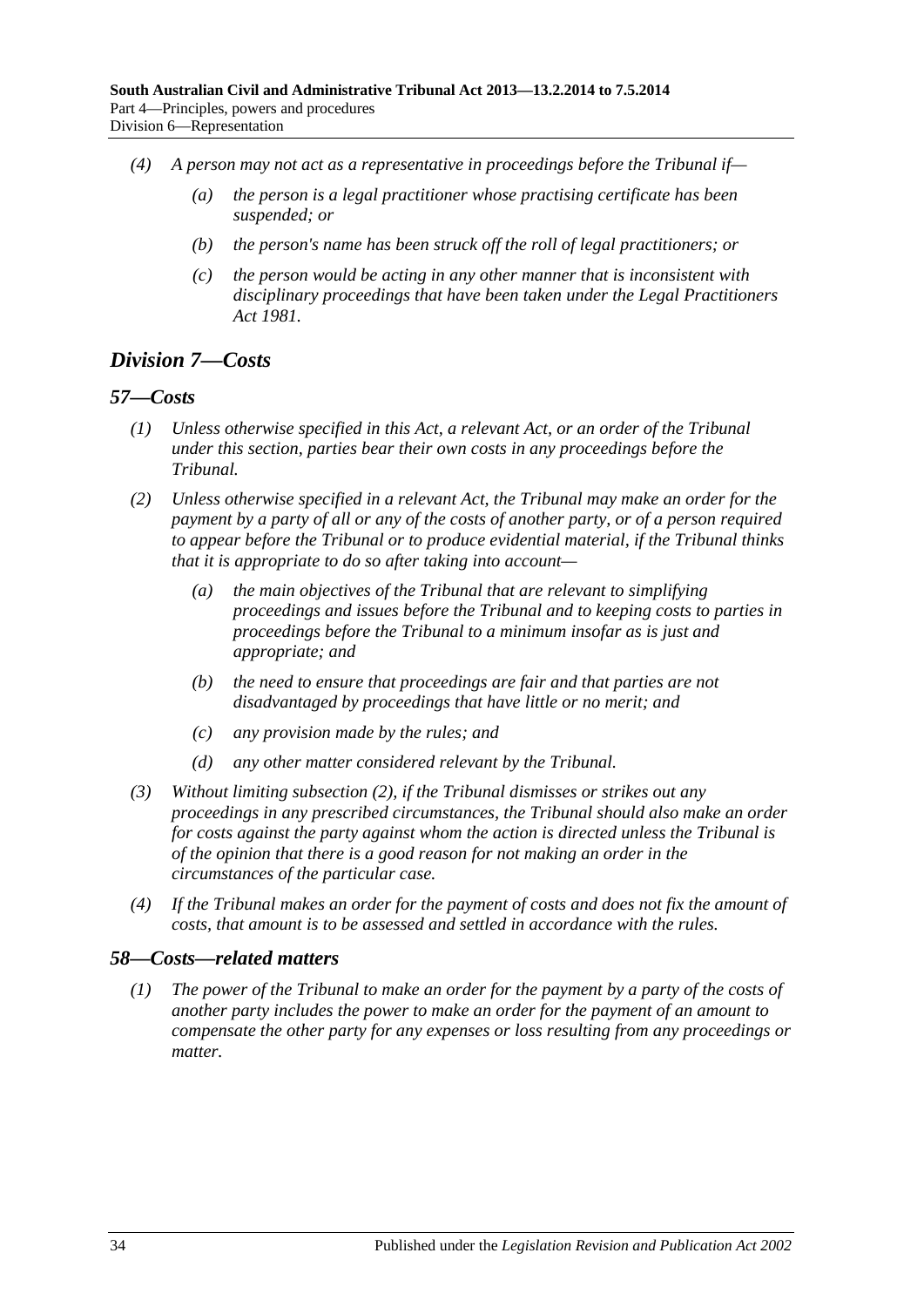- *(2) Without limiting anything else that may be considered in making an order for the payment by a party of the costs of another party, where the matter that is the subject of any proceedings comes within the Tribunal's review jurisdiction, the Tribunal is to have regard to—*
	- *(a) whether the party genuinely attempted to enable and assist the decision-maker to make a decision on its merits;*
	- *(b) whether the party (being the decision-maker) genuinely attempted to make a decision on its merits.*
- *(3) The rules may deal with the effect of certain offers to settle, and the response, if any, to the offer, on the making of an order for the payment by a party of the costs of another party.*
- *(4) The Tribunal may order that the representative of a party, rather than the party, in the representative's own capacity compensate that or any other party for costs incurred because the representative acted in, or delayed, any proceedings in a way that resulted in unnecessary costs.*

# <span id="page-34-0"></span>*Division 8—Other procedural and related provisions*

### <span id="page-34-1"></span>*59—Sittings*

*The Tribunal will sit at such times and places as the President of the Tribunal may direct (including at different places at the same time).*

## <span id="page-34-2"></span>*60—Hearings in public*

- *(1) Subject to this or any other Act, proceedings before the Tribunal must be heard in public.*
- <span id="page-34-3"></span>*(2) The Tribunal may, where it is satisfied that it is desirable to do so—*
	- *(a) in the interest of justice; or*
	- *(b) by reason of the confidential nature of the evidence to be given before the Tribunal; or*
	- *(c) in order to expedite proceedings of the Tribunal; or*
	- *(d) for any other reason that the Tribunal thinks sufficient,*

*give directions—*

- *(e) requiring that a hearing, or part of a hearing, be held in private; or*
- *(f) prohibiting or restricting the publication of the name and address of a witness appearing before the Tribunal; or*
- *(g) prohibiting or restricting the publication of evidence given before the Tribunal or of the contents of any document produced to the Tribunal; or*
- *(h) prohibiting or restricting the disclosure to some or all of the parties to proceedings before the Tribunal of evidence given before the Tribunal or of the contents of any document produced to the Tribunal; or*
- *(i) excluding any person from the hearing before the Tribunal of any part of the proceedings.*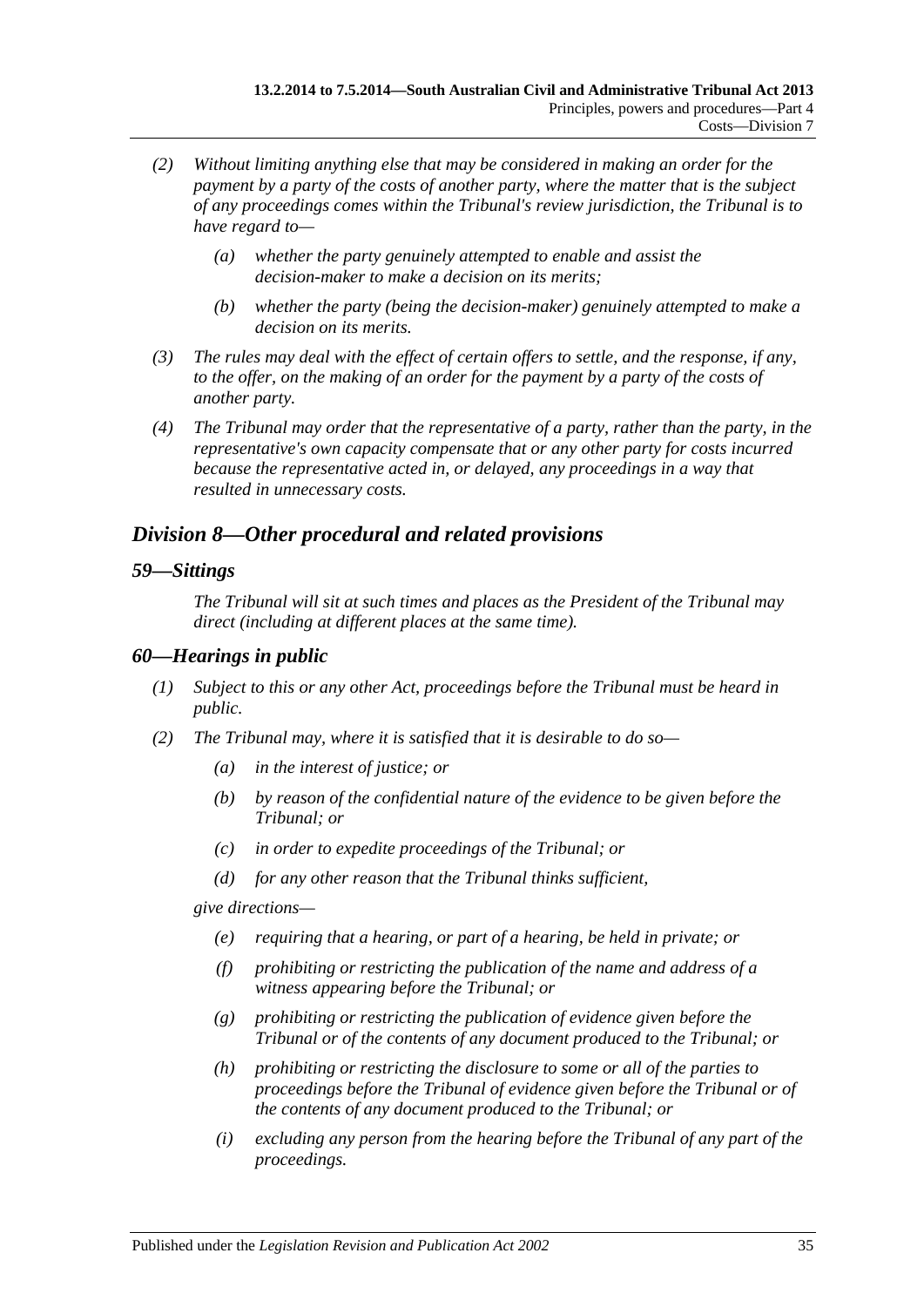*(3) A person must comply with a direction of the Tribunal under [subsection](#page-34-3) (2). Maximum penalty: \$10 000.*

# <span id="page-35-2"></span><span id="page-35-0"></span>*61—Preserving subject matter of proceedings*

- *(1) The Tribunal may, on such terms as appear just, make any order that may be necessary to preserve the subject matter of proceedings, or to otherwise protect the interests of a party, until questions arising in the proceedings have been finally determined.*
- *(2) The Tribunal's power to make an order under [subsection](#page-35-2) (1) is exercisable by—*
	- *(a) a Presidential member of the Tribunal; or*
	- *(b) any other legally qualified member of the Tribunal who is authorised by the President of the Tribunal to make orders under this section.*
- *(3) The Tribunal may make the order on the application of a party or on its own initiative.*
- *(4) An order may be made under this section whether or not a person whose interests may be affected—*
	- *(a) is a party; or*
	- *(b) has been given an opportunity to be heard.*
- *(5) An order may be made under this section—*
	- *(a) for a specified period; or*
	- *(b) until a specified event or stage in the proceedings.*
- <span id="page-35-3"></span>*(6) In making an order under this section, the Tribunal—*
	- *(a) may require an undertaking as to costs or damages as it considers appropriate; and*
	- *(b) may provide for the revocation of the order if specified conditions are met.*
- *(7) The Tribunal may assess any costs or damages referred to in [subsection](#page-35-3) (6)(a) and any amount so assessed is recoverable as a debt in a court of competent jurisdiction.*
- *(8) The rules may place conditions on the Tribunal's power to make an order under this section.*
- *(9) The Tribunal's power under this section is in addition to, and does not limit, any power of the Tribunal under a relevant Act to make an order in the nature of an injunction or interim injunction.*

## <span id="page-35-4"></span><span id="page-35-1"></span>*62—Security as to costs etc*

- *(1) The Tribunal may order a party to proceedings before the Tribunal to give security for the payment of costs or to give an undertaking as to the payment of other monetary amounts that may be awarded against the party.*
- *(2) The security referred to in [subsection](#page-35-4) (1) will be of such amount, and given at such time and in such manner and form, as the Tribunal directs.*
- *(3) The Tribunal may reduce or increase the amount of security ordered under [subsection](#page-35-4) (1) to be given and may vary the time at which, or the manner or form in which, the security is to be given.*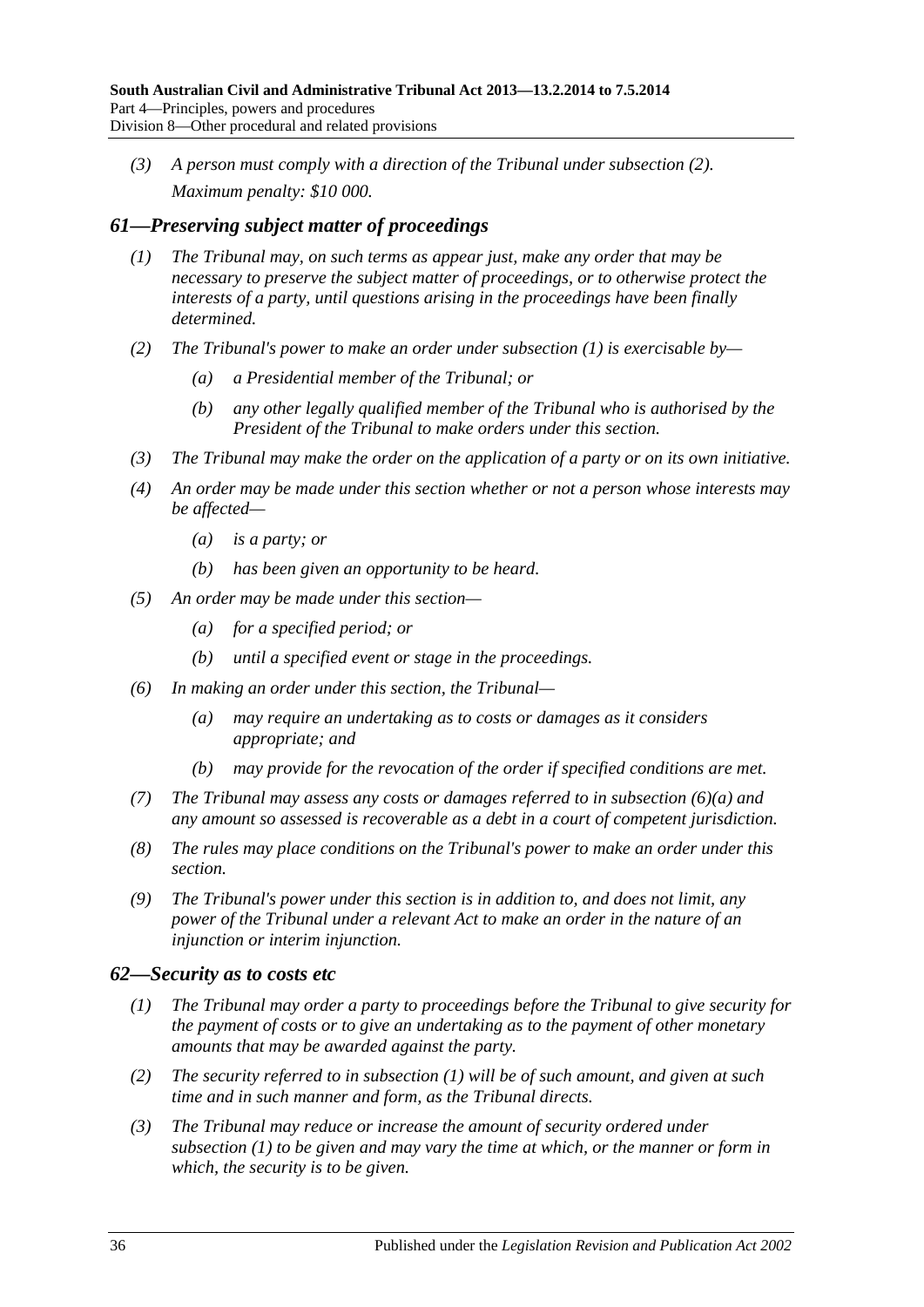- *(4) If security, or further security, or an undertaking, is not given in accordance with an order under this section, the Tribunal may order that the proceedings be dismissed (with costs), or that a determination (with costs) be made against the party.*
- *(5) The provisions of this section relating to security, or the giving of an undertaking, do not affect the operation of any provision made by or under a relevant Act or by the rules for or in relation to the furnishing of security, the giving of an undertaking or the imposition of costs.*
- *(6) A member of the Tribunal who is not a legally qualified member of the Tribunal may not make an order under this section except with the concurrence of a legally qualified member.*

# <span id="page-36-0"></span>*63—Interlocutory orders*

*The Tribunal has power, in relation to matters within its jurisdiction, to make interlocutory orders.*

# <span id="page-36-1"></span>*64—Conditional, alternative and ancillary orders and directions*

- *(1) The Tribunal may make orders and give directions on conditions the Tribunal considers appropriate.*
- *(2) The Tribunal may make orders in the alternative so that a particular order takes effect, or does not take effect, according to whether stipulated conditions are complied with.*
- *(3) The Tribunal may, when making an ancillary order, provide that a decision of the Tribunal is to be implemented by a person who is not a party to the relevant proceedings.*

# <span id="page-36-2"></span>*65—Special referees*

- *(1) The Tribunal may refer any question arising in any proceedings to a special referee for the special referee—*
	- *(a) to decide the question; or*
	- *(b) to give his or her opinion in relation to it.*
- *(2) The Tribunal may adopt a special referee's decision or opinion, in whole or in part, or reject it.*

# <span id="page-36-3"></span>*66—Relief from time limits*

- *(1) The rules may provide for the Tribunal to extend or abridge a time limit for doing anything in connection with any proceedings, or the commencement of any proceedings, even though the limit is imposed under this Act or a relevant Act.*
- *(2) The extension—*
	- *(a) may be authorised even though the time for complying has passed; and*
	- *(b) may be given on conditions specified by the Tribunal.*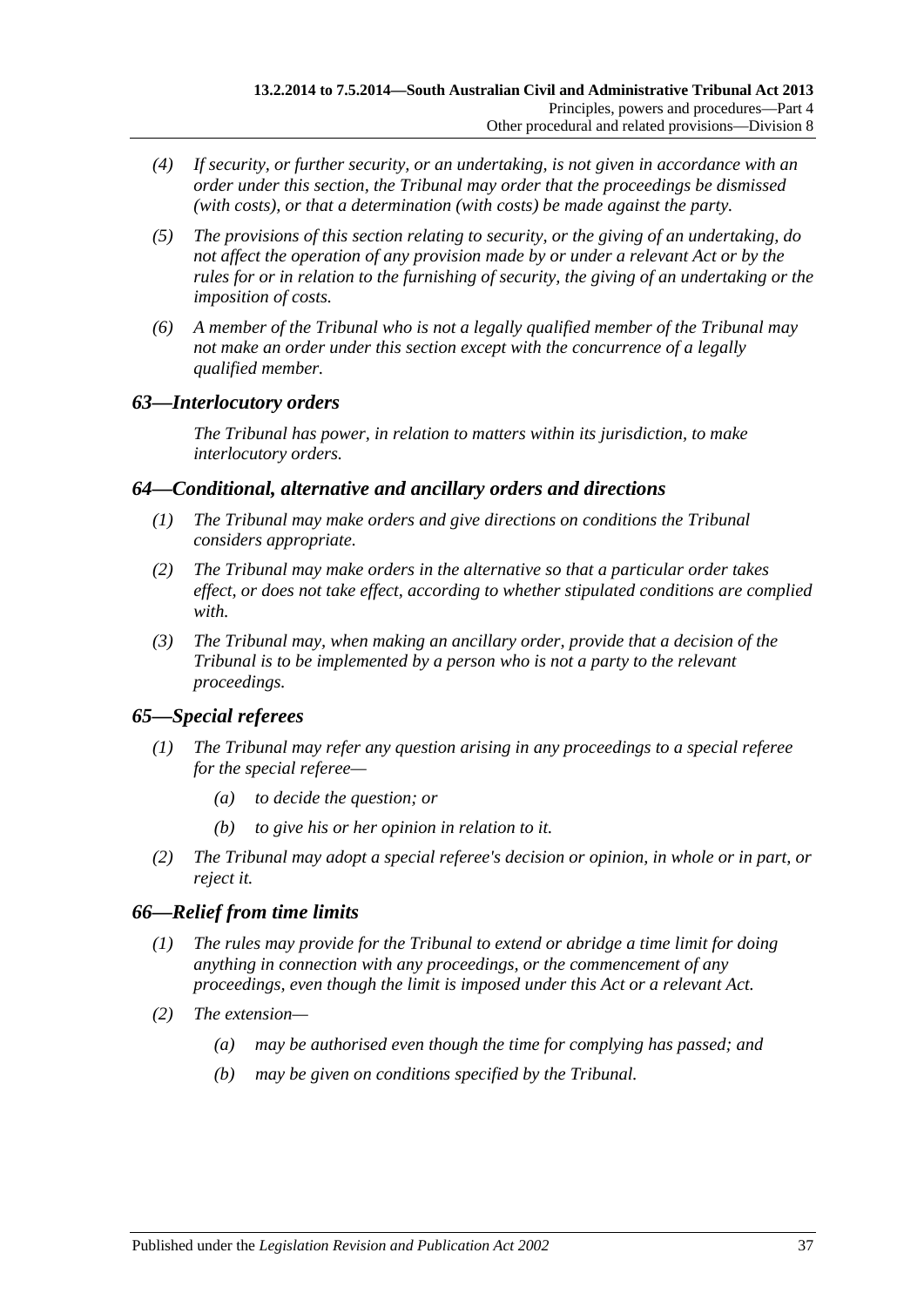## <span id="page-37-0"></span>*67—Electronic hearings and proceedings without hearings*

- *(1) If the Tribunal thinks it appropriate, it may allow the parties and their representatives and any witnesses (or 1 or more of them) to participate in a hearing in any proceedings by means of telephone, video link, or any other system or method of communication.*
- *(2) If the Tribunal thinks it appropriate, it may conduct all or part of any proceedings entirely on the basis of documents without the parties or their representatives or any witnesses attending or participating in a hearing.*
- *(3) If the Tribunal acts under this section, the Tribunal is to take steps to ensure that the public has access to, or is precluded from access to, matters disclosed in the proceedings to the same extent as if the proceedings had been heard before the Tribunal with the attendance in person of all persons involved in the proceedings.*

### <span id="page-37-1"></span>*68—Completion of part-heard matters*

*A person who ceases to hold office as a member of the Tribunal (other than on account of having his or her appointment revoked or being removed from office) may nevertheless continue to act in the relevant office for the purpose of completing the hearing and determination of proceedings part-heard by the person when he or she ceased to hold that office.*

### <span id="page-37-2"></span>*69—Other claims of privilege*

- *(1) A person is excused from answering a question or producing a document or other material in any proceedings if the person could not be compelled to answer the question or produce the document or material in proceedings in the Supreme Court.*
- *(2) The Tribunal may require a person to produce a document or other material to it for the purpose of determining whether or not it is a document or material that the Tribunal has power to compel the person to produce.*

# <span id="page-37-4"></span><span id="page-37-3"></span>*Part 5—Reviews and appeals*

# *Division 1—Internal reviews*

#### <span id="page-37-5"></span>*70—Internal reviews*

- *(1) Subject to this section, an application for a review of a decision of the Tribunal in the exercise of its original jurisdiction may be made under this section.*
- *(2) An application for review must be instituted within 1 month of the making of the decision to which the application relates but the Tribunal may, if it is satisfied that it is just and reasonable in the circumstances to do so, dispense with the requirement that the application should be instituted within that period (even if the time for instituting the application has expired).*
- *(3) The President may determine, in relation to a particular matter, or particular class of matters, how the Tribunal will be constituted for the purposes of this section.*
- *(4) On a review, the Tribunal will examine the decision of the Tribunal at first instance on the evidence or material before the Tribunal at that time but the Tribunal may, as it thinks fit, allow further evidence or material to be presented to it.*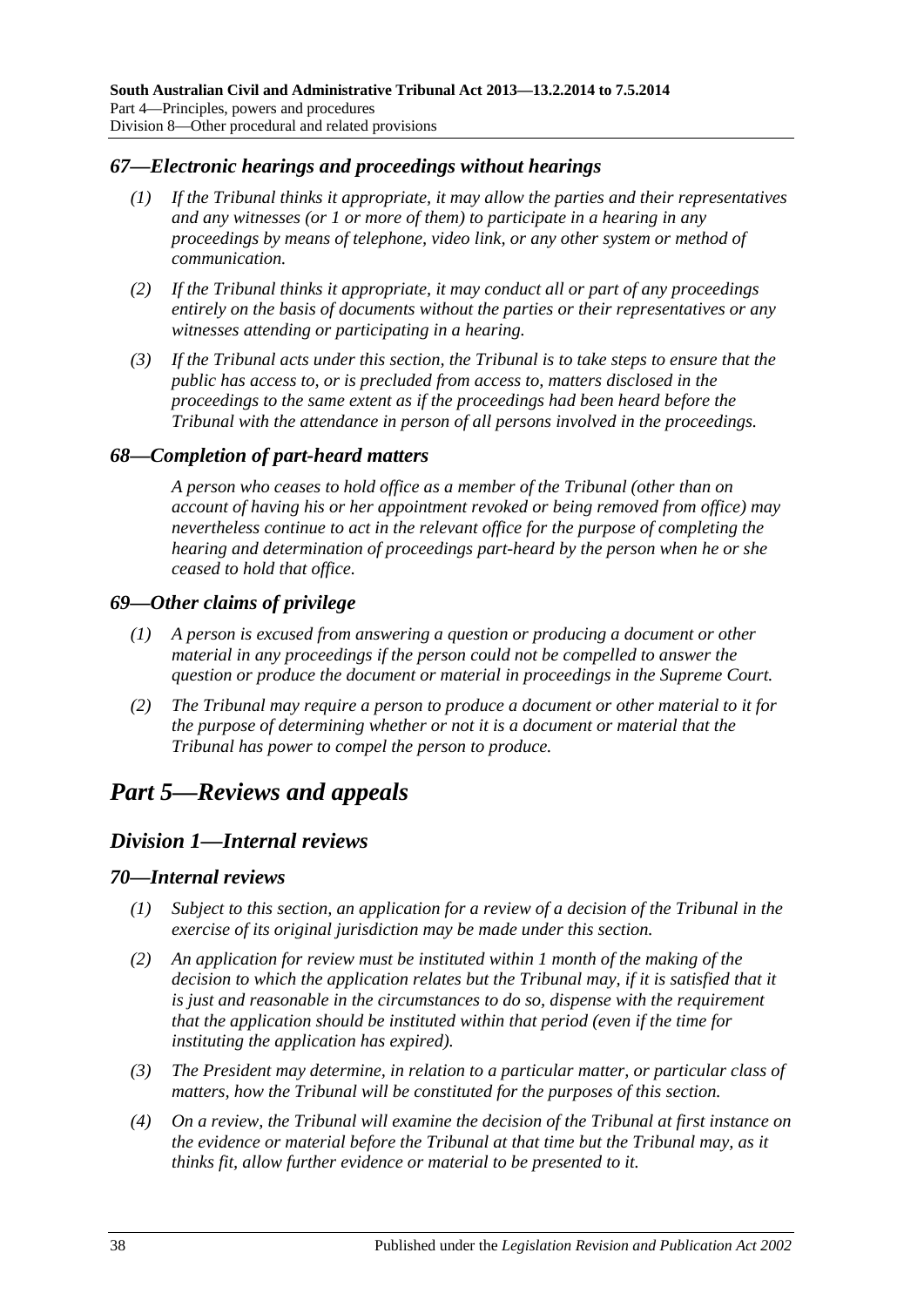- *(5) The Tribunal must, in acting under this section, reach the correct or preferable decision but in so doing must have regard to, and give appropriate weight to, the decision of the Tribunal at first instance.*
- *(6) The Tribunal may, on a review under this section—*
	- *(a) affirm the decision that is being reviewed; or*
	- *(b) vary the decision that is being reviewed; or*
	- *(c) set aside the decision being reviewed and—*
		- *(i) substitute a new decision; or*
		- *(ii) return the matter to the Tribunal as constituted at first instance for reconsideration in accordance with any directions or recommendations that the Tribunal acting on review considers appropriate.*
- *(7) The Tribunal may, on a review, make any interim order pending any review, or any reconsideration and determination of the matter, under this section, or any ancillary or consequential order, that the Tribunal considers appropriate.*

# <span id="page-38-0"></span>*Division 2—Appeals*

# <span id="page-38-1"></span>*71—Appeals*

- *(1) Subject to this section and to any provision of a relevant Act as to the review of, or appeal against, a decision of the Tribunal, an appeal lies—*
	- *(a) in the case of a decision of the Tribunal—*
		- *(i) constituted of a Presidential member of the Tribunal; or*
		- *(ii) constituted of 2 or 3 members including a Presidential member,*
		- *to the Full Court of the Supreme Court; or*
	- *(b) in any other case—to the Supreme Court constituted of a single Judge.*
- *(2) An appeal under this section is only by leave of the Supreme Court (but this principle may be displaced or modified by the provisions of a relevant Act).*
- *(3) An appeal must be instituted within 1 month of the making of the decision to which the appeal relates but the Supreme Court may, if it is satisfied that it is just and reasonable in the circumstances to do so, dispense with the requirement that the appeal should be instituted within that period (even if the time for instituting the appeal has expired).*
- *(4) The Supreme Court may, on an appeal under this section—*
	- *(a) affirm the decision appealed against; or*
	- *(b) vary the decision appealed against; or*
	- *(c) set aside the decision appealed against and—*
		- *(i) substitute a new decision; or*
		- *(ii) return the matter to the Tribunal for reconsideration in accordance with any directions or recommendations that the Court considers appropriate.*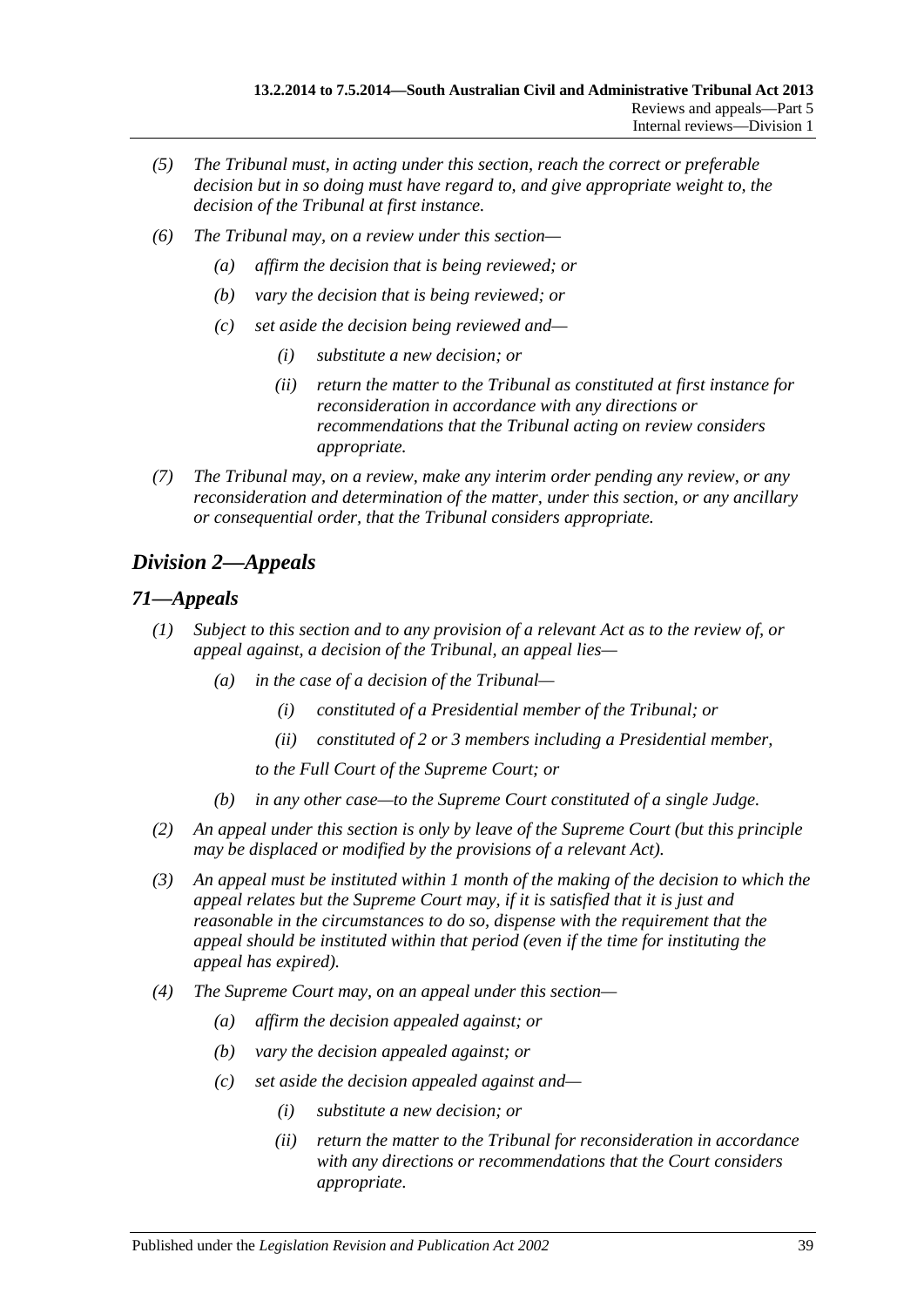- *(5) The Supreme Court may, on an appeal, make any interim, ancillary or consequential order that the Court considers appropriate.*
- *(6) The regulations may prescribe scales of costs that are payable in respect of proceedings before the Supreme Court on an appeal under this section (and if a regulation is made under this section then the costs so prescribed will apply in substitution for any costs under the [Supreme Court Act](http://www.legislation.sa.gov.au/index.aspx?action=legref&type=act&legtitle=Supreme%20Court%20Act%201935) 1935).*

# <span id="page-39-0"></span>*Division 3—Related matters*

# <span id="page-39-1"></span>*72—Reservation of questions of law*

- *(1) A Presidential member of the Tribunal may reserve any question of law arising in any proceedings (including on referral to the Presidential member) for determination by the Full Court of the Supreme Court.*
- *(2) If a question of law is reserved, the Supreme Court may determine the question and give any consequential orders or directions considered by the Court to be appropriate to the circumstances of the case.*

# <span id="page-39-2"></span>*73—Effect of review or appeal on decision*

- *(1) The commencement of proceedings under this Part does not affect the operation of a decision to which the proceedings relate or prevent the taking of action to implement such a decision.*
- <span id="page-39-6"></span>*(2) However, the Tribunal or the Supreme Court may make an order staying the operation of a relevant decision (including a decision of a relevant decision-maker) until the proceedings are finally decided (on such conditions as may be specified in the order).*
- *(3) The Tribunal or the Supreme Court may act under [subsection](#page-39-6) (2) on application or on its own initiative.*
- *(4) The Tribunal's power to act under [subsection](#page-39-6) (2) is exercisable only by a Presidential member of the Tribunal.*

# <span id="page-39-3"></span>**Part 6—Staff**

# <span id="page-39-4"></span>**Division 1—Registrars**

## <span id="page-39-5"></span>**74—Registrars**

- (1) There is to be a principal registrar of the Tribunal (to be known as the *Registrar*).
- (2) There will be 1 or more other registrars of the Tribunal (to be known as *Deputy Registrars*).
- (3) A registrar will be appointed by the Governor on terms and conditions determined by the Governor for a term, not exceeding 5 years, specified in the instrument of appointment (and is, on the expiration of a term of office, eligible for reappointment).
- <span id="page-39-7"></span>(4) The Governor may remove a person from the office of registrar for—
	- (a) mental or physical incapacity to carry out official duties satisfactorily; or
	- (b) neglect of duty; or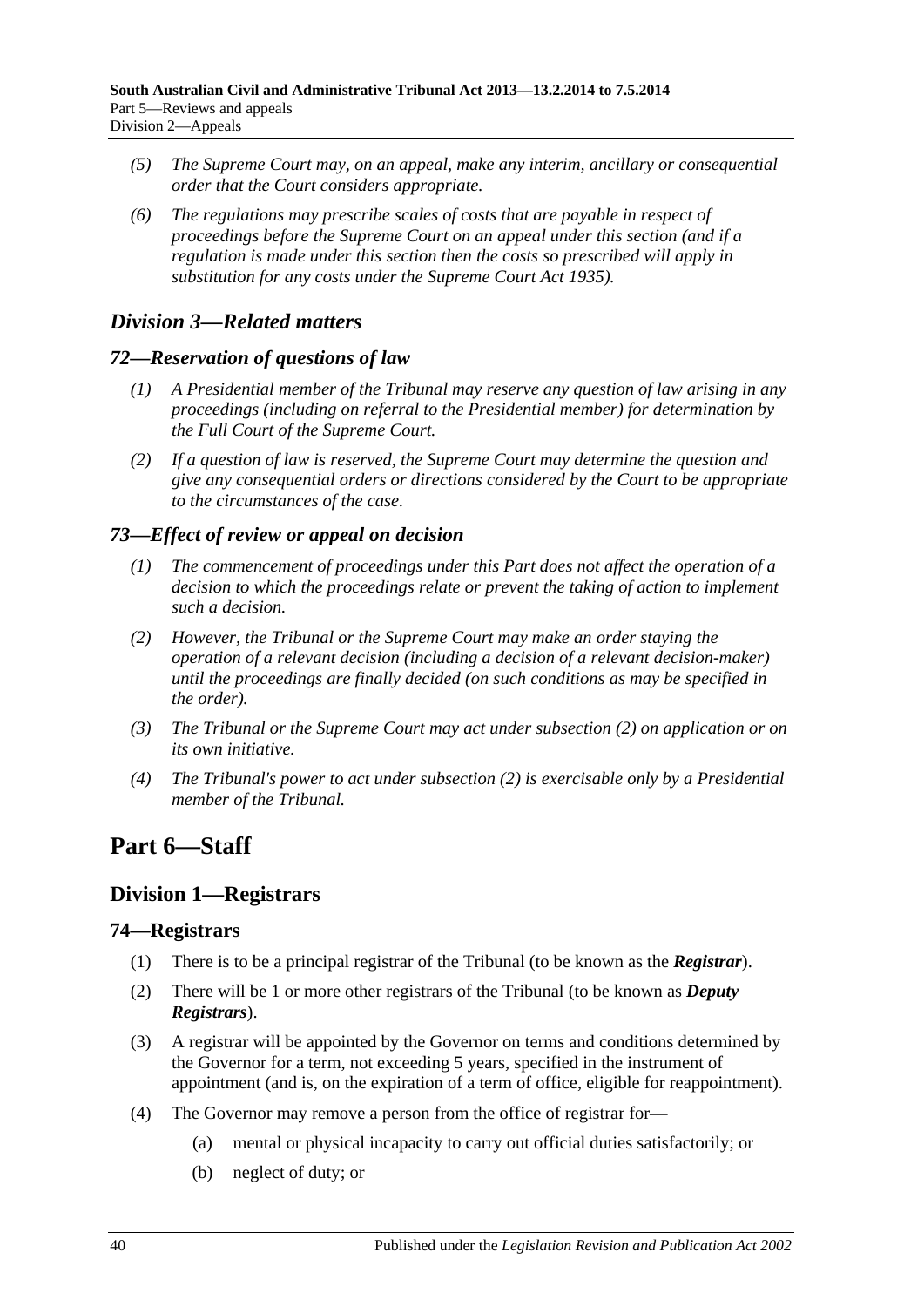- (c) dishonourable conduct.
- (5) A person ceases to be a registrar if the person—
	- (a) dies; or
	- (b) completes a term of office and is not reappointed; or
	- (c) resigns by written notice to the Minister; or
	- (d) is removed from office under [subsection](#page-39-7) (4).
- (6) If there is a vacancy in the office of a registrar or a registrar is absent or for any other reason is unable to perform the duties of the office, the Minister may appoint a person to act in the relevant position.
- (7) The Minister must consult with the President of the Tribunal before an appointment is made under this section.
- (8) The office of the Registrar or of a Deputy Registrar may be held in conjunction with another office in the public service of the State.

### <span id="page-40-0"></span>**75—Functions of registrars**

- (1) The functions of the Registrar are—
	- (a) to assist the President of the Tribunal in the administration of the Tribunal; and
	- (b) to be responsible for the registry and records of the Tribunal; and
	- (c) to undertake responsibility for the day-to-day case management of the Tribunal; and
	- (d) to constitute the Tribunal to the extent specified under this Act; and
	- (e) other functions assigned to the Registrar by the President or under the rules of the Tribunal.
- (2) The functions of a Deputy Registrar are—
	- (a) to assist the Registrar in the performance of the Registrar's functions; and
	- (b) to constitute the Tribunal to the extent specified under this Act; and
	- (c) other functions assigned to the Deputy Registrar by the Registrar or under the rules of the Tribunal.
- (3) A registrar is, in the performance of any function or the exercise of any power, subject to the direction of the President of the Tribunal.

#### <span id="page-40-2"></span><span id="page-40-1"></span>**76—Delegation**

- (1) A registrar may delegate a function of the registrar under this Act—
	- (a) to a particular person or committee; or
	- (b) to the person for the time being performing particular duties or holding or acting in a particular position.
- (2) A delegation under [subsection](#page-40-2) (1)—
	- (a) must be made by instrument in writing; and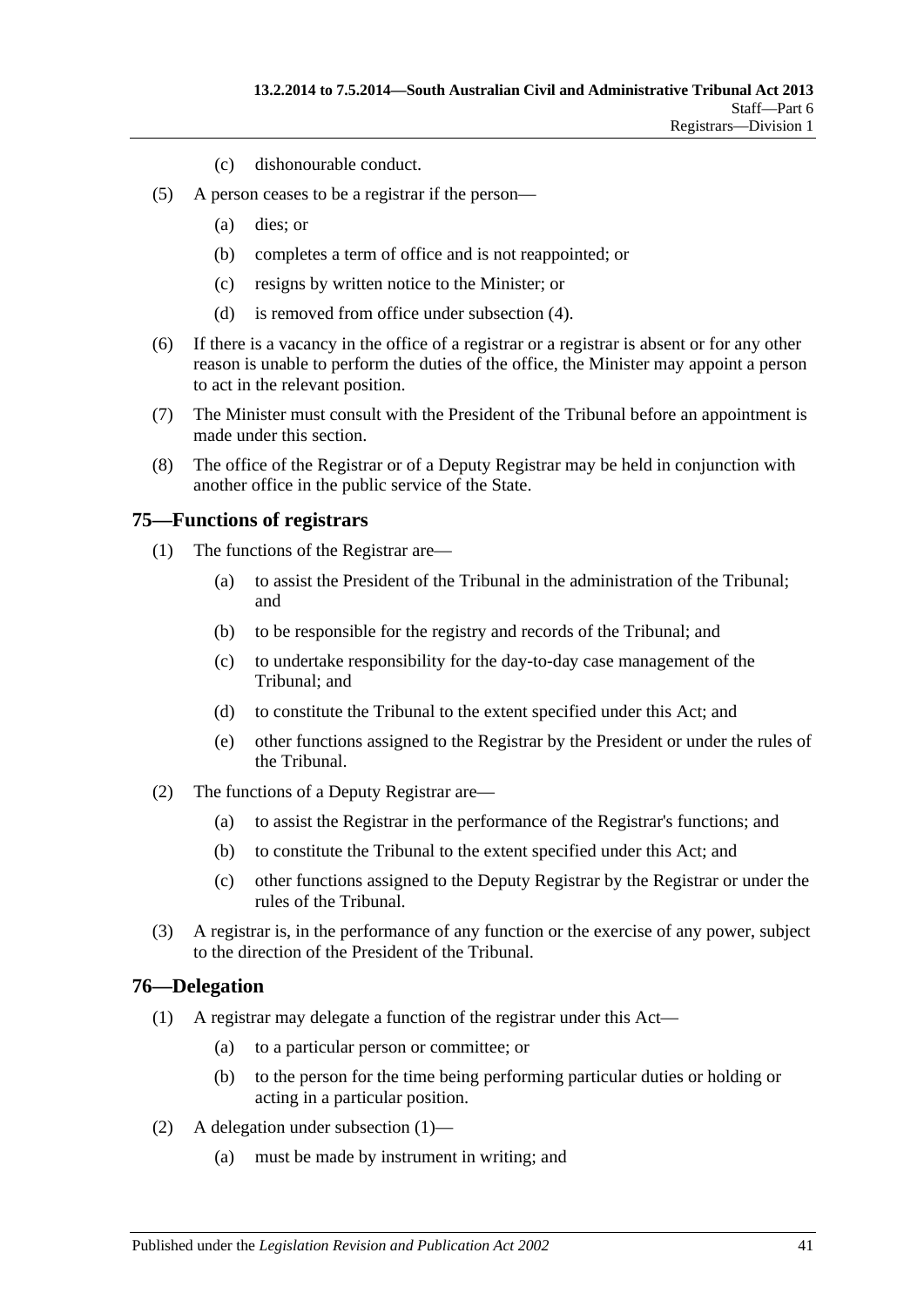- (b) may be conditional; and
- (c) does not derogate from the ability of the registrar to act in any matter; and
- (d) is revocable at will by the registrar.

# <span id="page-41-0"></span>**Division 2—Other staff of Tribunal**

## <span id="page-41-1"></span>**77—Other staff of Tribunal**

There will be other staff of the Tribunal consisting of persons employed in a public sector agency and selected by the Registrar with the concurrence of the Chief Executive of the Department.

# <span id="page-41-2"></span>*Division 3—Use of services or staff*

### <span id="page-41-3"></span>*78—Use of services or staff*

*The Tribunal may, by arrangement with the relevant body, make use of the facilities, staff or equipment of—*

- *(a) an administrative unit in the Public Service; or*
- *(b) the State Courts Administration Council; or*
- *(c) another public agency or authority.*

# <span id="page-41-4"></span>**Part 7—Miscellaneous**

#### <span id="page-41-5"></span>**79—Immunities**

- (1) A member of the Tribunal, mediator, expert or special referee has the same protections, privileges and immunities from liability as a Judge of the Supreme Court.
- (2) A member of the staff of the Tribunal incurs no civil or criminal liability for an honest act or omission in carrying out or purportedly carrying out official functions.
- (3) A person representing a party to proceedings before the Tribunal has the same protection and immunity as a legal practitioner has in representing a party in proceedings in the Supreme Court.
- (4) A party to proceedings before the Tribunal has the same protection and immunity as a party to proceedings in the Supreme Court.
- (5) A person who appears as a witness before the Tribunal has the same protection as a witness in proceedings before the Supreme Court.
- (6) A person taking evidence on behalf of the Tribunal has, in doing so, the same protections, privileges and immunities as a member of the Tribunal.

## <span id="page-41-7"></span><span id="page-41-6"></span>**80—Protection from liability for torts**

- (1) An action in tort does not lie against a person for anything that the person has done, in good faith, in the performance or purported performance of a function under this Act or a relevant Act as a member of the Tribunal or as a member of staff or an officer of the Tribunal.
- (2) The Crown is also relieved of any liability that it might otherwise have had for a person having done anything as described in [subsection](#page-41-7) (1).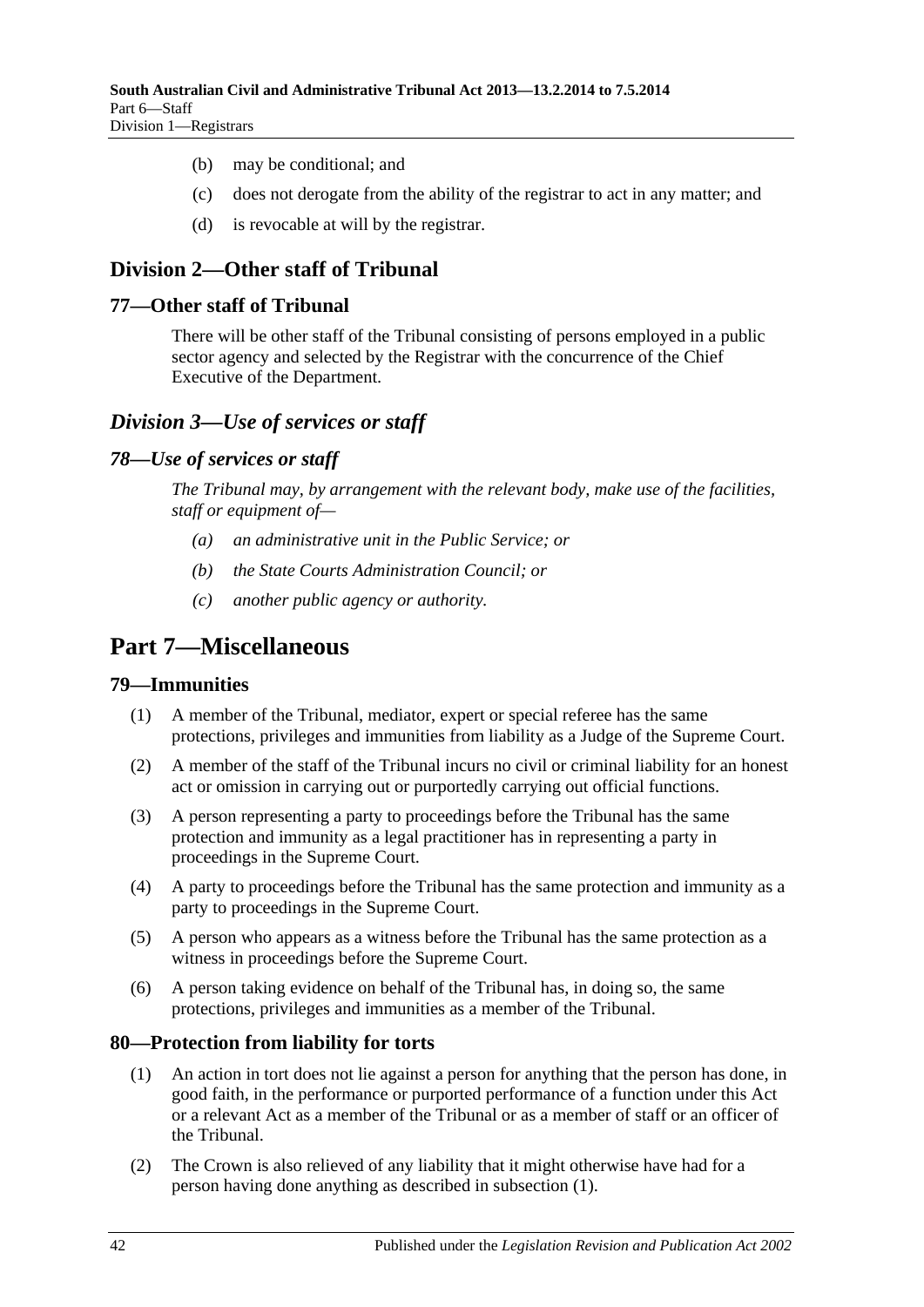- (3) The protection given by this section applies even though the thing done as described in [subsection](#page-41-7) (1) may have been capable of being done whether or not this Act or a relevant Act had been enacted.
- (4) In this section, a reference to the doing of anything includes a reference to an omission to do anything.

# <span id="page-42-0"></span>**81—Protection for compliance with Act**

- (1) No civil or criminal liability attaches to a person for compliance, or purported compliance, in good faith, with a requirement of this Act.
- (2) In particular, if a person produced a document or other material as required under this Act, no civil liability attaches to the person for producing the document or material, whether the liability would arise under a contract or otherwise.

# <span id="page-42-1"></span>*82—Alternative orders and relief*

*Although a particular form of order or relief is sought by an applicant in proceedings before the Tribunal, the Tribunal may make any other form of order or grant any other form of relief that it considers more appropriate in the circumstances of the case.*

## <span id="page-42-2"></span>*83—Power to cure irregularities*

- *(1) Where in proceedings before the Tribunal or on appeal from the Tribunal to the Supreme Court it appears to the Tribunal or the Court—*
	- *(a) that some irregularity has occurred affecting the proceedings or any matter to which the proceedings relate; and*
	- *(b) that it would be conducive to the expeditious resolution of the questions of substance at issue between the parties if the powers conferred by this section were exercised,*

*the Tribunal or the Court may cure the irregularity by ordering that, subject to the fulfilment of such conditions as may be stipulated by the Tribunal or the Court, a requirement of this Act, or of any other Act or law, be dispensed with to the extent necessary for the purpose.*

*(2) An order under this section does not affect the rights or liabilities of persons who are not parties to the proceedings.*

## <span id="page-42-3"></span>*84—Correcting mistakes*

- *(1) The Tribunal may correct a decision it gives or a statement of the reasons it has given for its decision to the extent necessary to rectify—*
	- *(a) a clerical mistake; or*
	- *(b) an error arising from an accidental slip or omission; or*
	- *(c) a material miscalculation of figures or a material mistake in the description of any person, thing or matter referred to in the decision; or*
	- *(d) a defect of form.*
- *(2) The correction may be made—*
	- *(a) on a party's application made in accordance with the rules; or*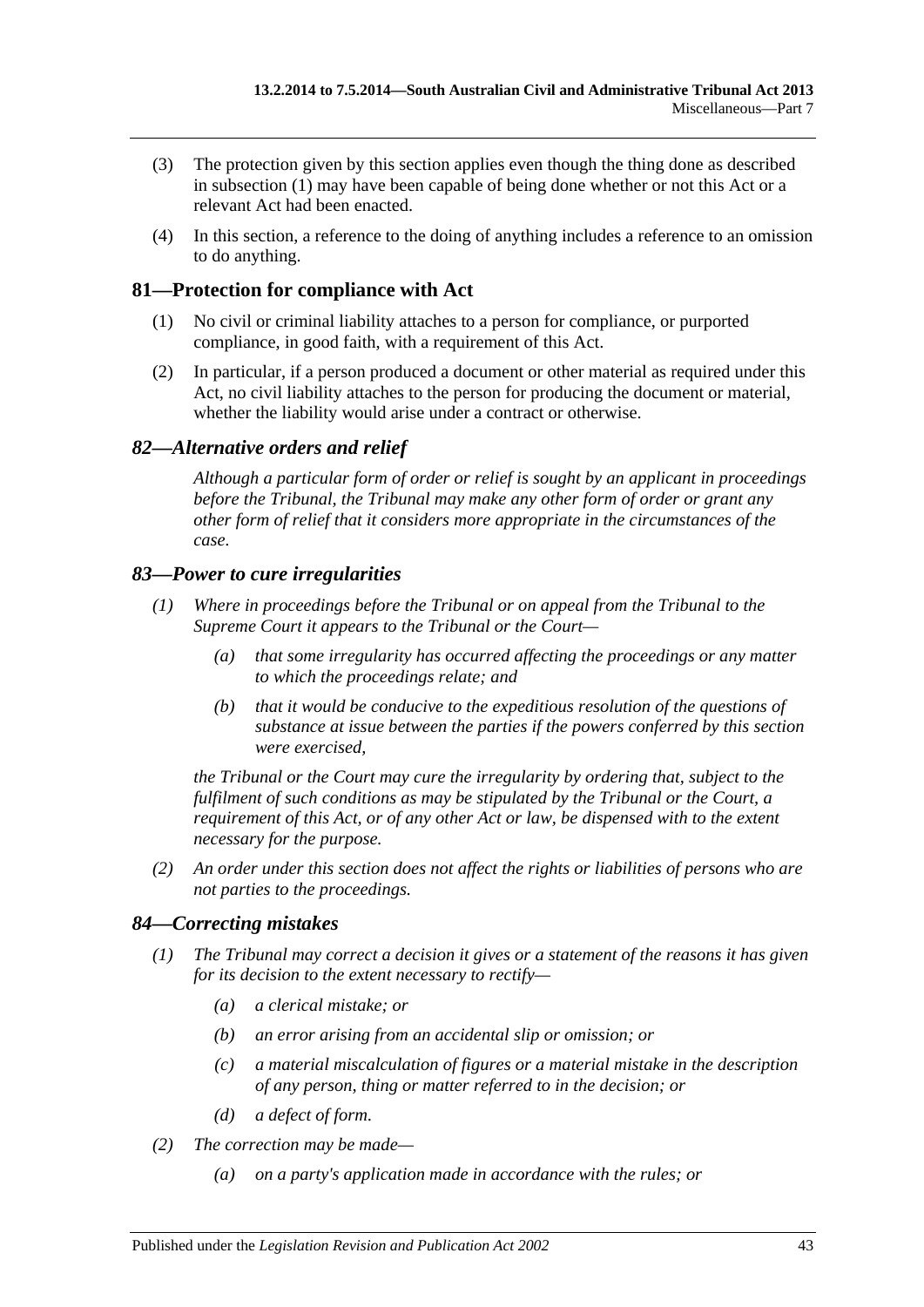*(b) on the Tribunal's own initiative.*

#### <span id="page-43-0"></span>*85—Tribunal may review its decision if person was absent*

*(1) In this section—*

*relevant hearing, in relation to a decision of the Tribunal, means a hearing at which the decision was made or which preceded the making of the decision but does not include a compulsory conference or mediation.*

- *(2) A person in respect of whom the Tribunal makes a decision may apply to the Tribunal for a review of the decision if the person did not appear and was not represented at a relevant hearing.*
- *(3) The application has to be made within the time limits specified by, and otherwise in accordance with, the rules.*
- *(4) The rules may limit the number of applications that can be made under this section in respect of the same matter without leave of the Tribunal.*
- *(5) If on hearing the application the Tribunal is satisfied that the applicant had a reasonable excuse for not attending or being represented at the relevant hearing, the Tribunal is to review the decision and may revoke or vary it if the Tribunal considers it appropriate to do so.*
- *(6) For the hearing of the application, the Tribunal is to be constituted by the members by whom it was constituted when it made the decision, if that is practicable.*
- *(7) A review under this section—*
	- *(a) is part of the original proceedings; and*
	- *(b) is not a review of a decision for the purposes of [section](#page-21-3) 34 or [70.](#page-37-5)*

#### <span id="page-43-2"></span><span id="page-43-1"></span>*86—Tribunal may authorise person to take evidence*

- *(1) The Tribunal may authorise, in writing, a person (whether or not a member of the Tribunal) to take evidence on behalf of the Tribunal for the purposes of any proceedings.*
- *(2) The Tribunal's power under [subsection](#page-43-2) (1) to authorise the taking of evidence is exercisable only by a Presidential member.*
- *(3) The Tribunal may authorise evidence to be taken under this section outside South Australia.*
- *(4) The Tribunal may give directions as to the taking of evidence under this section.*
- *(5) If a person other than a member of the Tribunal is authorised to take evidence, the person has all the powers of a member of the Tribunal in relation to the taking of evidence.*
- *(6) Evidence taken under this section—*
	- *(a) is to be regarded as having been given to the Tribunal; and*
	- *(b) if taken outside South Australia, is to be regarded as having been given in South Australia.*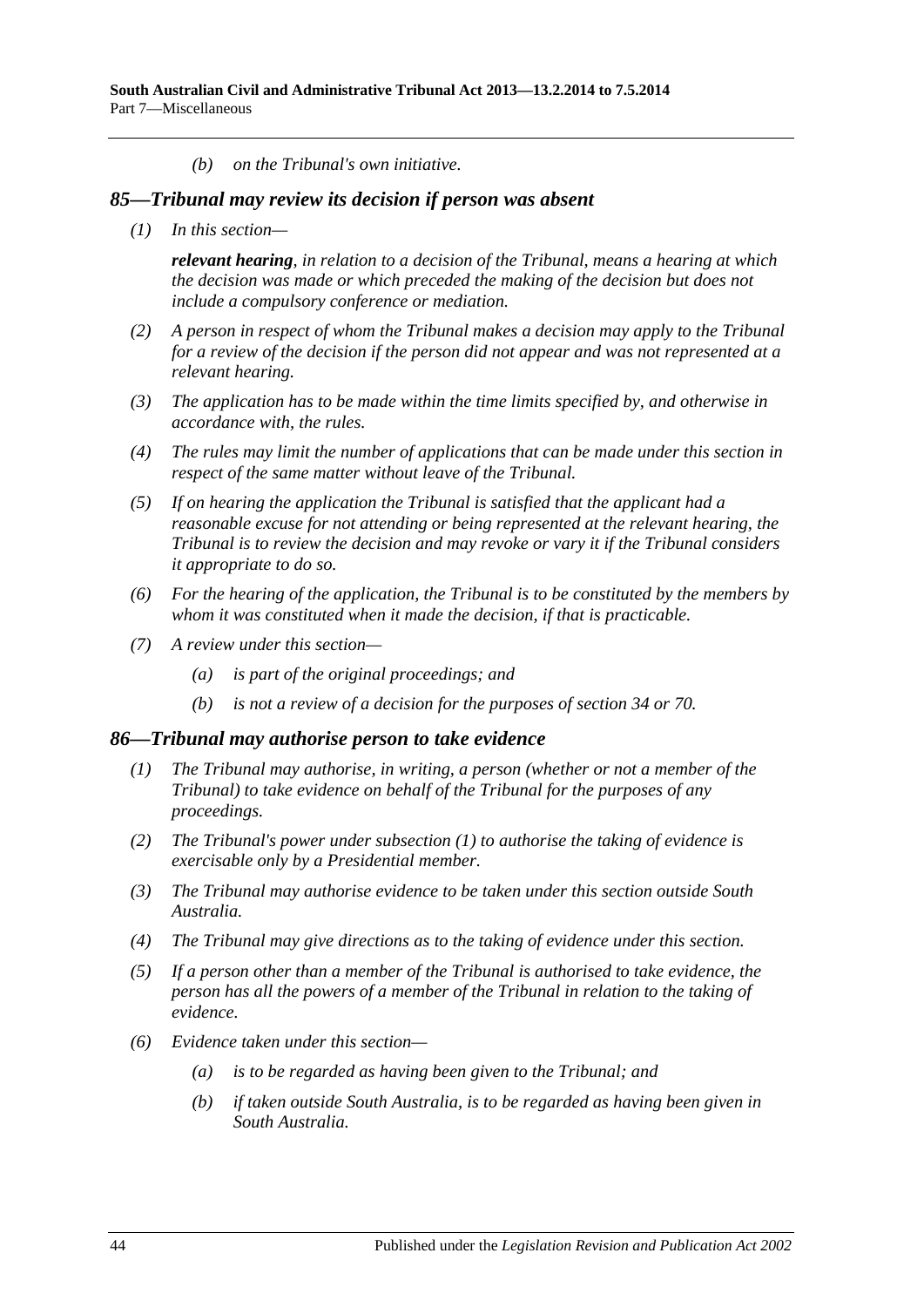## <span id="page-44-0"></span>*87—Miscellaneous provisions relating to legal process and service*

- *(1) Any process of the Tribunal may be issued, served or executed on a Sunday as well as any other day.*
- *(2) The validity of process is not affected by the fact that the person who issued it dies or ceases to hold office.*
- <span id="page-44-4"></span>*(3) If it is not practicable to serve any process, notice or other document relating to any proceedings in the manner otherwise prescribed or contemplated by law, the Tribunal may, by order—*
	- *(a) provide for service by post, or in any other way (including by substituted service) authorised by the regulations; or*
	- *(b) make any other provision that may be necessary or desirable for service.*
- *(4) Any process, notice or other document served in accordance with an order under [subsection](#page-44-4) (3) will, despite any other law, be taken to have been duly served.*
- *(5) A registrar is expressly authorised to make an order under [subsection](#page-44-4) (3).*

### <span id="page-44-1"></span>*88—Proof of decisions and orders of Tribunal*

*An apparently genuine document purporting to be a copy of a decision or order of the Tribunal and to be certified as such by a registrar will be accepted in any legal proceedings, in the absence of proof to the contrary, as a true copy of a decision or order of the Tribunal.*

#### <span id="page-44-2"></span>*89—Enforcement of decisions and orders of Tribunal*

- *(1) If the Tribunal makes a monetary order, the amount specified in the order may be recovered in the appropriate court, by a person recognised by the regulations for the purposes of this subsection, as if it were a debt.*
- *(2) A person who contravenes or fails to comply with an order of the Tribunal (other than a monetary order) is guilty of an offence.*

*Maximum penalty: \$50 000 or imprisonment for 2 years.*

*(3) In this section—*

#### *appropriate court means—*

- *(a) in relation to an order of the Tribunal that is a monetary order for an amount that does not exceed the amount that represents the jurisdictional limit of the Magistrates Court for a monetary claim founded on contract—the Magistrates Court;*
- *(b) in any other case—the District Court.*

#### <span id="page-44-5"></span><span id="page-44-3"></span>*90—Accessibility of evidence*

- *(1) Subject to this section, the Tribunal may, on application by any member of the public, allow the applicant to inspect or obtain a copy of—*
	- *(a) any process relating to proceedings and forming part of the Tribunal's records;*
	- *(b) a transcript of evidence taken by the Tribunal in any proceedings;*
	- *(c) any documentary material admitted into evidence in any proceedings;*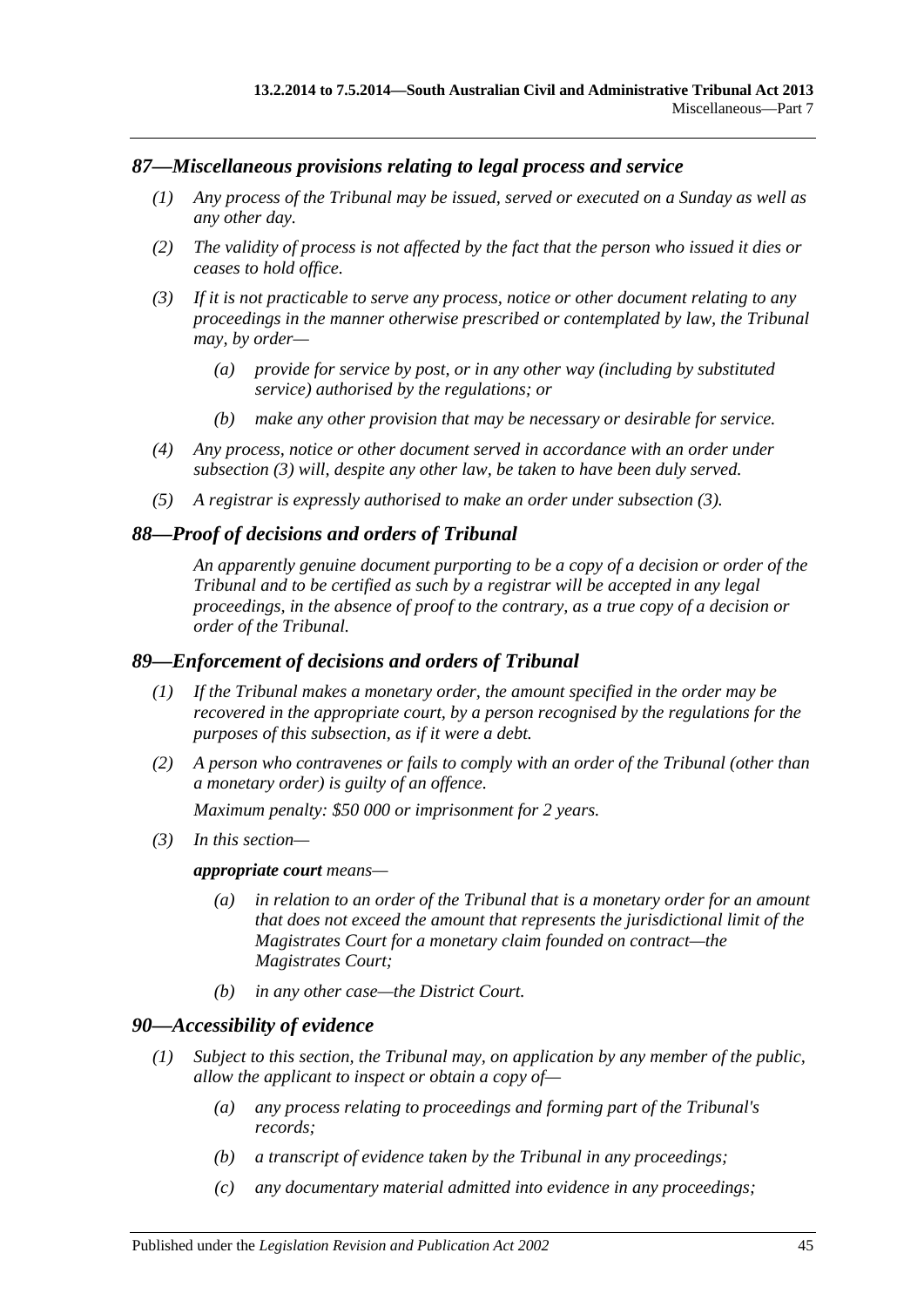- *(d) any decision or order given or made by the Tribunal;*
- *(e) any other material of a prescribed kind.*
- <span id="page-45-3"></span>*(2) A member of the public may inspect or obtain a copy of the following material only with the permission of the Tribunal:*
	- *(a) material that was not taken or received in open court;*
	- *(b) material the disclosure of which would be contrary to a direction or order of the Tribunal given under another provision of this or any other Act;*
	- *(c) a photograph, slide, film, video tape, audio tape or other form of recording from which a visual image or sound can be produced;*
	- *(d) material of a class prescribed by the regulations.*
- *(3) The Tribunal may permit inspection or copying of material referred to in [subsection](#page-44-5) (1) or [\(2\)](#page-45-3) subject to any condition it considers appropriate, including a condition limiting the publication or use of the material.*
- *(4) A decision by the Tribunal on an application under this section is administrative and is final and not subject to any form of review.*
- *(5) The Tribunal may charge a fee, fixed by regulation, for inspection or copying of material under this section.*

### <span id="page-45-0"></span>*91—Costs of proceedings*

*(1) In this section—*

*costs of proceedings means costs of, or incidental to, any proceedings of the Tribunal, other than the costs of a party.*

- *(2) The Tribunal may order that all or any of the costs of proceedings be paid by a party.*
- *(3) If the matter that is the subject of the proceeding comes within the Tribunal's review jurisdiction, the Tribunal cannot make an order under this section against a party unless—*
	- *(a) the party brought or conducted the proceedings frivolously or vexatiously; or*
	- *(b) the Tribunal is acting in prescribed circumstances.*

#### <span id="page-45-1"></span>*92—Annual report*

- *(1) The President of the Tribunal must on or before 31 October in each year make a report to the Attorney-General on the administration and operation of the Tribunal during the previous financial year.*
- *(2) The Attorney-General must within 12 sitting days after receiving a report under this section cause copies of the report to be laid before both Houses of Parliament.*

## <span id="page-45-2"></span>**93—Additional reports**

The President of the Tribunal must, at the request of the Attorney-General, report to the Attorney-General on any matter relevant to the administration or operation of the Tribunal.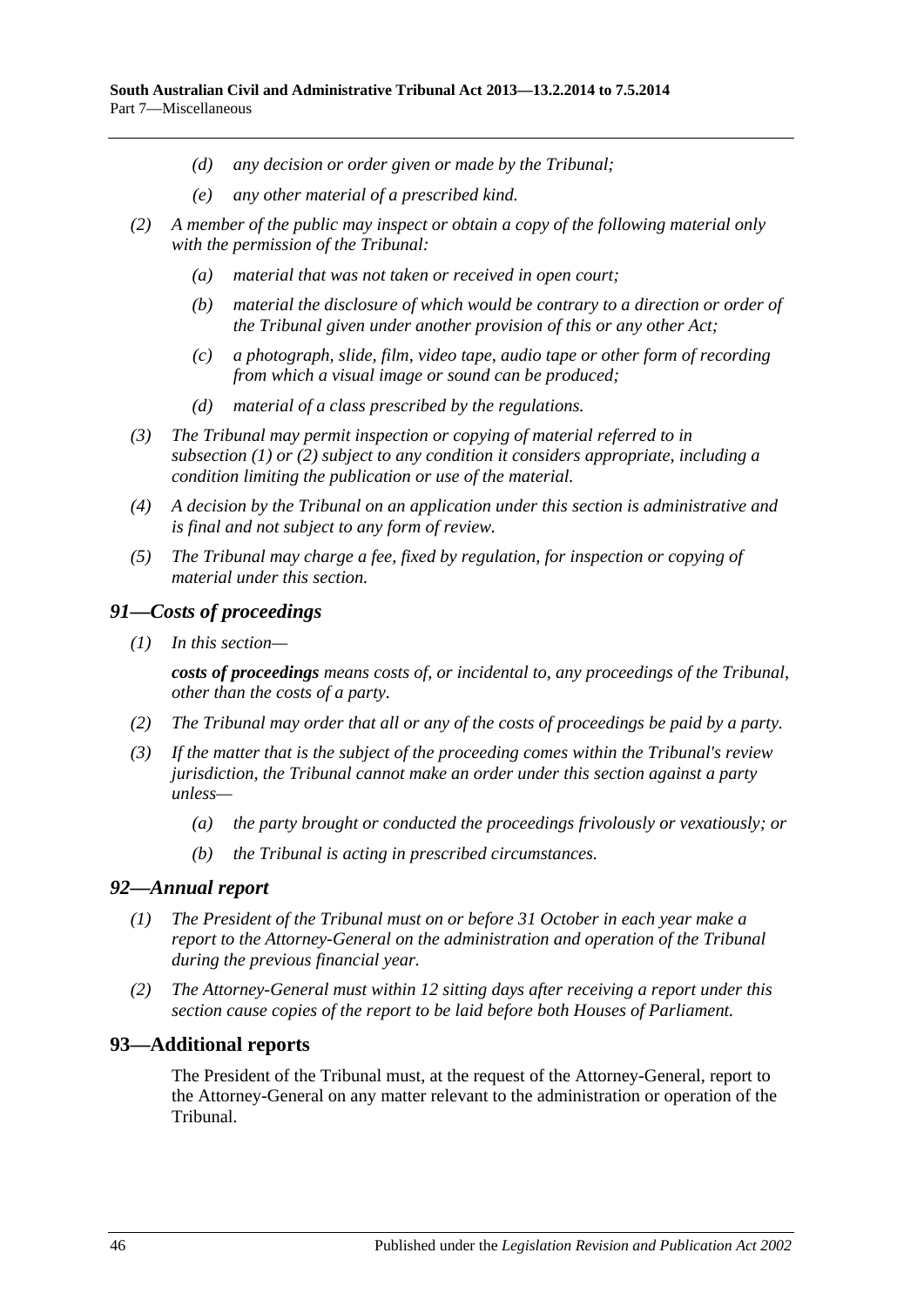## <span id="page-46-0"></span>**94—Rules**

- (1) Rules of the Tribunal may be made—
	- (a) regulating the business of the Tribunal and the duties of the various members and staff of the Tribunal; and
	- (b) authorising the registrars and other staff of the Tribunal to exercise powers with respect to proceedings before the Tribunal and providing for the internal review of specified classes of decisions in specified circumstances; and
	- (c) regulating the practice and procedure of the Tribunal; and
	- (d) imposing obligations on persons seeking to commence proceedings before the Tribunal to take any step, including to give a notification to another person or to provide any specified information; and
	- (e) providing for the service of applications and documents; and
	- (f) imposing obligations on parties to proceedings before the Tribunal to disclose to each other the contents of expert reports or other material of relevance to the proceedings before or in connection with the hearing of the proceedings; and
	- (g) regulating the referral of a matter to mediation, the conduct of mediations or the referral of questions for investigation and report by an expert or referee; and
	- (h) regulating the form in which evidence may be taken; and
	- (i) restricting or prohibiting certain classes of persons from appearing as representatives in proceedings before the Tribunal; and
	- (j) providing for the Tribunal to waive any procedural requirement; and
	- (k) regulating costs and providing for the assessment and settling of costs; and
	- (l) providing for witness fees; and
	- (m) providing for other matters relating to the management, conduct or settlement of proceedings before the Tribunal; and
	- (n) dealing with any other matters necessary or expedient for the effective and efficient operation of the Tribunal.
- (2) The power to make rules under this section includes the power to make rules in respect of any jurisdiction conferred on the Tribunal by a relevant Act.
- (3) Rules of the Tribunal may be made by the President and a Deputy President of the Tribunal.
- (4) The rules take effect from the date of publication in the Gazette or a later date specified in the rules.
- (5) The rules must be consistent with the regulations, and with any relevant Act.

## <span id="page-46-2"></span><span id="page-46-1"></span>**95—Regulations**

(1) The Governor may make such regulations as are contemplated by this Act or a relevant Act, or as are necessary or expedient for the purposes of this Act or a relevant Act.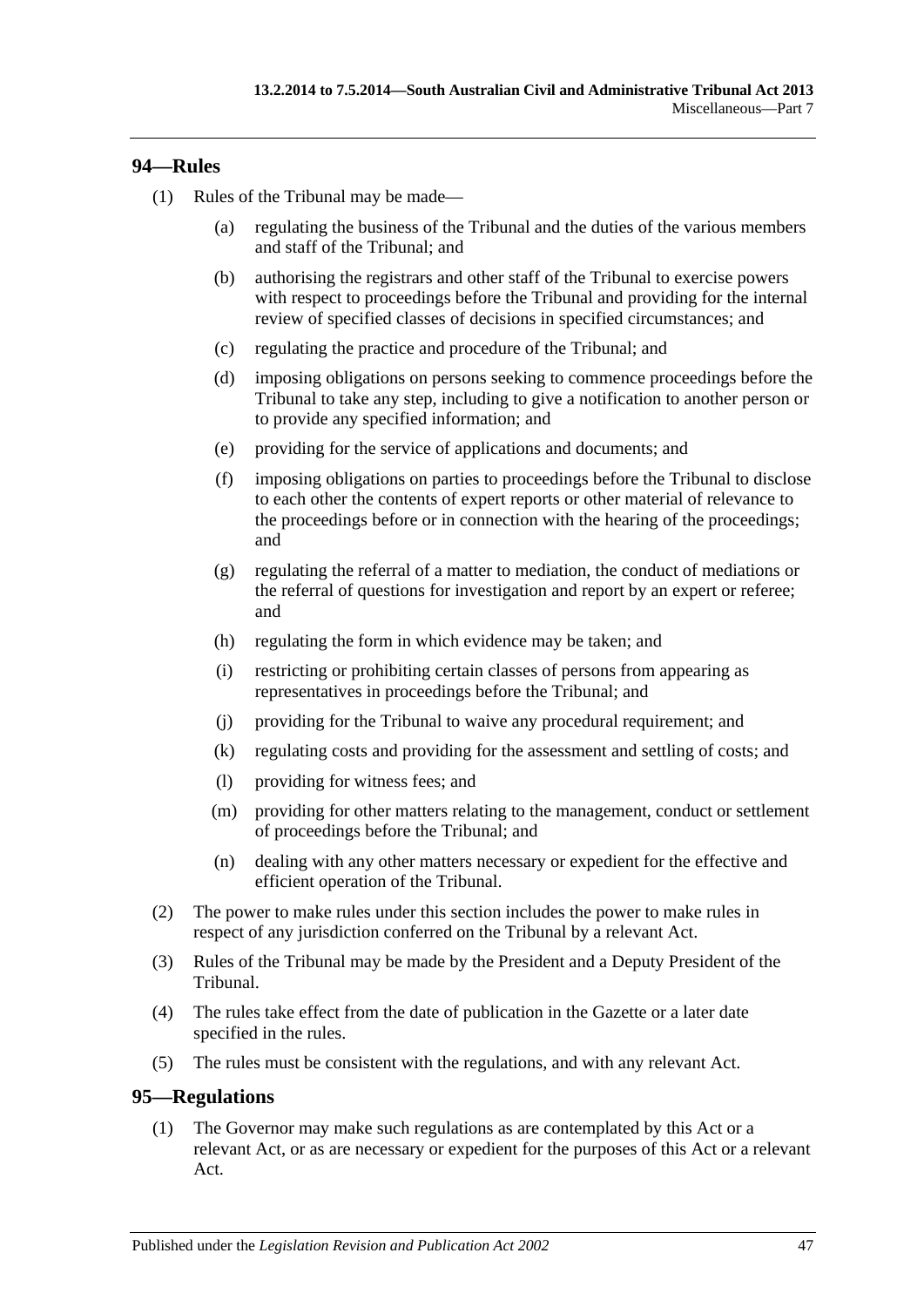- (2) Without limiting the generality of [subsection](#page-46-2) (1), the regulations may—
	- (a) provide information to be included in registers to be kept for the purposes of this Act; and
	- (b) prescribe matters relevant to the practice or procedures of the Tribunal; and
	- (c) prescribe and provide for the payment of fees in relation to proceedings before the Tribunal; and
	- (d) prescribe penalties not exceeding \$5 000 for contravention of, or non-compliance with, any regulation.
- (3) The regulations may provide that any matter or thing is to be determined, dispensed with, regulated or prohibited according to the discretion of the President of the Tribunal or another prescribed person.

### <span id="page-47-0"></span>*96—Review*

- *(1) The Minister must appoint 1 or more independent persons to conduct a review under [subsection](#page-47-1) (2) as soon as practicable after the expiry of 2 years from the commencement of [Part](#page-20-1) 3 of this Act.*
- <span id="page-47-2"></span><span id="page-47-1"></span>*(2) The review must include an assessment of—*
	- *(a) the performance of the Tribunal; and*
	- *(b) without limiting [paragraph](#page-47-2) (a), the extent to which the main objectives of the Tribunal have been met over the period to which the review relates; and*
	- *(c) the extent to which it would be advantageous to extend the jurisdiction of the Tribunal to matters arising under other Acts identified by the person or persons conducting the review or identified by the Minister for the purposes of the review,*

*and may include any other matter specified by the Minister for the purposes of the review.*

- *(3) The results of the review must be incorporated into a report submitted to the Minister.*
- *(4) The Minister must cause a copy of the report to be laid before both Houses of Parliament within 6 sitting days after receiving the report.*